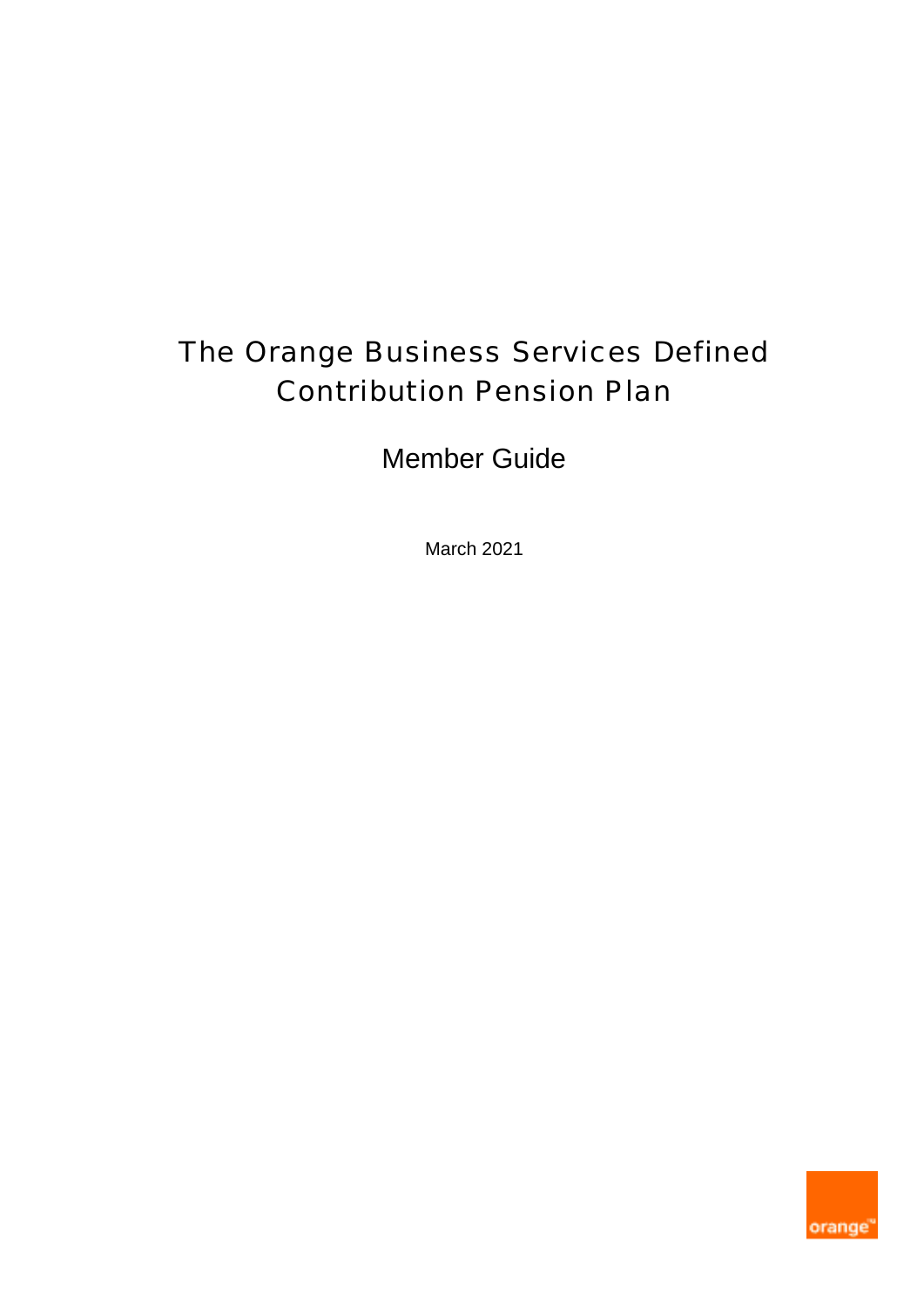#### January 2021

Welcome to the Orange Business Services Defined Contribution Pension Plan

The Orange Business Services Defined Contribution Pension Plan ('the Plan'), which commenced on 1st January 2003, provides you with an excellent retirement savings opportunity and the flexibility to tailor your savings strategy and eventual benefits to meet your personal needs. This Plan, which is run by a board of Trustees dedicated to acting in its members' best interests, also acts as the qualifying scheme through which Orange Business Services fulfills its obligations under the auto-enrolment legislation.

The Plan operates on a defined contribution (or 'money purchase') basis. In simple terms, this means that your contributions and those of your Employer are paid into a 'Retirement Account' in your name, and invested in accordance with your choice of investment options up to the point you retire (if you don't want to choose your own investments, your Retirement Account will be invested in the Plan's default option). At retirement, you may take up to 25% of your Retirement Account as a tax free cash sum and use the remainder of your Retirement Account to provide benefits in a format that suits you (such as purchasing an annuity or taking taxed cash payments via drawdown). Depending on your choice of benefit, you may need to transfer your Retirement Account out of the Plan. Further details about your retirement options can be found on page 20. You will also receive further guidance about your benefit options from the Plan's Trustees as you approach your Selected Retirement Age, and other sources of help and information will be made available to you at that time.

The Plan is not contracted-out of the State Pension Scheme, so you will still receive any State pension benefits to which you are entitled, on top of the benefits you accumulate within the Plan.

While you may have other sources of income at retirement, you will find the Plan's longterm savings potential to be a valuable benefit. We strongly encourage you to take some time to read through this guide to understand the Plan's benefits more fully. If you have further questions about the Plan, or wish to discuss your entitlement to benefits, please refer to the HR portal, iris, at https://iris.hrs.intraorange/ or contact 'askHR' on +1 703 471 2400 or CVS 357 5975.

Finally, although you will find plain English throughout this guide, we have had to use some technical terms. These are defined on pages 2 to 6.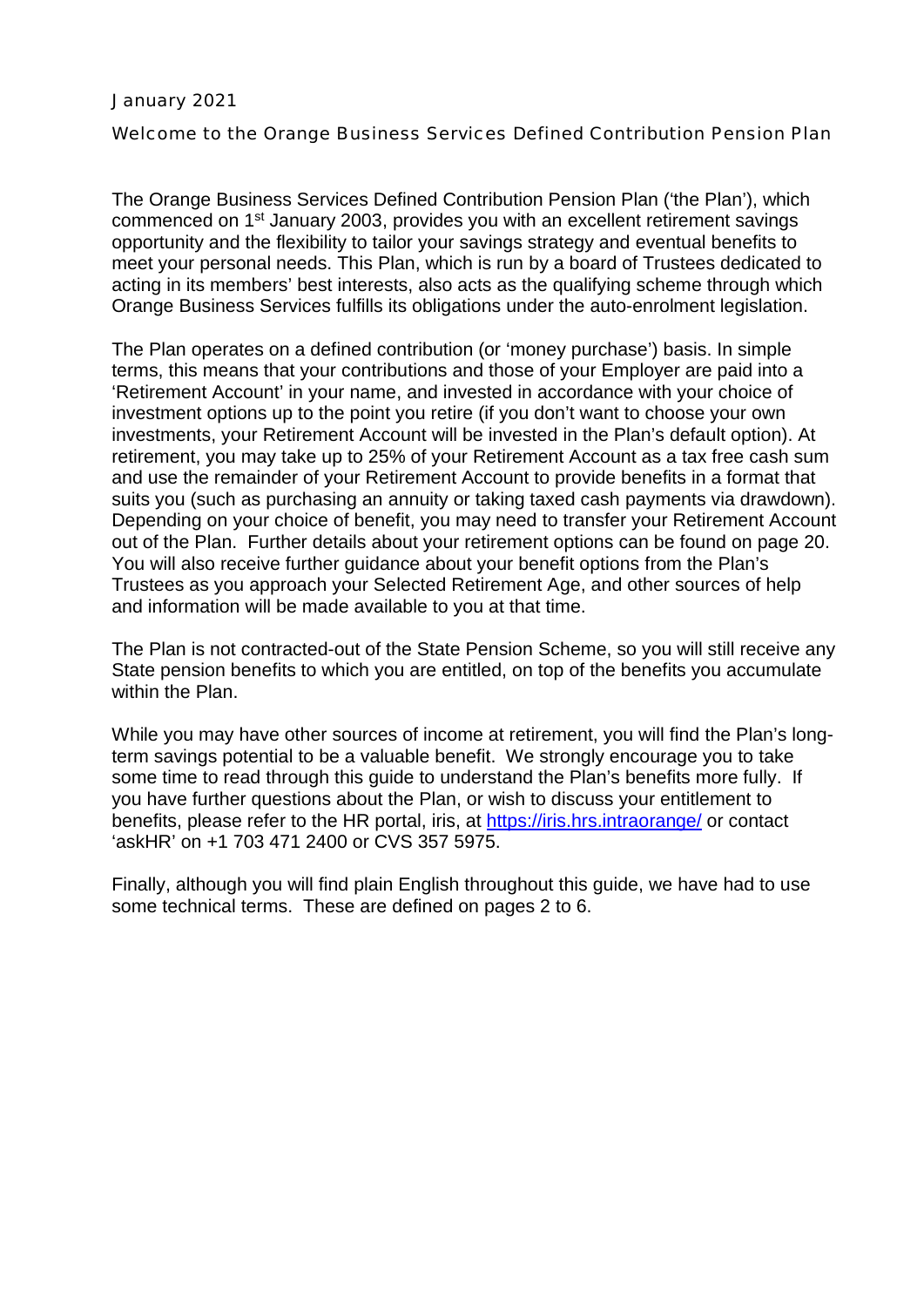| CONTENTS <sup>1</sup>                 | <b>PAGE</b>    |
|---------------------------------------|----------------|
| The Plan at a Glance                  | 1              |
| <b>Definitions</b>                    | $\overline{2}$ |
| Joining the Plan                      | $\overline{7}$ |
| <b>Your Retirement Account</b>        | 12             |
| <b>Making Investments</b>             | 17             |
| <b>Your Benefits at Retirement</b>    | 20             |
| Leaving the Plan                      | 27             |
| <b>Protection for Your Dependants</b> | 29             |
| <b>Payment of Benefits</b>            | 32             |
| Other Important Information           | 33             |
| <b>Further Help</b>                   | 38             |
| Appendix A: Nomination Form           | 40             |

<sup>1</sup> *The objective of this Guide is to summarise the benefits available to you as a member of the Plan. The full provisions of the Plan are contained in the Trust Deed & Rules (as amended) which is held by the Trustees. The Trust Deed & Rules is the formal document that constitutes, and governs benefits payable from, the Plan. Should there be any discrepancy between this Guide and the Plan's Trust Deed & Rules, the latter will prevail. Therefore, the Guide cannot be taken to be a legally binding document. The Trustees and the Company reserve the right to make alterations to the Plan at any time.*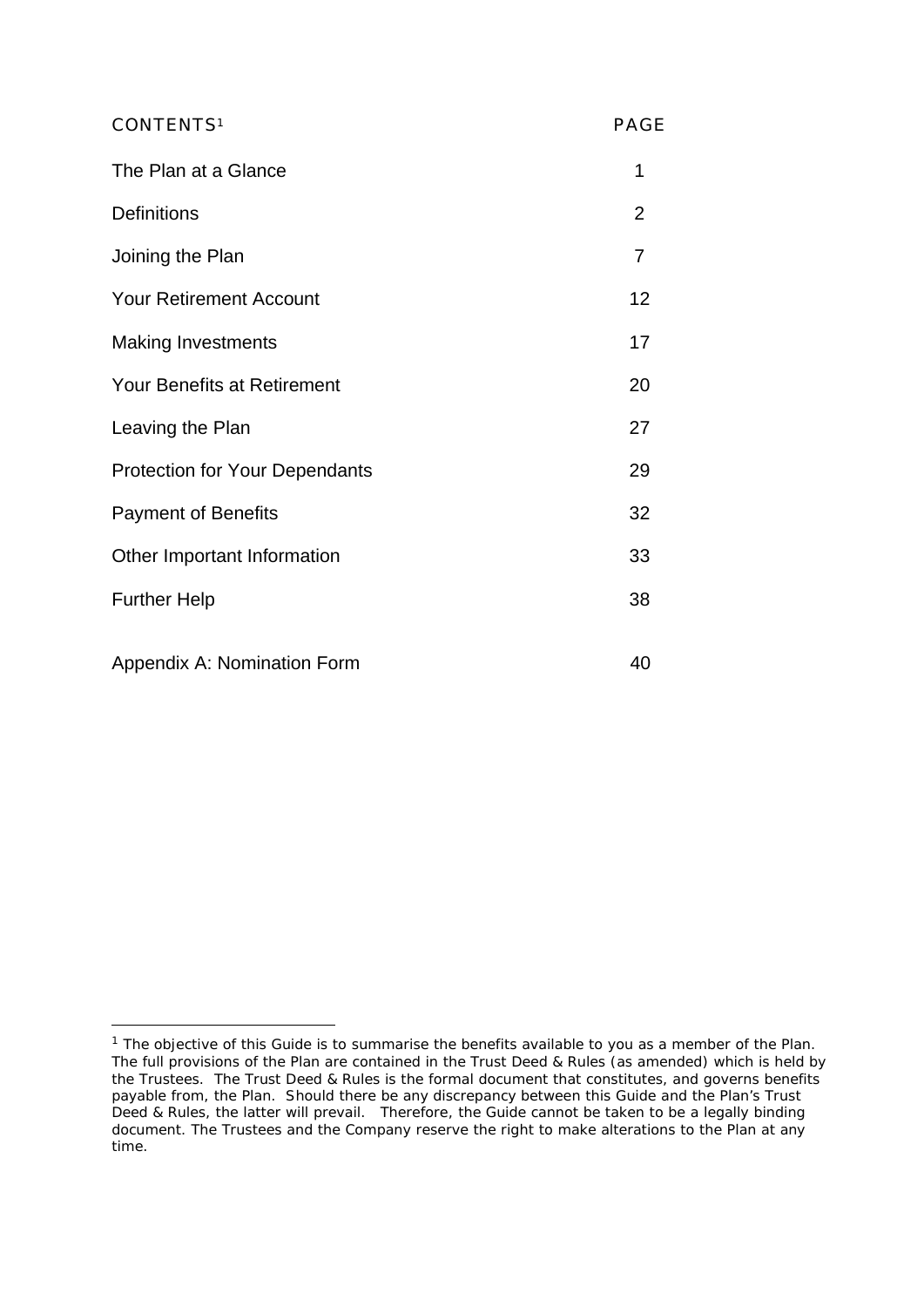# THE PLAN AT A GLANCE

Membership of the Plan helps you to fund your retirement with important tax breaks and allows you to tailor the type of benefits you eventually receive to suit your personal needs. It gives you:

#### Simplicity

- You are required to contribute to the Plan; however, your Employer will also make a significant contribution
- Your Retirement Account balance can increase in line with Plan contributions and grow over time with investment performance\*
- You use your accumulated Retirement Account to provide benefits in the form you want at retirement
- You can securely access your Retirement Account online to keep in close touch with how your retirement savings are progressing\*

#### Choice

- A range of investment options to suit different needs
- You choose the format of benefits you want at retirement, including the opportunity to take a tax-free lump sum
- The option to purchase benefits for any dependant(s)

#### Flexibility

- The option to pay additional tax-privileged contributions if you wish
- Full choice about how you take your benefits, direct from the Plan or via a transfer-out
- The chance to regularly review and revise your investment decisions online, to reflect the format of benefits you want at retirement or to suit your changing circumstances
- The opportunity to retire early or late

#### Security

- Additional income when you retire
- State benefits to add to your benefits from the Plan
- Lump sum benefits to protect your family and dependants if you die before retirement

<sup>\*</sup>The value of your Retirement Account can go down as well as up.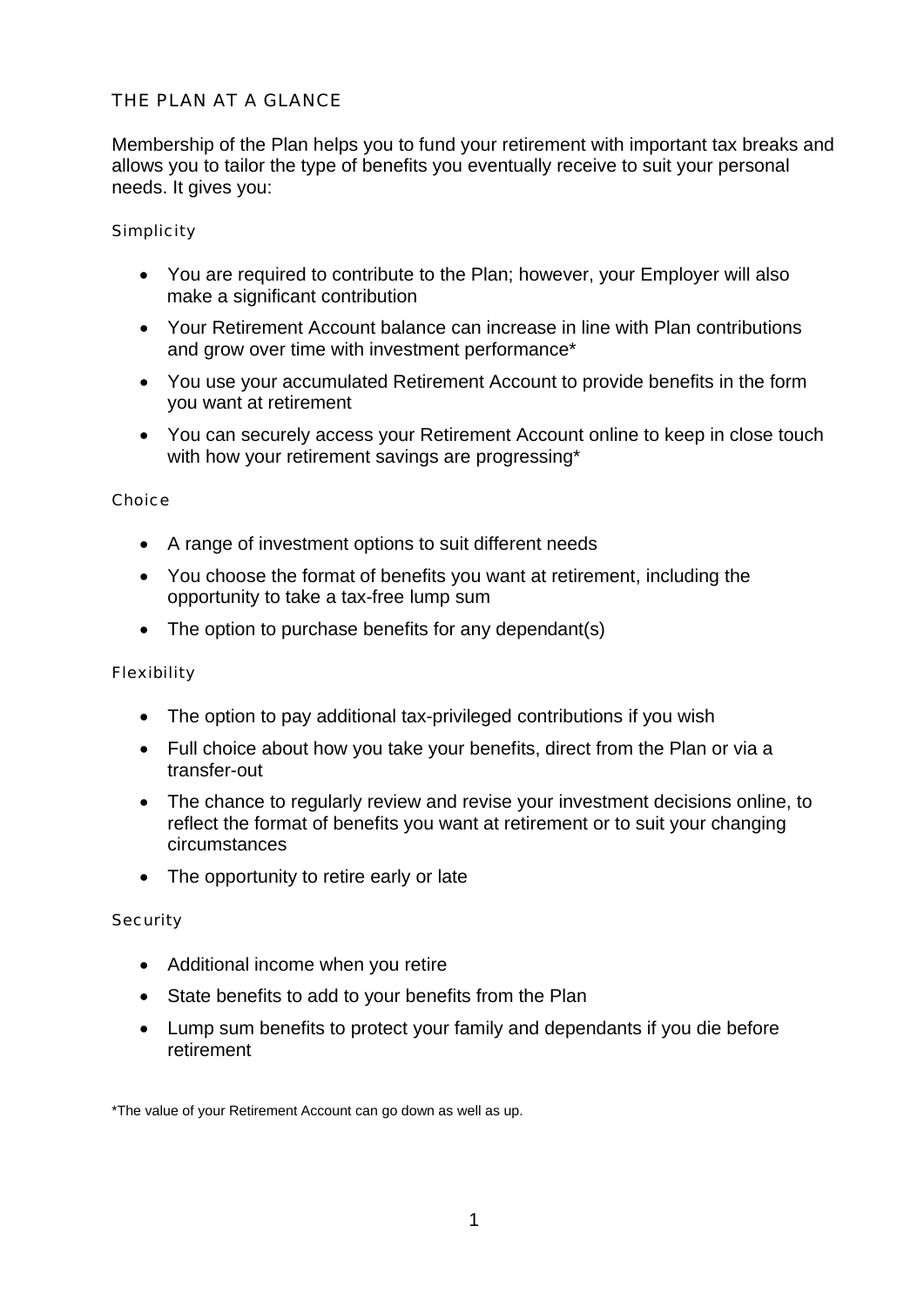#### DEFINITIONS

**Annual Allowance:** The maximum contribution (including Member and Employer contributions) that can be paid to all registered pension arrangements each year and qualify for tax relief is subject to the overriding limit of the Annual Allowance. Contributions in excess of this annual limit during each Pension Input Period (tax year) will be allowed but, broadly speaking, will be taxed as if they were part of your income. The standard Annual Allowance is set at £40,000 for the 2021-2022 tax year.

If your taxable income plus the value of your total pension savings (your 'Adjusted Income') in any tax year is £240,000 or more, a Tapered Annual Allowance will apply to you for that tax year. For every £2 of Adjusted Income you have in excess of £240,000, your Annual Allowance will reduce by £1, subject to a minimum Annual Allowance of £4,000. However, if your 'Threshold Income' (i.e. your taxable income ignoring the value of your total pension savings in any tax year, unless these are paid via salary sacrifice) is lower than £200,000, the Tapered Annual Allowance will not apply to you (all figures applicable to the 2020-2021 tax year). You should be aware of these provisions when planning how much you can pay in a tax efficient way towards your pension savings in each tax year. Please see https://www.gov.uk/guidance/pension-schemes-work-outyour-tapered-annual-allowance for further information and for definitions of Adjusted Income and Threshold Income.

**Annuity Purchase Lifetime Investment Programme:** This is the investment programme designed for members who wish to use their Retirement Account to purchase an annuity when they retire (after taking 25% of their Retirement Account as a tax free cash sum). This Lifetime Investment Programme is available as a self-select investment option, so any members wishing to take an annuity when they retire, and who wish to make use of this Lifetime Investment Programme, will need to select it online or by contacting Aviva by telephone.

**Basic Earnings:** Your Basic Earnings is your annual rate of basic salary. Basic Earnings are limited to the Earnings Cap for calculating the Employer's contribution and death-in-service benefits.

**Cash Lump Sum Lifetime Investment Programme:** This is the investment programme designed for members who wish to take their entire Retirement Account as a single cash lump sum at retirement (25% of which would be tax free, with the remaining 75% being taxed at marginal rates of income tax). This is a self-select investment option, so any members wishing to take their Retirement Accounts as a single cash lump sum at retirement and who wish to make use of this Lifetime Investment Programme, will need to select it online or by contacting Aviva by telephone.

**Company:** Orange Business Holdings UK Limited as Principal Employer of the Plan.

**Earnings Cap:** This is the Plan-specific limit that applies to your Basic Earnings for the purpose of calculating Employer contributions and death-in-service benefits. The Earnings Cap is £170,400 for the 2020/2021 tax year and will increase each tax year in line with inflation.

**Eligible Jobholders:** Workers between the ages of 22 and State Pension Age who earn over £10,000 a year (2021-2022 figures). Eligible Jobholders are generally automatically enrolled into the Plan on the first day of the month following 2 complete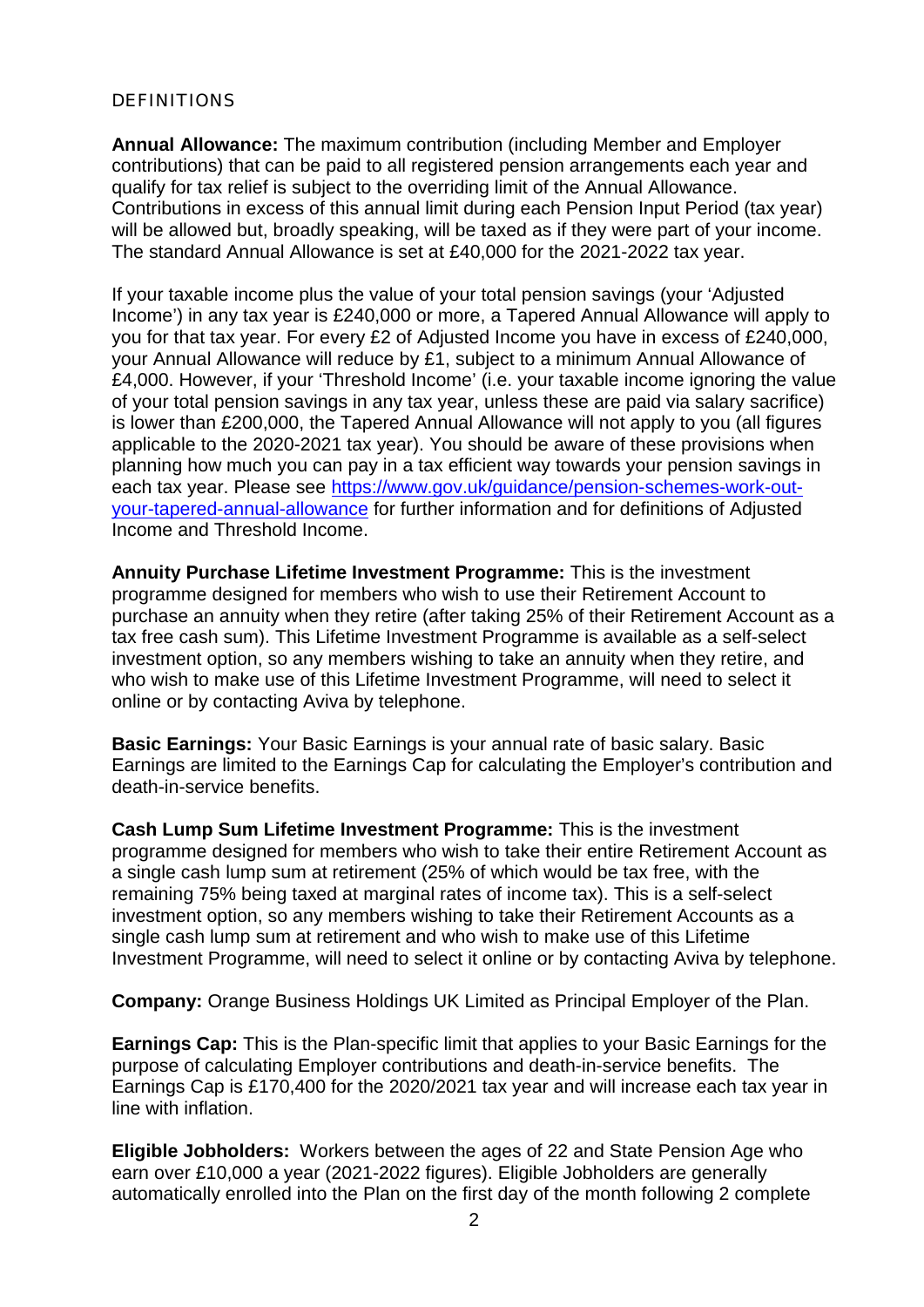months after commencement of employment or up to one month after they meet the criteria.

**Employer:** Orange Business Holdings UK Limited or any other associated or subsidiary employer which may employ members of the Plan.

**Entitled Workers:** UK Workers between the ages 16 and 74 who earn less than £6,240 a year (2021-2022 figures). Entitled Workers are not automatically enrolled within the Plan, but can request to join it voluntarily.

**HMRC:** Her Majesty's Revenue & Customs (formerly the Inland Revenue).

**Income Drawdown Lifetime Investment Programme:** This is the investment programme designed for members who wish to transfer their Retirement Account out of the Plan when they retire and (after taking up to 25% of their pension savings as tax free cash) wish to take income drawdown from the remainder of their pension savings (whether via 'Out of Scheme Flexible Access Drawdown' or via a transfer to an individual arrangement of your choice). Although income drawdown is not a benefit format that can be taken direct from the Plan, the Trustees make this Lifetime Investment Programme available for those members who want to take their benefits in this format via a transfer-out at retirement. This is also the Plan's default investment option and, therefore, will automatically apply to members' Retirement Accounts unless they select an alternative investment option online or by contacting Aviva by telephone.

**Lifetime Allowance:** This is the maximum total value of tax relieved pension savings that you can build up over your whole lifetime across all registered pension schemes. For the 2021-2022 tax year the Lifetime Allowance is £1,073,100 and is expected to remain so until April 2026.

**Lifetime Investment Programme:** An arrangement which is designed to reduce your exposure to investment risk as you approach retirement. Lifestyle investment programmes automatically transfer the assets in your Retirement Account from higher risk (or more volatile) funds into lower risk (or less volatile) funds as you approach your Selected Retirement Age. There are three Lifetime Investment Programmes available to members of the Plan, each one designed to offer a long-term investment strategy suitable to one of the three different formats of benefits available to members of defined contribution schemes (see 'Annuity Purchase Lifetime Investment Programme'; 'Income Drawdown Lifetime Investment Programme'; and 'Cash Lump Sum Lifetime Investment Programme').

These arrangements are designed to protect the value of your Retirement Account in the run-up to your retirement relative to the cost of providing the relevant benefit format to which they relate. You are not obliged to use one of the three Lifetime Investment Programmes, although the Income Drawdown Lifetime Investment Programme is the Plan's default investment option (and will therefore automatically apply to your Retirement Account if you do not actively choose how you want your Retirement Account invested).

**Money Purchase Annual Allowance ('MPAA'):** This is the maximum contribution (including Member and Employer contributions) that can be paid to all registered pension arrangements each year and qualify for tax relief for an individual who has started drawing benefits flexibly from any registered pension arrangement. In other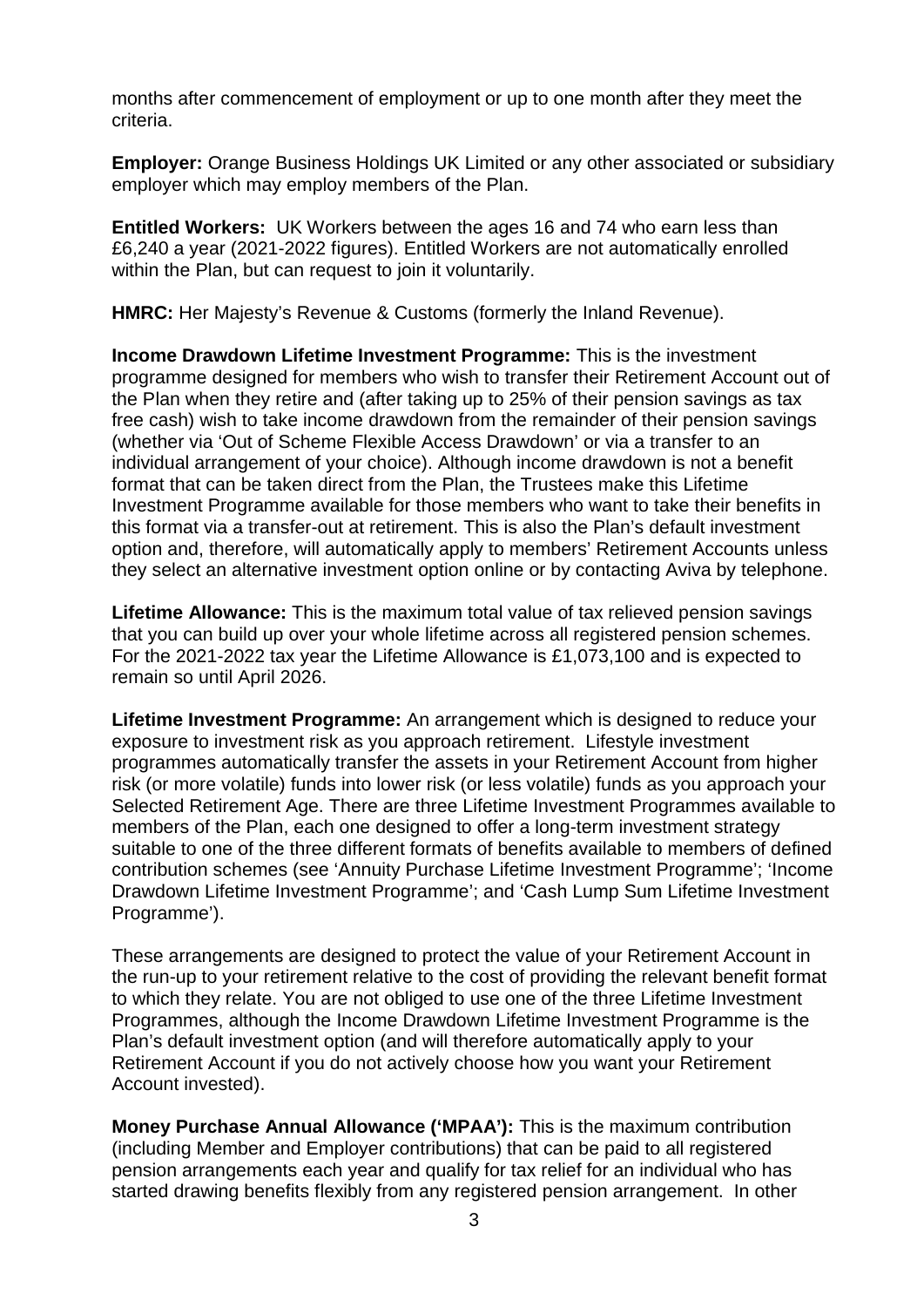words, the MPAA applies to anyone who starts drawing their pension savings through any taxed cash payment or via income drawdown. However, pension savings below £10,000 in any single pension arrangement can be taken as a single cash instalment without the MPAA applying to future contributions.

For the 2020-2021 tax year, the MPAA is £4,000. Contributions in excess of the annual limit will be permitted but will not benefit from income tax relief. This means that, if you have already taken a taxed cash payment or you are already taking income drawdown from any registered pension scheme, and contribute more than £4,000 to the Plan in any tax year, you will be taxed on the additional contributions made (including those by the Employer) in excess of the MPAA and taxed again on the benefit that you eventually receive when you retire. This limit is not to be confused with the Annual Allowance.

You will be notified if you take benefits that trigger the MPAA. It is then your responsibility to notify any pension arrangements to which you are (or begin) contributing if the MPAA applies to you. If you do not make this notification within 91 days of being told that you have triggered the MPAA, you may be fined.

**Non Eligible Jobholders:** These are UK Workers who are:

- Aged between 16 and 21, or between State Pension Age and 74, and earn over £10,000 a year (2021-2022 figures); or
- Aged between 16 and 74, and have earnings between £6,240 and £10,000 a year (2021-2022 figures).

Non Eligible Jobholders are not automatically enrolled within the Plan but can request to opt in.

**Normal Pension Date:** Your 65th birthday.

**Pension Input Amount:** The monetary value of the total contributions paid to your Retirement Account in the Plan during a Pension Input Period, which is assessable against the Annual Allowance (or the Tapered Annual Allowance of the MPAA, if applicable).

**Pension Input Period:** A period of twelve months starting on 6 April each year, to coincide with the tax year.

**Pensions Salary Sacrifice:** This is the default arrangement for the administration and payment of your Member pension contributions. Under this arrangement your contribution is no longer liable to National Insurance ('NI') contributions. You can apply to opt out of this arrangement if you wish. Some employees may not be eligible to participate in this arrangement depending on their earnings level; you will be notified if this applies to you.

**Pensions Salary Sacrifice Deduction:** This is the gross value of your Member pension contributions which you sacrifice from your contractual base salary and which is then paid into your Retirement Account on your behalf as an additional Employer pension contribution.

**Plan:** The Orange Business Services Defined Contribution Pension Plan.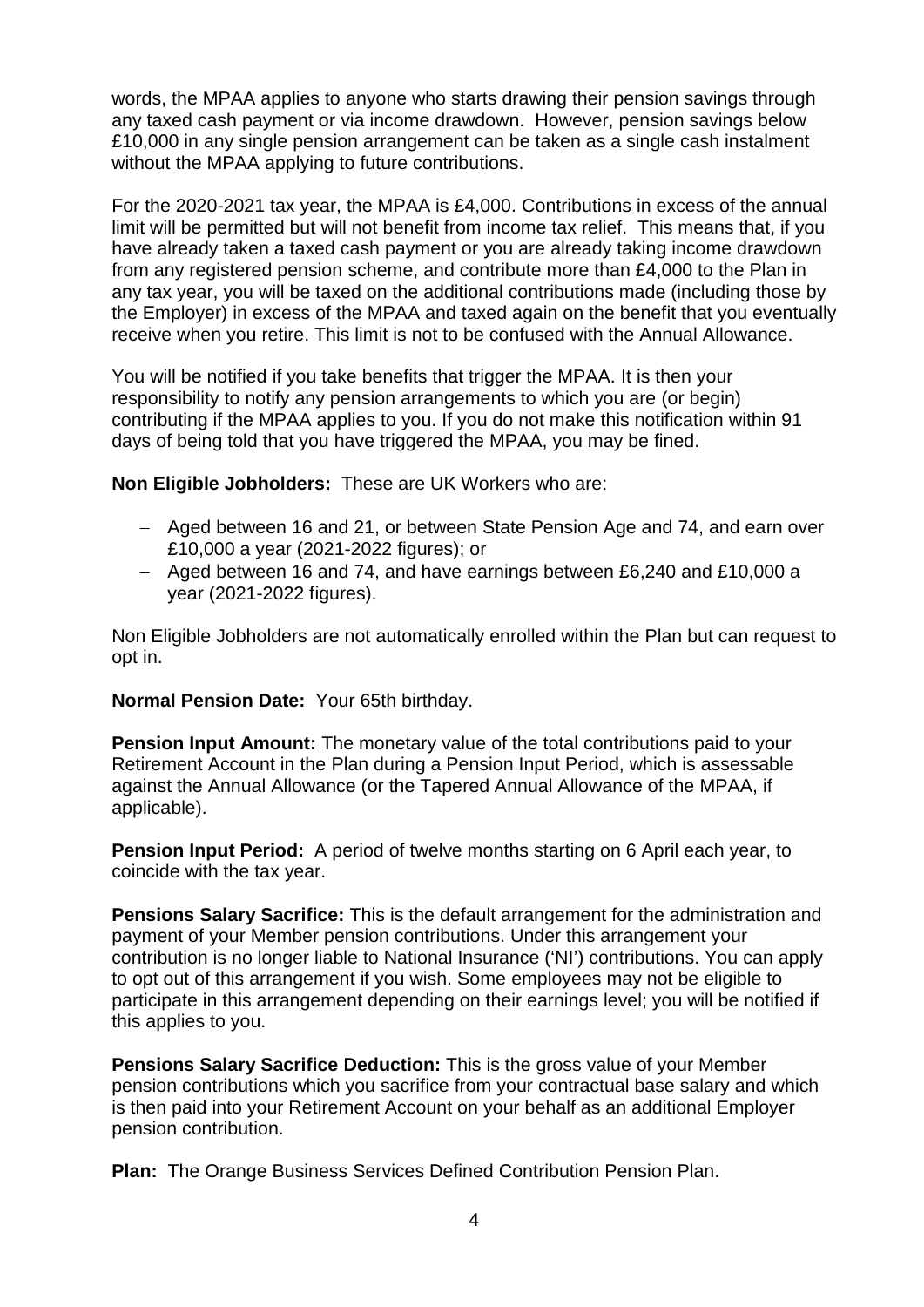**Plan Service:** The period of service you complete with your Employer after you join the Plan. It usually ends when you retire from the Plan or when you leave the Plan, if earlier.

You can be treated as continuing in Plan Service while you are temporarily absent from work, although this is at the Employer's discretion.

**Plan Year:** A period of twelve months, starting on 1 January each year. The Trustees produce an annual Report & Accounts for each Plan Year and this is available to members on request from your local HR Consultant.

**Reference Salary:** This is your base salary before the Pensions Salary Sacrifice Deduction. This is retained and used for the purpose of calculating standard Employer contributions, your death in service benefits payable from the Orange Business Services Death Benefits Plan, and certain pay and benefit items of bonus, sales commission earnings and future pay rises. Upon leaving Pensions Salary Sacrifice, your contractual base salary will revert to your Reference Salary for all purposes.

**Retirement Account:** The personal account that the Trustees will set up for you when you join the Plan. Your own contributions (if you opt out of Pensions Salary Sacrifice) and those of your Employer will be paid into this account together with any returns on your investments (net of the relevant charges).

**Salary Protection Limit:** This is the minimum level of annual taxable earnings required in order to be eligible to participate in Pensions Salary Sacrifice. If your post-sacrifice annual taxable earnings (combined with any other salary sacrifice selections) would fall below this limit (or the pro rata equivalent if you work reduced hours), you would not be eligible to start, or continue, participating in Pensions Salary Sacrifice. The Salary Protection Limit is reviewed each year.

**Scheme Pays:** A mechanism through which you can pay an Annual Allowance Tax Charge (arising due to payments of excess Pension Input Amount into the Plan) through a partial disinvestment from your Retirement Account. Use of Scheme Pays is subject to your total Annual Allowance Tax Charge being at least £2,000.

**Selected Retirement Age:** This is the age specified by you to Aviva as the age at which you intend to retire from the Plan. If you have not specified a Selected Retirement Age to Aviva, the Plan's Normal Pension Date (your 65<sup>th</sup> birthday) will apply. You can notify your Selected Retirement Age to Aviva at any time by calling them on 0800 068 1431. Your Selected Retirement Age will be used for the purpose of any Lifetime Investment Programme that your Retirement Account is invested in.

**Tapered Annual Allowance:** This is the reduced Annual Allowance that will apply to you for any tax year during which your total taxable income (plus the value of your pension savings during that tax year) (your 'Adjusted Income') is £240,000 or more. If this applies to you, your Annual Allowance for the said tax year will be reduced by £1 for every £2 of your Adjusted Income above the £240,000 threshold, subject to a minimum Tapered Annual Allowance of £4,000 (figures applicable to the 2020-2021 tax year).

If your total taxable income ignoring the value of any pension savings unless these are paid via salary sacrifice (your 'Threshold Income') during any tax year is less than £200,000, the Tapered Annual Allowance will not apply to you during that tax year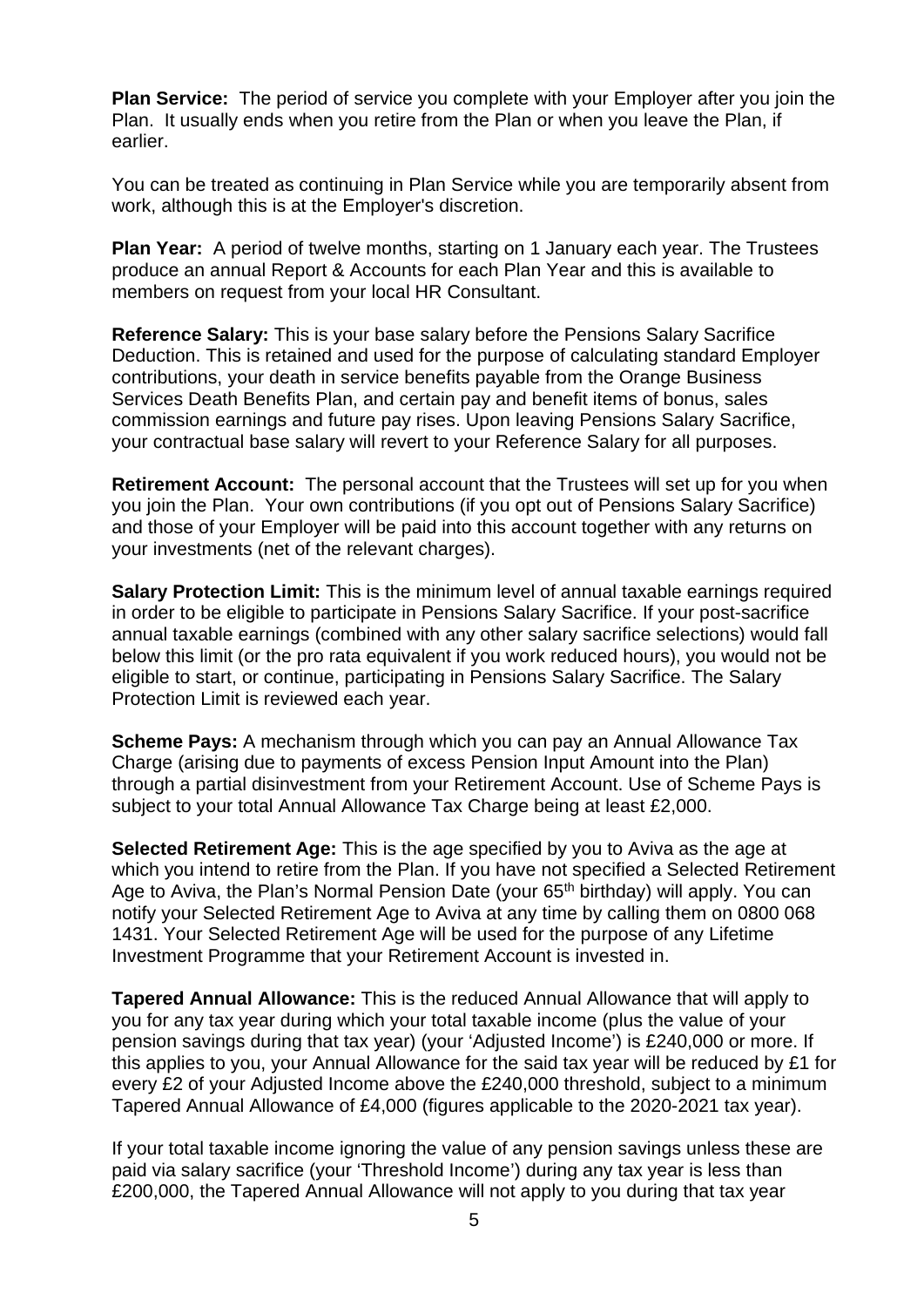(figures applicable to the 2020-2021 tax year).

See 'Annual Allowance' for further details.

**Trustees:** The Trustees are responsible for the management and administration of the Plan, and also for the safekeeping of the money and investments belonging to the Plan. They also have other duties and powers that are described in various sections of this guide.

It is the Company's intention that there should be six Trustees. Four are appointed by the Company and the remainder are nominated and selected by the members and known as 'Member Nominated Trustees'. The Trustees hold regular meetings and their decisions are taken by a majority of Trustees at each meeting.

**Worker:** An employee who is aged between 16 and 74 and who is working or ordinarily working in the UK and is deemed to be a worker under the pension auto-enrolment legislation. Workers are categorised into Eligible Jobholders, Non Eligible Jobholders and Entitled Workers.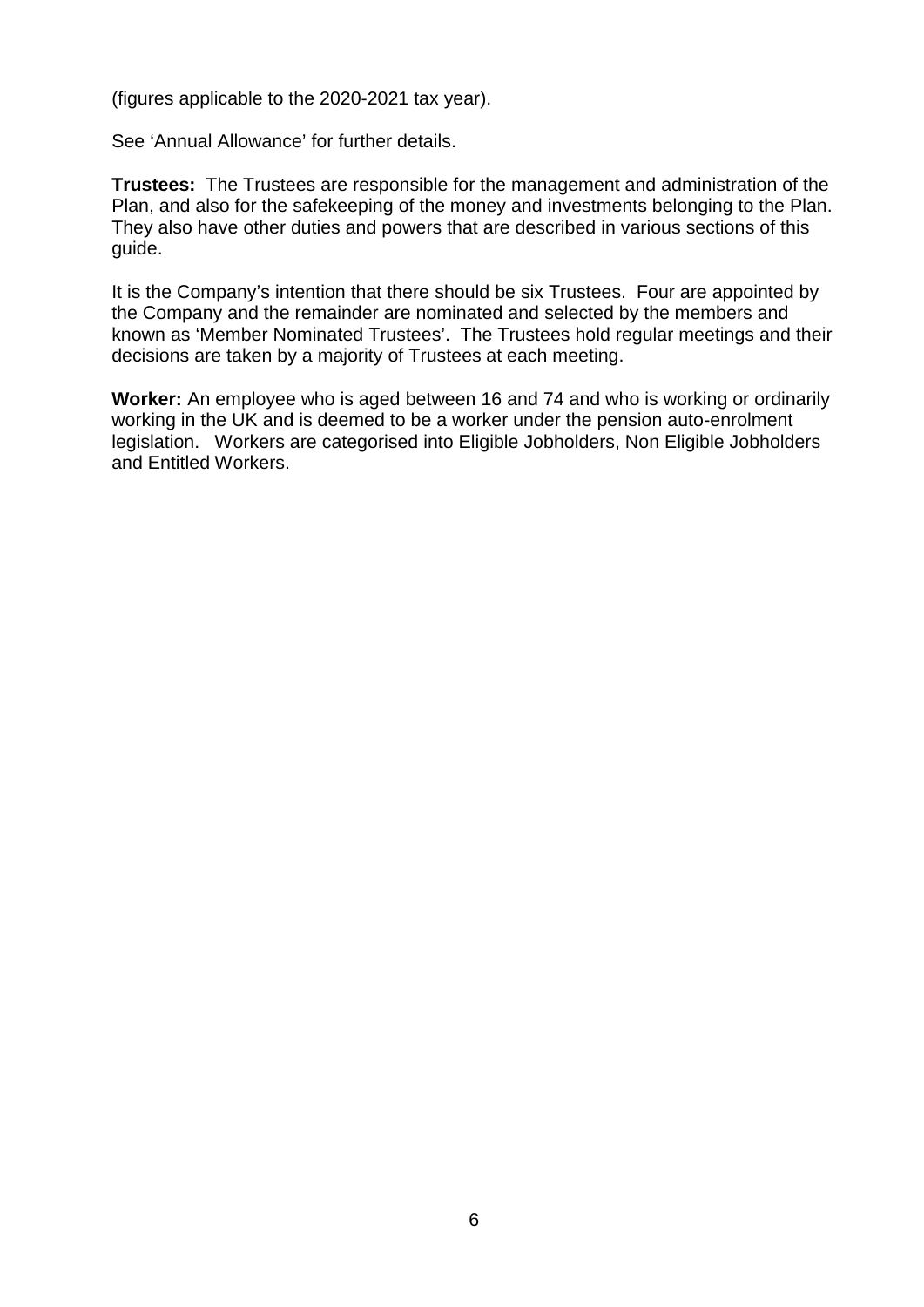# **JOINING THE PLAN**

# **Eligibility**

## **Automatic enrolment for Eligible Jobholders**

If you are a new employee, you will be automatically enrolled into the Plan on the first day of the month following two complete calendar months\* after the commencement of your employment (or up to one month after you meet the criteria), if you are deemed to be an 'Eligible Jobholder' under the pensions auto-enrolment legislation.

*\* If your employment commencement date is the first day of the month, you will be automatically enrolled (if eligible) on the first day of the month after three calendar months.*

The table below confirms the relevant enrolment date for each month in which employment starts.

| Month in which your employment start<br>date falls | 1 <sup>st</sup> of the month in which you will be<br>automatically enrolled, if eligible |
|----------------------------------------------------|------------------------------------------------------------------------------------------|
| January                                            | April                                                                                    |
| February                                           | May                                                                                      |
| March                                              | June                                                                                     |
| April                                              | July                                                                                     |
| May                                                | August                                                                                   |
| June                                               | September                                                                                |
| July                                               | October                                                                                  |
| August                                             | November                                                                                 |
| September                                          | December                                                                                 |
| October                                            | January                                                                                  |
| November                                           | February                                                                                 |
| December                                           | March                                                                                    |

An 'Eligible Jobholder' is any employee of the Employer who is aged between 22 and State Pension Age, and who earns over £10,000 a year (£833 a month) (2021-2022 figures). If you initially do not meet these criteria, you will be automatically enrolled into the Plan when you do (unless you have by that time already opted-in voluntarily).

You will not be required to complete an Application Form. Your Retirement Account will be automatically invested in the Income Drawdown Lifetime Investment Programme (see the accompanying 'How contributions are invested' brochure at https://library.aviva.com/tridion/documents/view/aepen155b.pdf for further details about this default investment arrangement). If you would prefer to make your own investment selection from the range of fund options available within the Plan, full details of the options available to you can be found in the 'Choosing your own investments' brochure at https://library.aviva.com/tridion/documents/view/aepen155c.pdf.

You can then make changes to the investment of your Retirement Account by gaining secure online access to it via Aviva's membersite (www.aviva.co.uk/membersite). Details about how you register and set up a password to gain online access will be sent to you by Aviva shortly after you have joined the Plan. Alternatively, please refer to the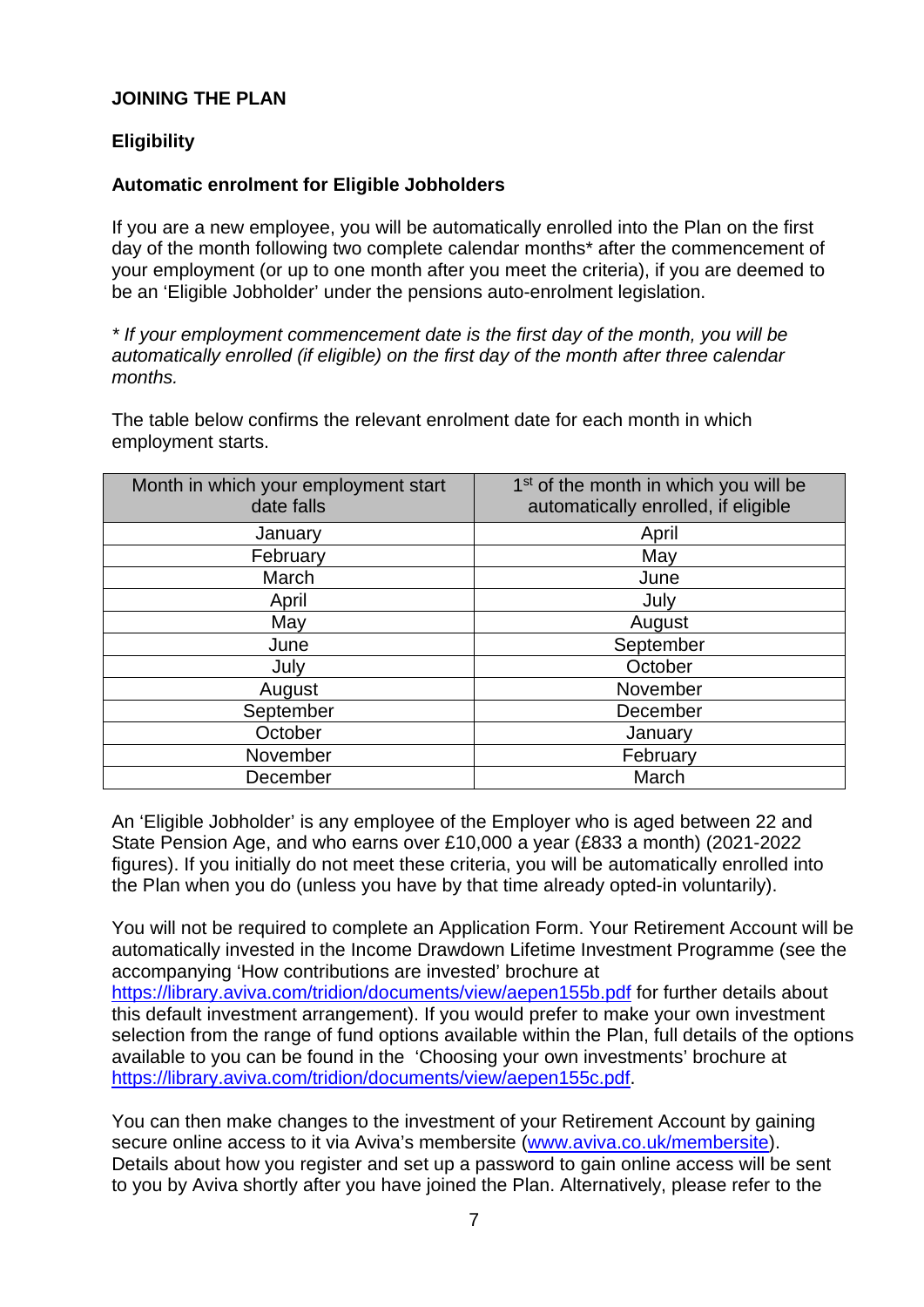'Benefit Information' in the section 'Other Important Information' later in this Guide for details about how to gain online access to your Retirement Account.

Whilst you are a contributory member, you are encouraged to complete and submit a Nomination Form (sometimes known as an Expression of Wish Form) (see Appendix A). This details the beneficiaries to whom you would like any death benefits payable from both the Plan and the Orange Business Services Death Benefits Plan paid. This form assumes that you wish the same nominees to receive all or a share of any benefits payable from both Plans; however, if you would like to nominate different beneficiaries for all or a share of each Plan's benefit, you can request such by writing to the Trustees of each Plan separately. If you leave the Plan before your retirement, you should update your nominated beneficiary details direct with Aviva using the contact details provided on page 33.

You can ask to join the Plan at any time (i.e. before you are automatically enrolled or after you have opted-out). If you wish to do so, you should refer to Aviva's microsite at http://aviva.aepensions.co.uk/orangebusinessservices or call Aviva on 0345 605 4289.

## *Opting out*

If you are automatically enrolled into the Plan, there is an opt out window of one month (running from the date on which you are notified that you have been automatically enrolled). You can opt out of the Plan during this one month period and, if you do, your contributions will be refunded back to you (or an ex-gratia payment from the Company will be made if Pension Salary Sacrifice applies to you), and you will be treated as if you had never joined the Plan. The Enrolment Notice you receive from Aviva will tell you how to opt-out of the Plan under these circumstances.

If you withdraw from the Plan after the expiry of the one month opt out window, you should refer to the section 'Leaving the Plan' to see what benefits would apply to you.

## *Automatic re-enrolment*

If you do opt out or withdraw from the Plan whilst still employed, you will normally be automatically re-enrolled into the Plan within time limits set by the Government (broadly speaking, this will be every three years) if you are an Eligible Jobholder. You can opt out again at this stage if you wish. Conversely, having opted-out or withdrawn from the Plan whilst still employed, you can opt in to the Plan at any time if you request this in writing; if you do so, the benefits to apply will be those applying to new members at the time, subject to the potential requirement to provide medical evidence of good health.

## **Opting in and Joining for Non Eligible Jobholders and Entitled Workers**

The Plan is available to any employee deemed to be a 'Worker' under the pensions auto-enrolment legislation. If you are a Non Eligible Jobholder or an Entitled Worker you will not be automatically enrolled until you meet the criteria of an Eligible Jobholder set out above.

## *Non Eligible Jobholders*

A Non Eligible Jobholder is an employee who is: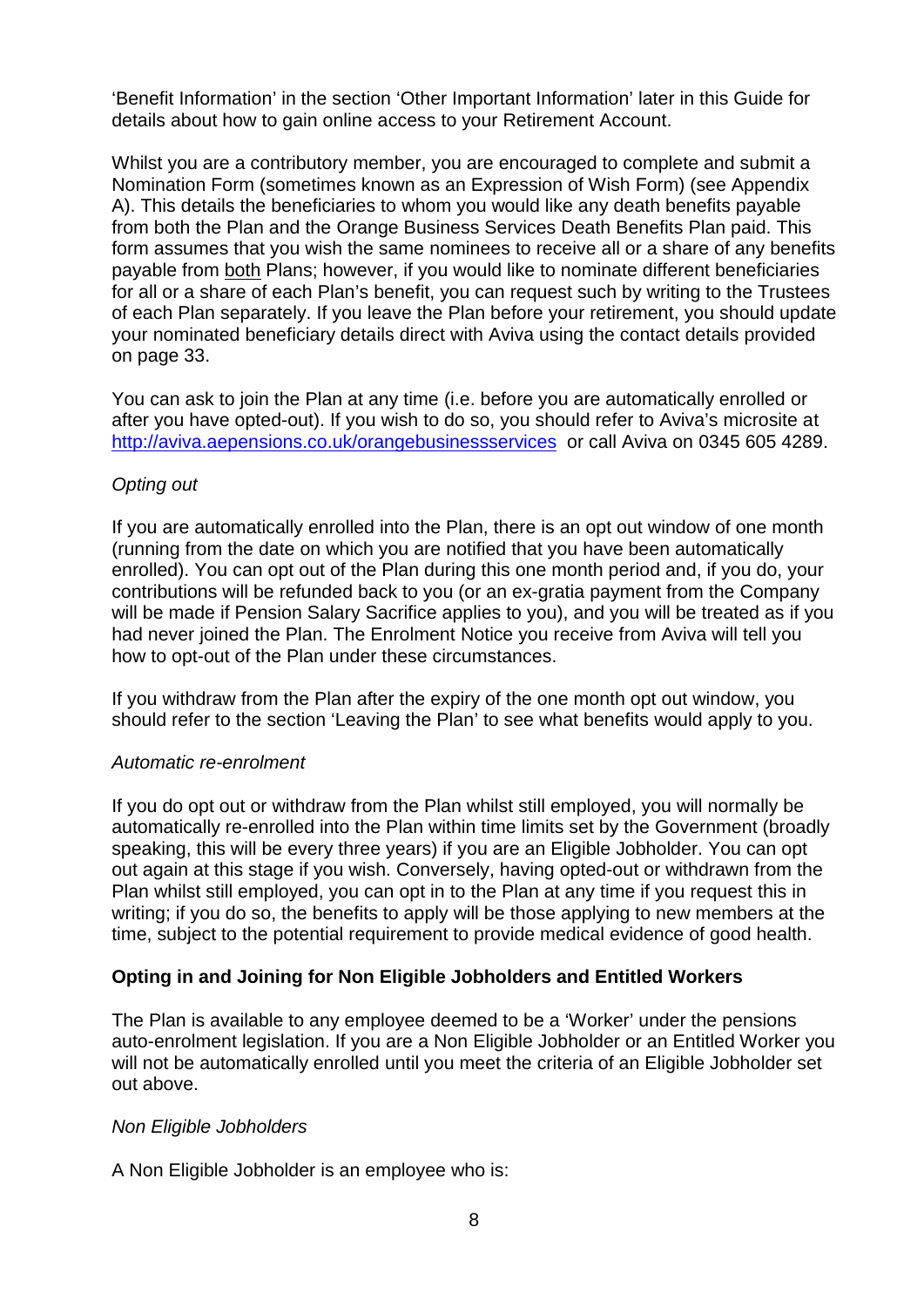- Aged between 16 and 21, or between State Pension Age and 74, and earns over £10,000 a year (2021-2022 figures); or
- Aged between 16 and 74, and earns between £6,240 and £10,000 a year (2021- 2022 figures).

Non Eligible Jobholders will not be automatically enrolled into the Plan, but can request to opt in.

## *Entitled Workers*

An Entitled Worker is an employee who is:

- Aged between 16 and 74 and earns less than £6,240 a year (2021-2022 figures).

Entitled Workers will not be automatically enrolled into the Plan, but can request to join.

If you do not opt in or ask to join the Plan, you will be automatically enrolled when you fulfill the criteria of an Eligible Jobholder, as detailed above.

#### To opt in or join the Plan, please refer to Aviva's microsite at

http://aviva.aepensions.co.uk/orangebusinessservices or call Aviva direct on 0345 605 4289. If you opt in or join the Plan, you will be encouraged to also complete and submit a Nomination Form (sometimes known as an Expression of Wish Form) (see Appendix A). This details the beneficiaries to whom you would like any death benefits payable from the Plan and the OBS Death Benefits Plan paid. This form assumes that you wish the same nominees to receive all or a share of any benefits payable from both Plans; however, if you would like to nominate different beneficiaries for all or a share of each Plan's benefit, you can request such by writing to the Trustees of each Plan separately care of HR.

## *Opting out*

Non Eligible Jobholders who opt in to the Plan may subsequently elect to opt out. There is an opt out window of one month (commencing from the date on which you are notified that you have been automatically enrolled). You can opt out of the Plan during this one month period and, if you do, your contributions will be refunded back to you (or an ex-gratia payment from the Company will be made if Pensions Salary Sacrifice applies to you), and you will be treated as if you had never joined the Plan. The Enrolment Notice you receive from Aviva will tell you how to opt-out of the Plan under these circumstances.

If you withdraw from the Plan after the expiry of the one month opt out window, you should refer to the section 'Leaving the Plan' to see what benefits would apply to you.

If you are an Entitled Worker who has chosen to join the Plan, and you change your mind and wish to withdraw from the Plan whilst still employed, you should refer to the section 'Leaving the Plan' to see what benefits would apply to you. Entitled Workers are not entitled to an opt out window.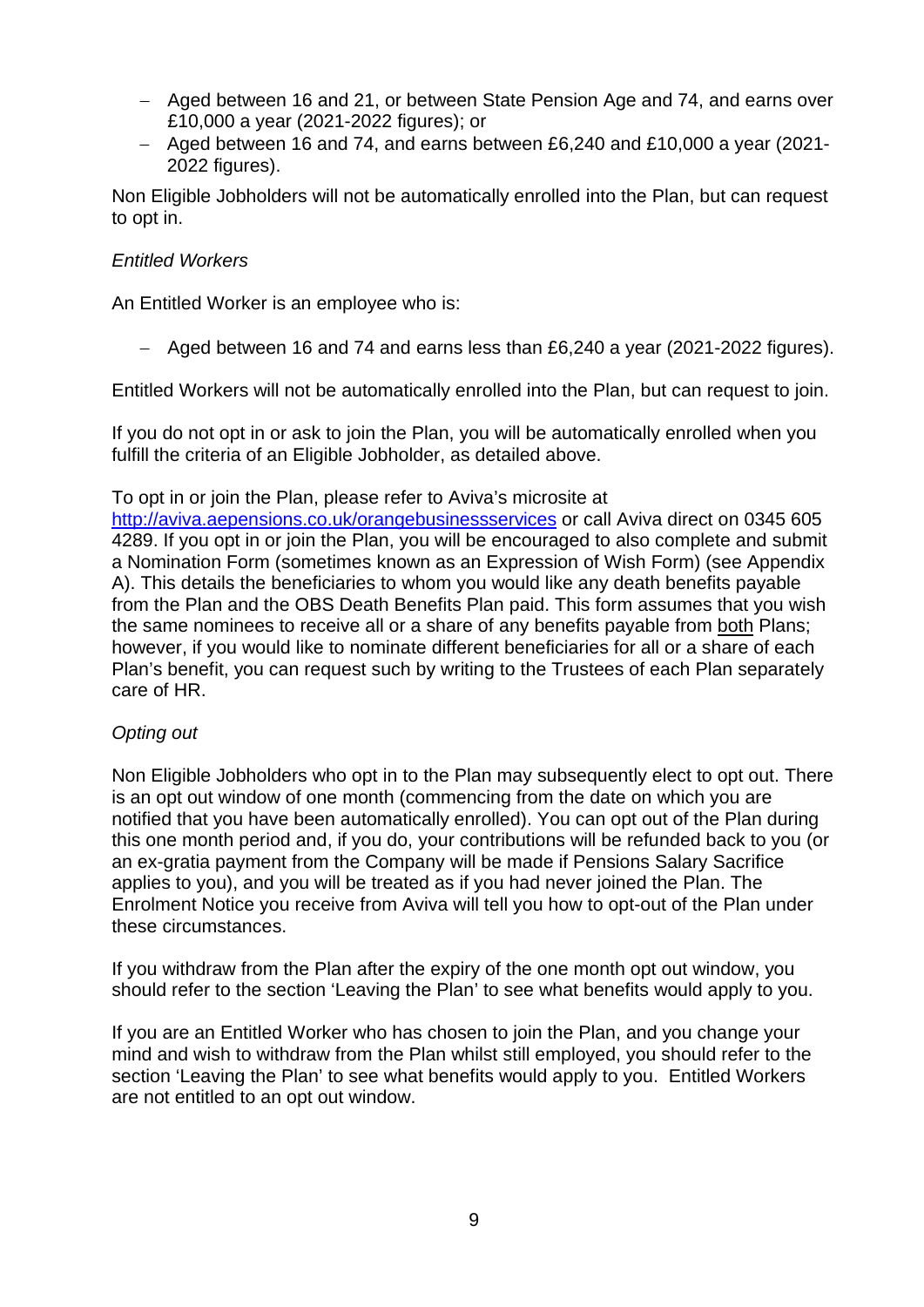## **Auto-enrolment and the impact on benefits payable from the Orange Business Services Death Benefits Plan**

As an employee of Orange Business Services you are entitled to funding through World of Benefits for a core lump sum death in service benefit of three times your Basic Earnings. This benefit is payable from the separate Orange Business Services Death Benefits Plan. (You may select a higher benefit entitlement under World of Benefits, but any entitlement above the core level will need to be funded by you; also, any such changes can only be made via World of Benefits on 1 January each year, or as a result of any agreed 'Life Event'.)

If you are auto-enrolled into the Plan (or if you opt-in or join voluntarily), you will continue to be eligible for funding through World of Benefits for a core lump sum death in service benefit payable from the Orange Business Services Death Benefits Plan of three times your Reference Salary (or Basic Earnings if you do not participate in the Pensions Salary Sacrifice arrangement). As referred to above, you will retain the option to select a higher benefit, although this is not conditional on you being an active Plan member. If you do select this higher benefit entitlement, this will need to be funded by you via World of Benefits, and would be unaffected by any subsequent decision you make to opt out or withdraw from the Plan (provided you remain in employment with the Employer).

## *Insurance terms applicable to the lump sum death in service benefit entitlements from the Orange Business Services Death Benefits Plan*

Your entitlement to a lump sum death in service benefit from the Orange Business Services Death Benefits Plan is subject to any terms and conditions imposed by the insurer with which the trustees of that plan insure the benefits.

# **Pensions Salary Sacrifice**

When you join the Plan (whether through auto-enrolment, opting-in or joining) you will automatically be enrolled into the Pensions Salary Sacrifice arrangement (if you are eligible). Under this arrangement, you 'sacrifice' an amount of your salary equal to the value of your Member contribution to the Plan (resulting in a reduced contractual base salary and reduced NI liability); this amount is then paid into your Retirement Account by your Employer, in addition to the Employer's standard contribution. The amount paid to your Retirement Account is therefore exactly the same, but your Member contribution is no longer liable to NI contributions. As a result, your take home pay increases. Also, if you participate in Pensions Salary Sacrifice (and are doing so at the commencement of the World of Benefits year), you will normally be entitled to a Flex Credit for your use in buying benefits in World of Benefits. This Flex Credit (which is not a guaranteed payment) will accrue from month to month, and would cease if you left Pensions Salary Sacrifice for any reason. The Company reserves the right to change any of the terms relating to the Flex Credit or withdraw it without compensation at any time.

Automatic enrolment within Pensions Salary Sacrifice will only apply if you are eligible to participate in this arrangement. Most employees are eligible to contribute to the Plan through Pensions Salary Sacrifice but, if participation (combined with any other salary sacrifices you make – e.g. for Childcare Vouchers) would reduce your annual taxable earnings to less than the Salary Protection Limit (or its part-time equivalent if you work reduced hours), then you would not be eligible to participate in Pensions Salary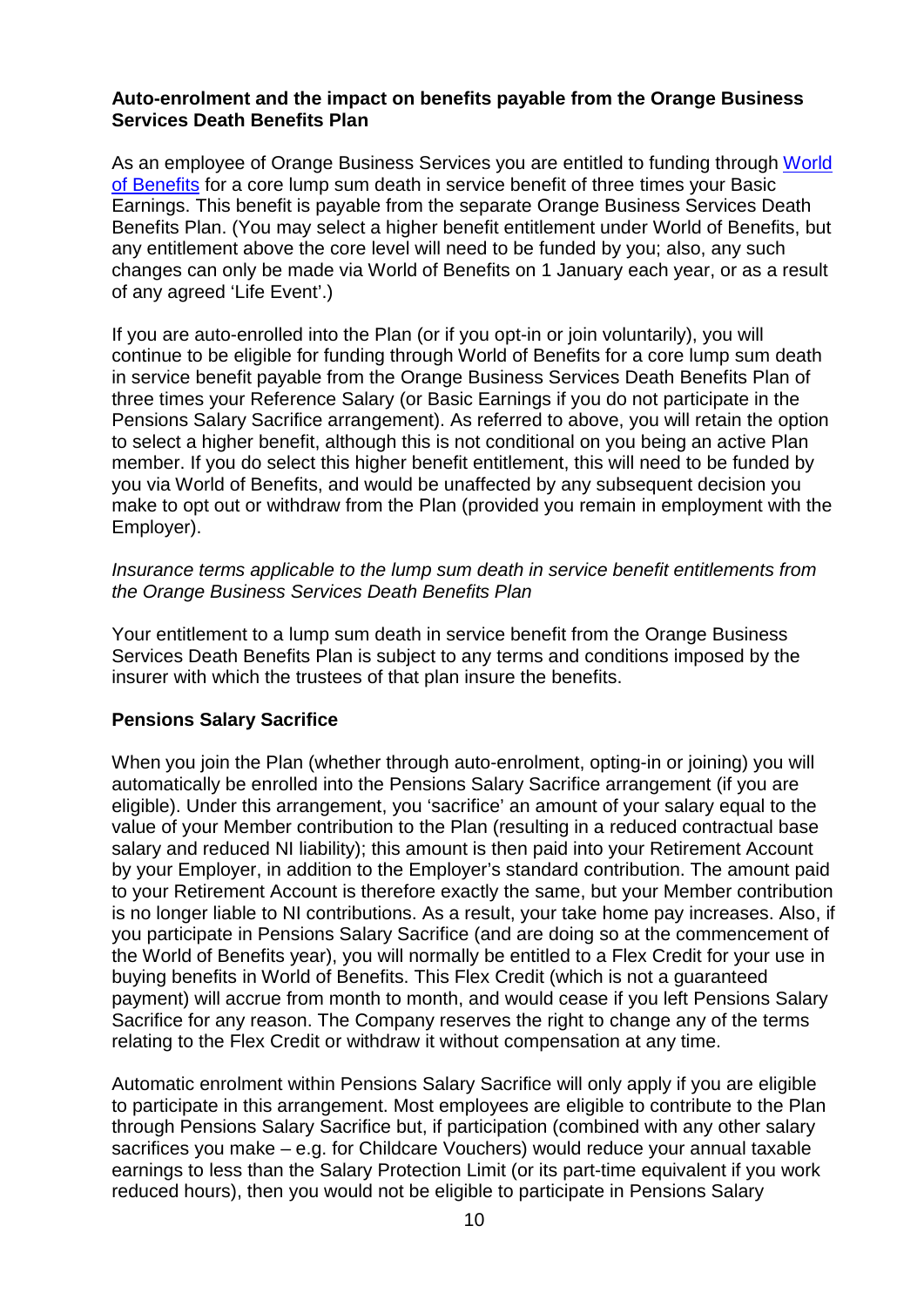Sacrifice.

This is to prevent your pay falling beneath the legal requirement to receive the National Minimum Wage and should also ensure that your eligibility to receive State benefits (such as statutory sick pay) is not affected. The Salary Protection Limit is reviewed each year.

As a matter of personal choice you could choose to remain in the Plan, but apply to opt out of Pensions Salary Sacrifice (under these circumstances you would just pay your Member contributions in the normal way). In such cases, you will not be eligible for any NI savings, and any entitlement to a Flex Credit in World of Benefits would cease. You can opt out of Pensions Salary Sacrifice by contacting HR.

## **Personal Pensions**

The Company believes that running the Plan and making contributions to it on your behalf is a valuable way of providing retirement and death benefits for you and your family. Consequently, no Employer will contribute to an alternative personal pension or a stakeholder pension.

## **Transferring-in Benefits from Other Pension Arrangements**

Subject to the Trustees' approval, you may be able to transfer the cash value of benefits you have from other pension arrangements into the Plan. The Trustees are not obliged to accept a transfer-in and may not do so if it would result in an unacceptable administrative burden or cost to the Plan.

If you are interested in transferring benefits to the Plan, you should ask for a transfer quotation from the administrator of your previous pension arrangement and consider the value of any benefits you are giving up with those you could secure within the Plan. You may also be required to provide evidence that you have consulted a regulated financial adviser before you make a final decision. You will need to meet the costs of consulting a regulated financial adviser. If you wish to proceed with a transfer in, you should then contact Aviva on 0800 068 1431 and request a transfer in form.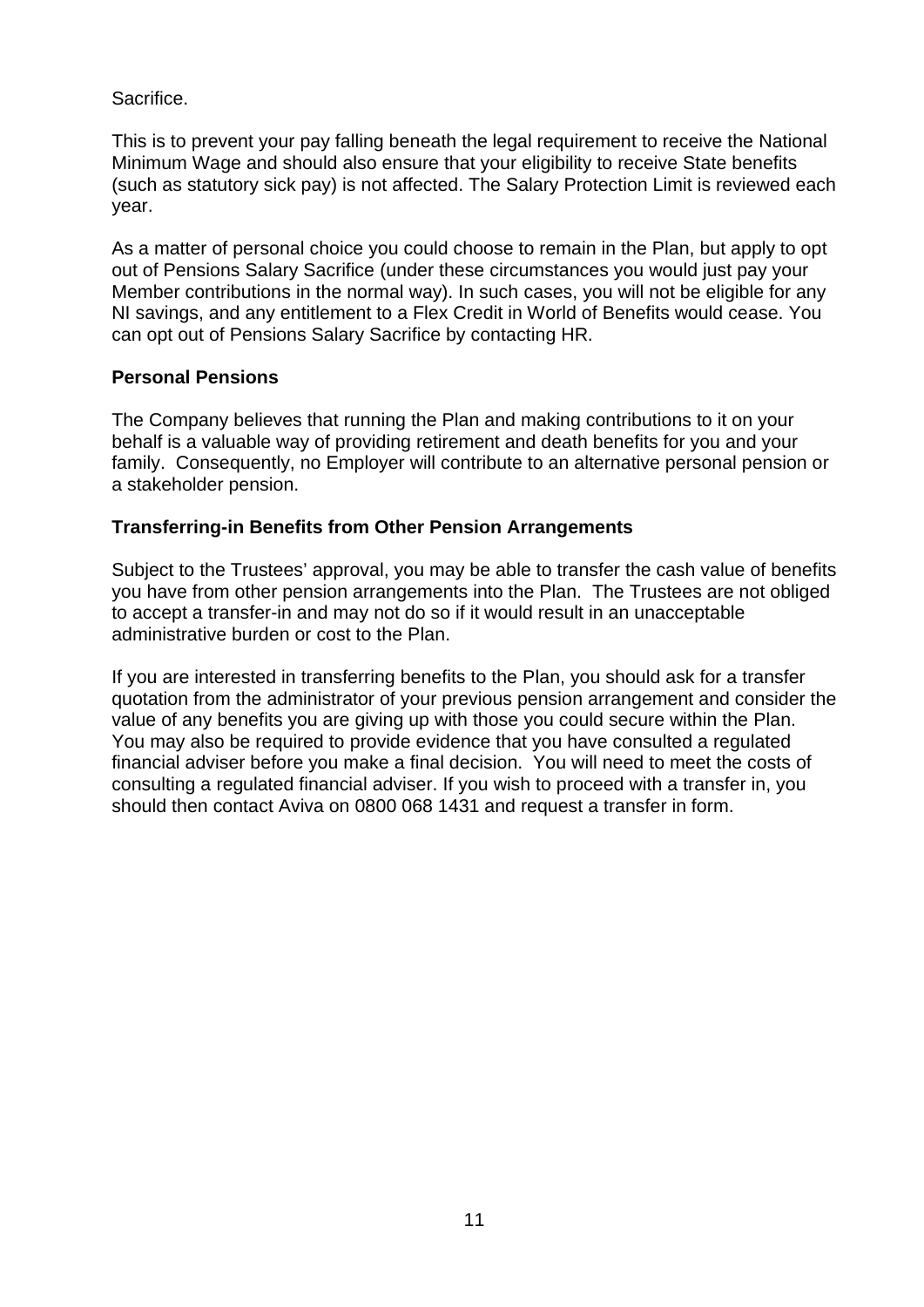# **YOUR RETIREMENT ACCOUNT**

The Trustees will set up a personal Retirement Account for you when you join the Plan. They will use this account to keep a record of the contributions made while you are a member plus any returns on your investments.

You will receive an annual benefit statement that illustrates the balance in your Retirement Account (although you can obtain an up to date balance at any time via the Aviva membersite). Your Retirement Account will be used to provide you and your dependants with benefits at retirement, death, or on leaving the Plan. Please refer to the sections entitled 'Your Benefits at Retirement', 'Protection for your Dependants' and 'Leaving the Plan' respectively for additional details.

# **Making Contributions**

Unless you opt out of (or you are ineligible for), the Pensions Salary Sacrifice arrangement, on joining the Plan (via automatic enrolment, opting in or joining) you will sacrifice from your annual salary an amount equal to your annual Member contribution (plus any Additional Voluntary Contributions you choose to pay). Your contractual base salary will be reduced to reflect the sacrifice. This amount will then be paid (on a monthly basis) to your Retirement Account by your Employer, in addition to the relevant Employer contribution.

| Contributions (% of Basic Earnings) |        |           |
|-------------------------------------|--------|-----------|
| Age                                 | Member | Employer* |
| Up to 39                            |        |           |
| 40 to 49                            |        | O         |
| 50 and above                        |        | 10        |

The rates of Member and Employer contributions are shown below:

*\*Basic Earnings are limited to the Earnings Cap (£170,400 for the 2020-2021 tax year) for calculating the Employer's contribution.*

If you contribute to the Plan through the Pensions Salary Sacrifice arrangement, your pre-sacrifice salary will be retained (as your 'Reference Salary') for the purpose of calculating the standard Employer contribution rate and your lump sum death in service benefits payable from the Orange Business Services Death Benefits Plan. If you opt out of Pensions Salary Sacrifice, you will still pay the relevant Member contributions whilst you remain in Plan Service. You should also be aware of the impact on your entitlement to any Flex Credit under World of Benefits if you opt out of Pensions Salary Sacrifice.

# **Tax Relief**

Whether or not you participate in Pensions Salary Sacrifice, contributions to your Retirement Account will be made in a tax efficient way. If you do not participate in Pensions Salary Sacrifice, your Member contributions are deducted from your pay before tax is calculated, so they will usually attract relief at your highest marginal rate of tax. For example, if you pay 20p tax on each £1 you earn (i.e. 20%) and you contribute £100 each month, your take home pay will only reduce by £80.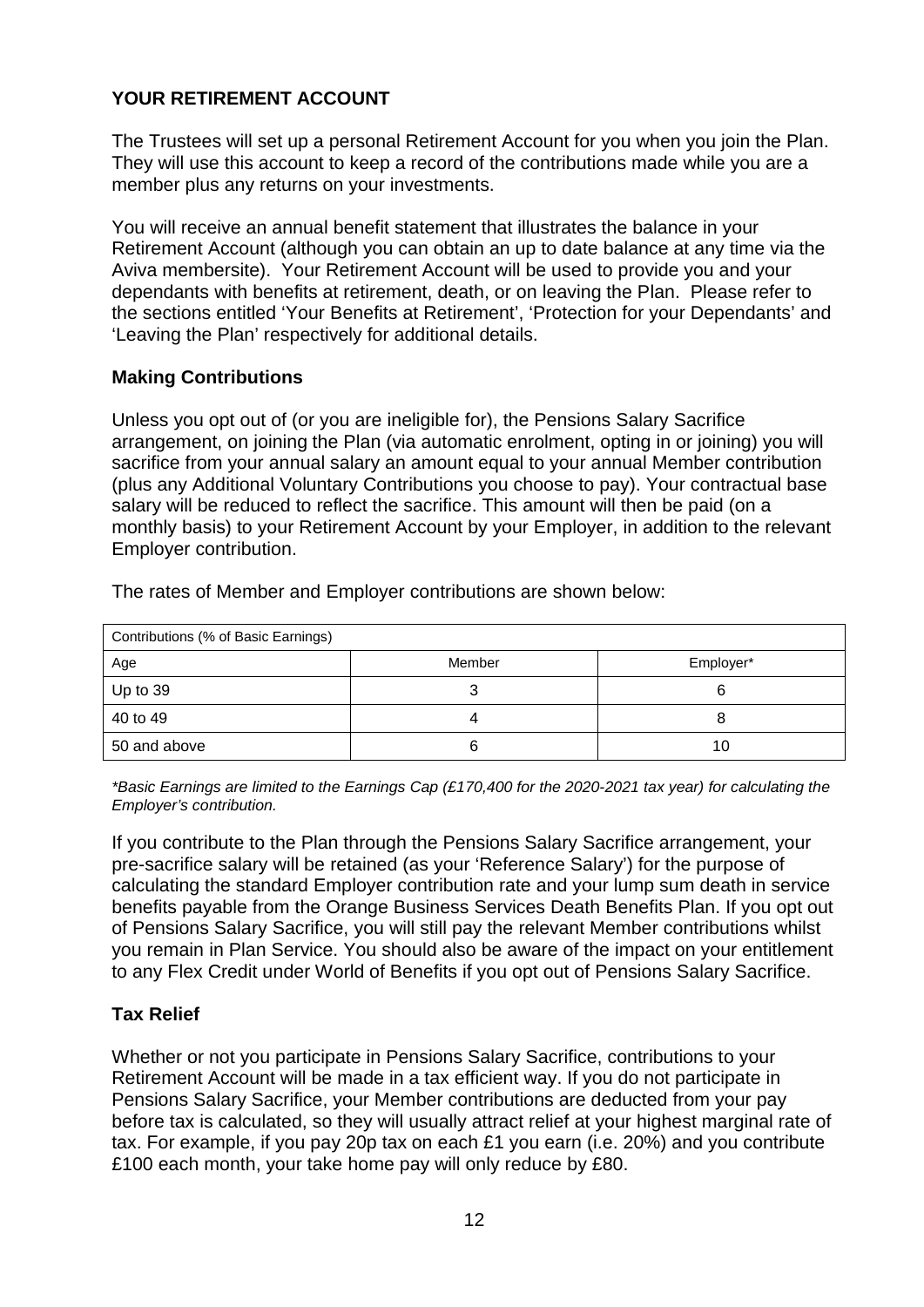If you participate in Pensions Salary Sacrifice, your Employer pays what would otherwise be your Member contributions. Although you do not receive tax relief on Employer contributions, you do not pay income tax on Employer contributions either, so the net effect is the same as it would be if you were paying Member contributions from your gross salary.

The following table shows the total contributions payable for a Plan member aged between 50 and 59 with basic Earnings of £40,000 a year, and the real cost to the employee after tax relief:

| <b>Basic Earnings</b>             | £40,000                     |
|-----------------------------------|-----------------------------|
| Member contribution rate of 6%    | £2,400 pa (or £200 a month) |
| Employer contribution rate of 10% | £4,000 pa (or £333 a month) |
| <b>Total contribution</b>         | £6,400 pa $(E533$ a month)  |
| The cost to you after tax relief  | £1,920 pa $(E160$ a month)  |

## **National Insurance Savings (through Pensions Salary Sacrifice)**

In addition to benefitting from the tax efficiencies referred to above, participating in Pensions Salary Sacrifice means you will also see a reduction in any National Insurance you would otherwise have to pay and, as a result, your net take home pay will increase. The amount of increase will depend on the amount you earn and the amount you contribute to your Retirement Account. In the 2020-2021 tax year, most employees under State Pension Age pay NI of 12% on earnings between £9,500 and £50,000 and 2% NI on earnings over £50,000.

The table below gives examples of annual NI savings based on 2020-2021 rates and a range of salaries/contribution rates:

| Reference Salary (annual gross salary before<br><b>Pensions Salary Sacrifice)</b> | £25,000 | £40,000 | £65,000 |
|-----------------------------------------------------------------------------------|---------|---------|---------|
| 3% of Basic Earnings contribution (Pensions<br>Salary Sacrifice reduction in pay) | £750    | £1,200  | £1,950  |
| Your NI saving<br>(Increase to your take home pay)                                | £90     | £144    | £39     |

| 4% of Basic Earnings                         | £1,000 | £1,600 | £2,600 |
|----------------------------------------------|--------|--------|--------|
| (Pensions Salary Sacrifice reduction in pay) |        |        |        |
| Your NI saving                               | £120   | £192   | £52    |
| (Increase to your take home pay)             |        |        |        |
|                                              |        |        |        |
|                                              |        |        |        |

| 6% of Basic Earnings contribution (Pensions | £1,500 | £2,400 | £3,900 |
|---------------------------------------------|--------|--------|--------|
| Salary Sacrifice reduction in pay)          |        |        |        |
| Your NI saving                              | £180   | £288   | £78    |
| (Increase to your take home pay)            |        |        |        |

## **How much can I contribute to the Plan?**

Although there is no limit on the amount you can save in a registered pension scheme, there is a limit on the contributions that can be paid by you (and in respect of you) each year that qualify for tax relief. This limit is called the Annual Allowance and, for the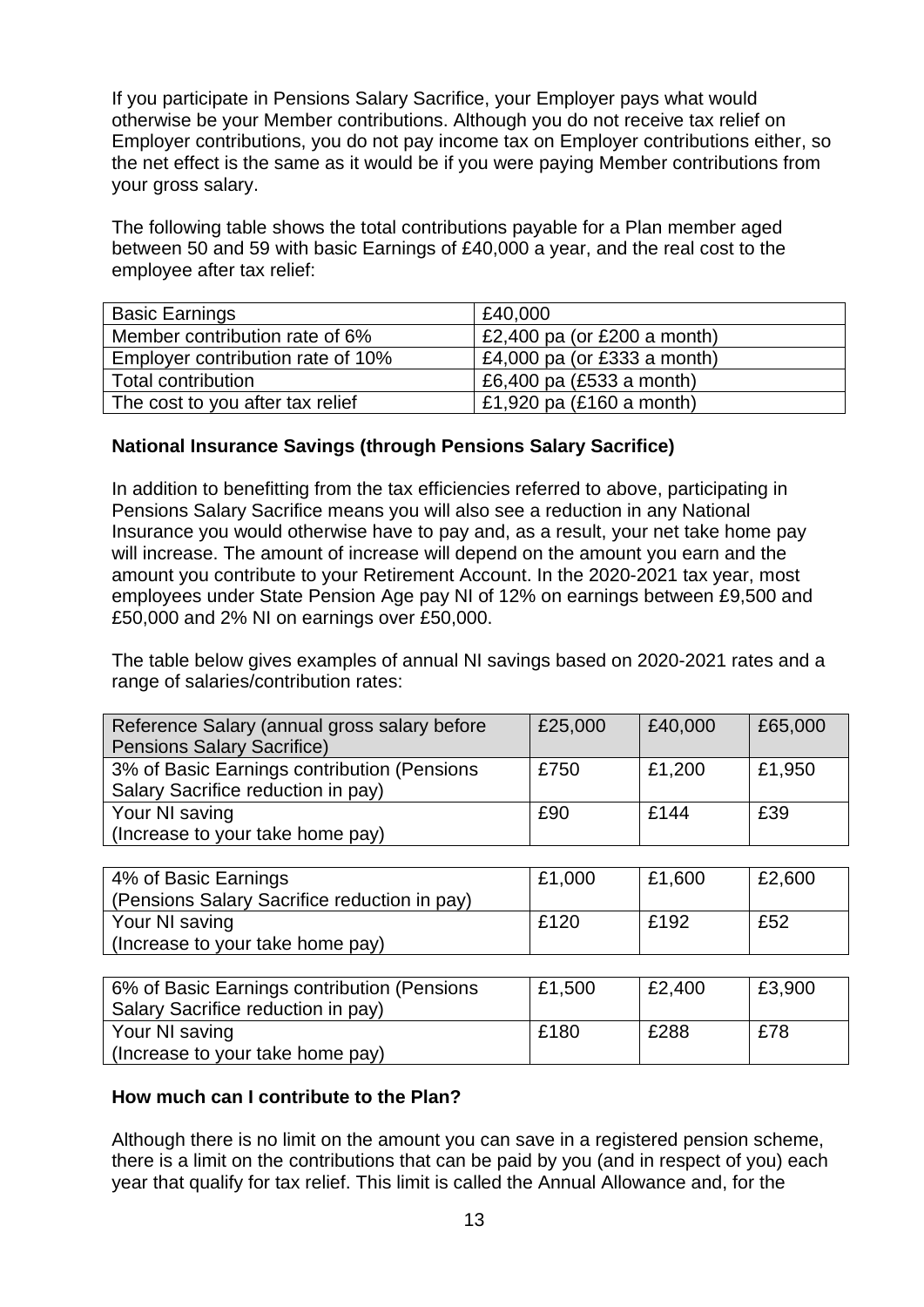2020-2021 tax year, this stands at £40,000. Tax relief is also restricted to 100% of your earnings.

From April 2016 a new Tapered Annual Allowance has applied meaning that, for every £2 of Adjusted Income you have in excess of £240,000, your Annual Allowance will reduce by £1, subject to a minimum Tapered Annual Allowance of £4,000. However, if your Threshold Income (i.e. your Adjusted Income ignoring the value of your total pension savings in any tax year, unless these are paid via salary sacrifice) is lower than £200,000, the Tapered Annual Allowance will not apply to you (figures applicable to the 2020-2021 tax year). You should be aware of these provisions when planning how much you can pay in a tax efficient way towards your pension savings in each tax year. Please see https://www.gov.uk/guidance/pension-schemes-work-out-your-taperedannual-allowance for further information and for definitions of Adjusted Income and Threshold Income.

If your Pension Input Amount (i.e. the total contributions, including those made in respect of you by your Employer, together with any AVCs and bonus you may sacrifice to the Plan) exceeds your Annual Allowance (or, where applicable, your Tapered Annual Allowance or the Money Purchase Annual Allowance) in any tax year, you may be liable for a tax charge based on the excess contribution.

Contributions that you may pay into any other registered pension arrangements in the same year also count towards your Pension Input Amount, so any such contributions need to be considered when assessing your own position relative to the contribution limit for tax relief.

If you are considering sacrificing any bonus into the Plan, you should first verify your current Pension Input Amount before proceeding, since any Pension Input Amount in excess of the Annual Allowance will give rise to an additional tax charge (broadly equivalent to the tax relief applied to the excess when originally paid). You can verify your own current Pension Input Amount into the Plan by contacting the Aviva member helpline on 0800 068 1431.

Any unused Annual Allowance from the previous three Pension Input Periods can currently be carried forward and offset against your excess Pension Input Amount in the current Pension Input Period. (This arrangement does not, however, apply if you are subject to the Money Purchase Annual Allowance.)

## **What happens if you do breach the Annual Allowance?**

If your Pension Input Amount into the Plan exceeds the Annual Allowance (or the Money Purchase Annual Allowance, where applicable) during any Pension Input Period, you will be notified after the end of that Pension Input Period via a Pensions Saving Statement; this statement will also include details of your Pension Input Amounts for the three preceding Pension Input Periods (which you can carry forward if you are not subject to the Money Purchase Annual Allowance). If you still exceed the Annual Allowance after taking into account any unused Annual Allowance carried forward from the previous three Pension Input Periods, as an alternative to settling any Annual Allowance Tax Charge direct with HMRC, you may be able to elect to settle the charge that relates to the Plan direct from your Retirement Account (this is called 'Scheme Pays'). Even if you do pay an Annual Allowance Tax Charge using Scheme Pays, it is still your responsibility to tell HMRC of this liability via your personal tax return.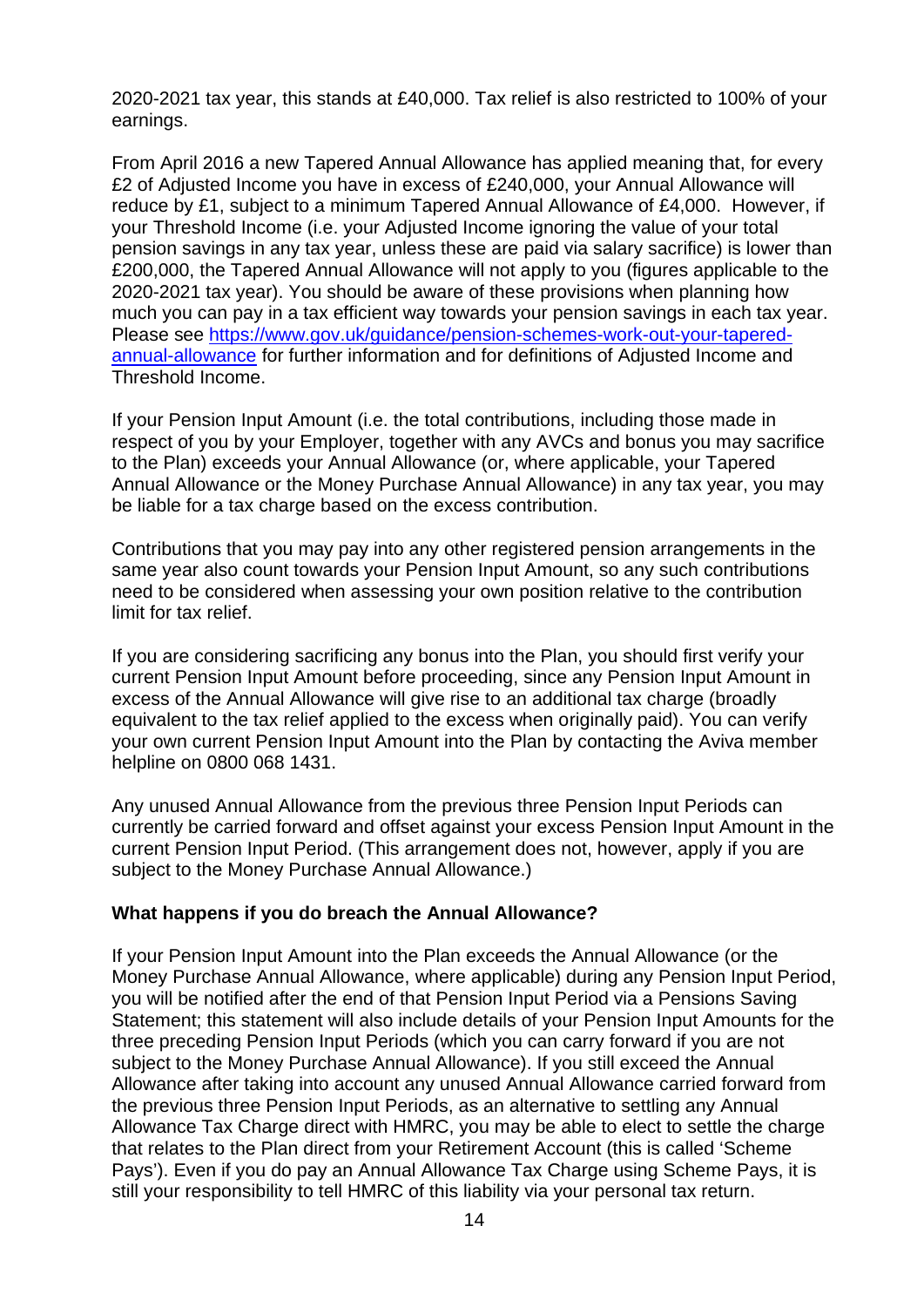If you think you will be affected by this, you should contact a regulated financial adviser.

# **Charges**

As a Member you are required to meet the investment-related and administrative costs of your membership via a Total Expense Ratio ('TER') which is deducted from your Retirement Account. Each fund option has its own TER, which comprises an Annual Management Charge (or 'AMC') and an Additional Expenses Charge (which is applicable only to some fund options). Full details of the TER applicable to each fund option can be found in the separate 'Choosing your own investment funds' brochure which can be viewed at https://library.aviva.com/tridion/documents/view/aepen155c.pdf. TERs are subject to review from time to time.

You may also be required to meet the costs associated with securing your benefits at retirement. Regardless of whether you wish to use your Retirement Account to purchase an annuity, provide income drawdown or a single cash payment, you are strongly encouraged to seek regulated financial advice before you make any decisions. You can either use your own regulated financial adviser to oversee the provision of your benefits or you can use Aspire who are a regulated firm of financial advisers designated by the Trustees through their contract with Aviva. Under either approach, there will be charges so you should ensure that you check what charges apply before taking financial advice.

The Company meets the other costs of running the Plan.

# **Making Extra Payments to the Plan – Additional Voluntary Contributions ('AVCs')**

If you want to save more towards your pension, AVCs usually provide a flexible, taxefficient way of topping up your Retirement Account. AVCs are your own contributions; your Employer does not add any matching payments. Pensions Salary Sacrifice (assuming you are eligible and remain opted in) also means that any AVCs you elect to pay to your Retirement Account will be treated as Employer contributions, so that you can maximise your NI saving.

You can revise the AVCs you are paying (including how often you pay them) or start/stop making payments at any time through World of Benefits (see worldofbenefits.orange.com); the effective date of any changes you make will need to reflect payroll cut-off dates. You can also make one off lump sum AVC payments (via a deduction by payroll) into your Retirement Account at any time using World of Benefits.

Any AVCs will be invested in the fund(s) and proportion(s) you have chosen for your standard contributions to the Plan. Like your standard contributions, they attract relief at your highest marginal rate of tax (subject to the Annual Allowance – see above) and, if you participate in Pensions Salary Sacrifice, you maximise your NI saving too.

At retirement, the value of your AVCs (including any investment return) will be used to determine your accumulated Retirement Account balance, so will be used to provide extra retirement benefits.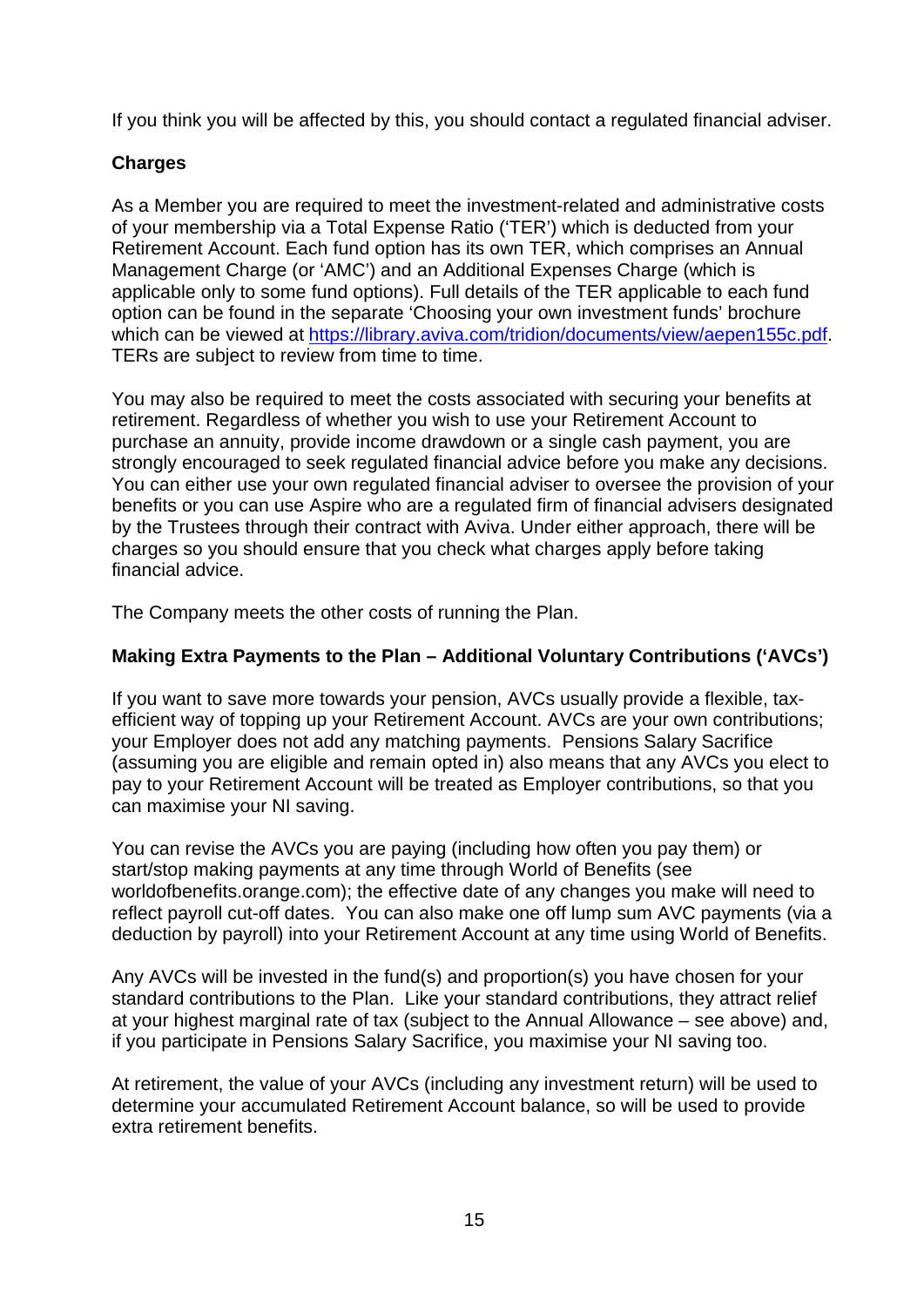# **Maximising your Retirement Savings**

You can increase your savings towards retirement by paying AVCs to the Plan or contributing to any number of pension arrangements outside the Plan (for example, a personal pension arrangement or stakeholder plan). Neither the Company nor the Trustees are able to give you advice about whether it is in your best interests to contribute to a personal pension/stakeholder plan and/or pay AVCs to the Plan. If you need this type of financial advice you should consult a regulated financial adviser. Remember that any AVCs (or contributions to registered schemes outside the Plan) that you elect to pay will need to be included in your Pension Input Amount for the relevant tax year.

You should bear in mind this annual limit on tax-relieved contributions if you pay AVCs or if you sacrifice any bonus into your Retirement Account within the Plan, since you may exceed the Annual Allowance and incur a tax charge. (See the section 'How much can I contribute into the Plan' above.) This is particularly important given the Tapered Annual Allowance which has applied from the 2016-2017 tax year.

# **Why Consider AVCs?**

You may find AVCs particularly useful if:

- *You want to build as big a Retirement Account as possible for your retirement* The Lifetime Allowance will govern the value of the benefits you can take without incurring an additional recovery tax. Paying AVCs can help you maximise your Retirement Account within that limit.
- *You are starting to save for your retirement later in your working life* If you join the Plan later in life (and have not previously been a member of a pension scheme) you will have less time to build up benefits – AVCs can help you make up for lost time, although you should bear in mind the Annual Allowance limit on the amount you can contribute to registered pension schemes in a tax efficient way in any tax year.
- *You are planning to retire early* If you retire early, you will have less time to build your Retirement Account. You can use AVCs to accumulate benefits more quickly while you are working.
- *You have taken (or are planning to take) a break in service* Paying AVCs can help you compensate for a break in Plan Service – in the past or the future.

Among other issues, you should remember that any AVCs will be invested until you retire. Although AVCs may be an appropriate method of saving towards retirement for many people, there may be more flexible or more tax-effective forms of investment available to you. If you are in doubt, you should consult a regulated financial adviser.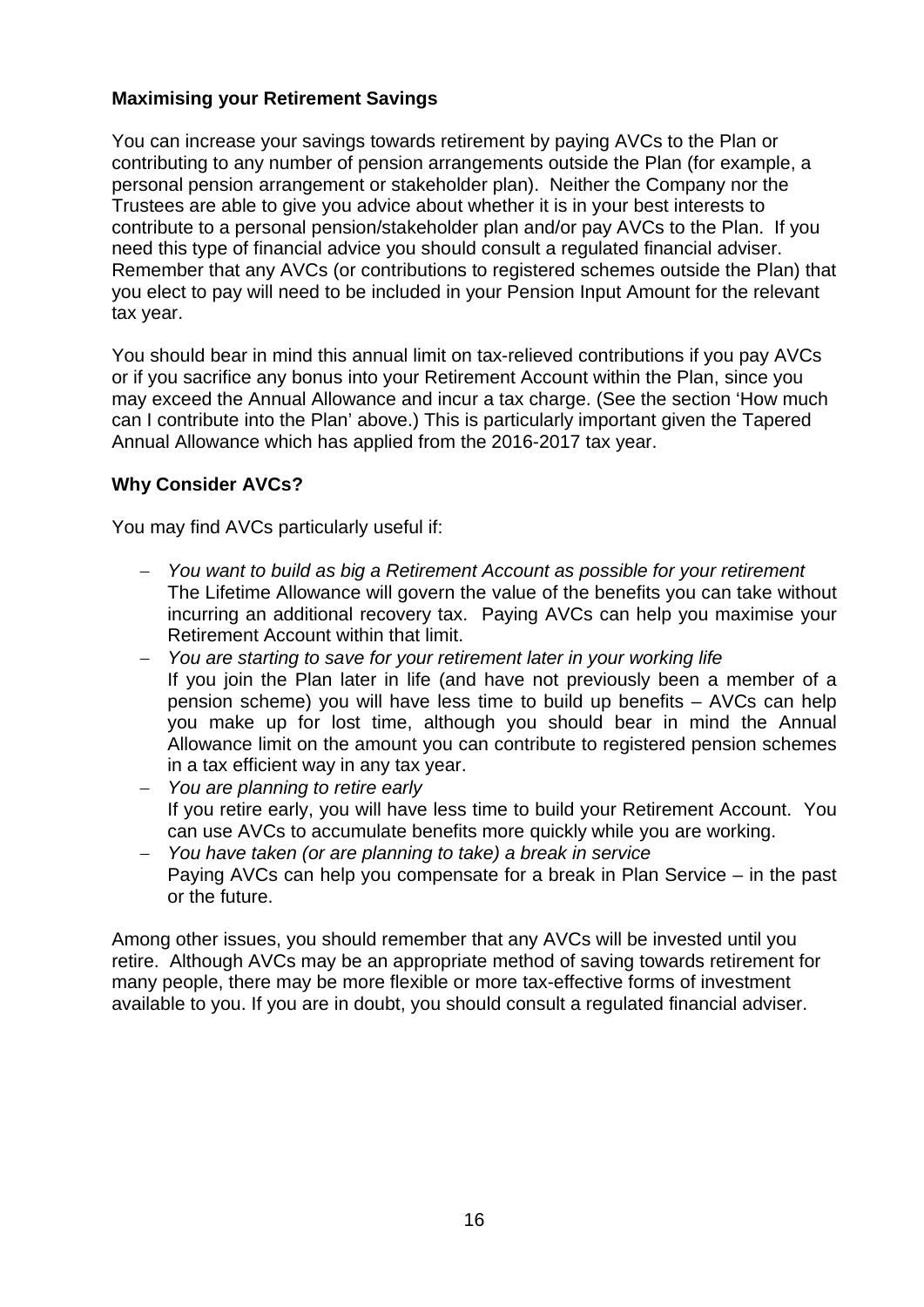#### **MAKING INVESTMENTS**

The value of your Retirement Account will be shaped by:

- how much money is paid (via contributions) into the funds you choose to invest your Retirement Account in;
- $-$  the investment performance of those funds;
- charges; and
- should you wish to buy a pension, the terms on which your Retirement Account is converted to an annuity (known as annuity rates).

The Trustees will invest contributions paid to your Retirement Account in your choice of investment funds, from the range made available through the group policy with Aviva. Separate investment literature describing fund choices and fund charges is available (see https://library.aviva.com/tridion/documents/view/aepen155c.pdf for details of the self-select options and https://library.aviva.com/tridion/documents/view/aepen155b.pdf for details of the default option that applies where no self-select option has been chosen). The investment return you receive is tax free (except for any income from dividends on investments in UK company shares).

# **Assets and Funds**

There are a number of different types of investments or 'assets'. The most common forms of investment for pension funds in the UK are:

- company shares (equities);
- fixed-interest investments (bonds, usually known as 'gilts' if issued by the British Government); and
- cash investments (often in a deposit account).

An investment 'fund' allows you to invest in a pool of assets, such as shares in a collection of companies. The value of your investment will rise or fall in line with general market movements.

The funds available are either 'active' or 'passive'. Active funds seek to pick particular stocks that they believe will beat general market movements for the type of investment concerned. Passive funds seek to achieve returns in line with general market performance, as measured by an index (for example, the FTSE All Share Index for UK company shares). Passive fund managers do not take any views over which stocks will perform best.

You will find details of all the available funds and their charges in the separate Aviva brochure 'Choosing your own investments' (see https://library.aviva.com/tridion/documents/view/aepen155c.pdf).

# **The Plan's Investment Options**

The Trustees have selected a range of investment funds to suit different needs. The overall range available comprises:

- three 'Lifetime Investment Programmes' (each one designed to be suitable for a member who intends to take their benefits at retirement in one of the three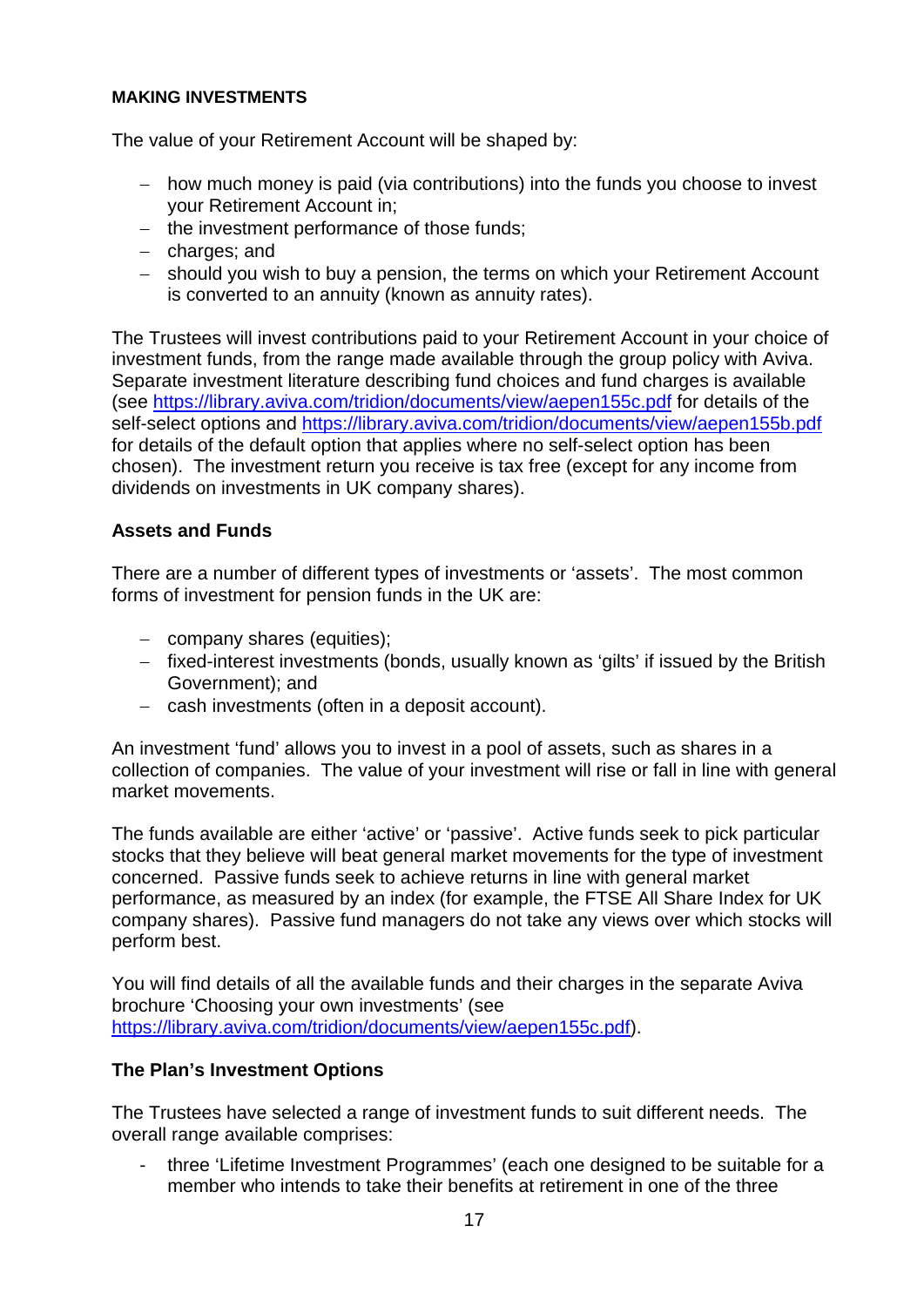formats now available from defined contribution pension schemes); and

- a range of self-select funds designed to facilitate access to all of the main asset classes available within the market for those members who wish to take a more active role in the investment of their Retirement Accounts.

The Trustees take investment advice to ensure that the funds designated for members' use are independently well-rated and closely review performance (relative to targets and suitable benchmarks) to ensure each fund option remains suitable. The Plan's overall investment strategy is also subject to a full review every three years. Where appropriate (whether as part of the three-year review or as part of their continuous monitoring), the Trustees will take action to replace investment funds to ensure that the Plan's investment options remain suitable.

# **Choosing Your Investment**

There's no 'right' way of making investments – the choice that's appropriate for you will depend on your personal circumstances.

Each type of investment will have a different level of possible reward – over the short or long term – and this is usually linked to the level of risk involved. Risk refers to the possible changes in the returns involved with a particular investment. No-one can guarantee you a particular level of return or even that you will get back the amount you have invested.

For example, when you buy shares in a company, you run the risk that the company or industry will perform badly and the value of your investment will fall. Equities are more risky than many other investments because their value will rise or fall in line with movements in the stock market. However, although there are no guarantees, in the past they have given higher long-term returns than most other forms of investment. Many pension plan members in the UK aim to maximise pension benefits through investment in equity markets for the majority of their working lifetimes.

Other types of investment will give you more security, but the possible reward may be lower. However, they can be useful in different ways, particularly to protect your accumulated Retirement Account from sudden fluctuations in value as you approach retirement. For example:

- Cash investments can help to protect the value of the Retirement Account vou have built up as you approach retirement. This is particularly helpful if you are looking to use part or all of your Retirement Account to provide a cash lump sum at retirement.
- At retirement, if you choose to use your Retirement Account to buy a pension annuity, the cost will depend on the prevailing annuity prices. Some types of funds move in line with changes in annuity prices. For fixed or level annuities, a fixed-interest fund provides an appropriate match. For annuities that increase in line with Retail Price Inflation, an index-linked fund is likely to be appropriate.

*NB. The Plan's Annuity Purchase Lifetime Investment Programme uses selected investment funds with the above objectives in mind. It may not, therefore, be suitable for members who do not intend to use their Retirement Accounts to take 25% of its value as tax free cash and use the balance to purchase a pension annuity at retirement. Two*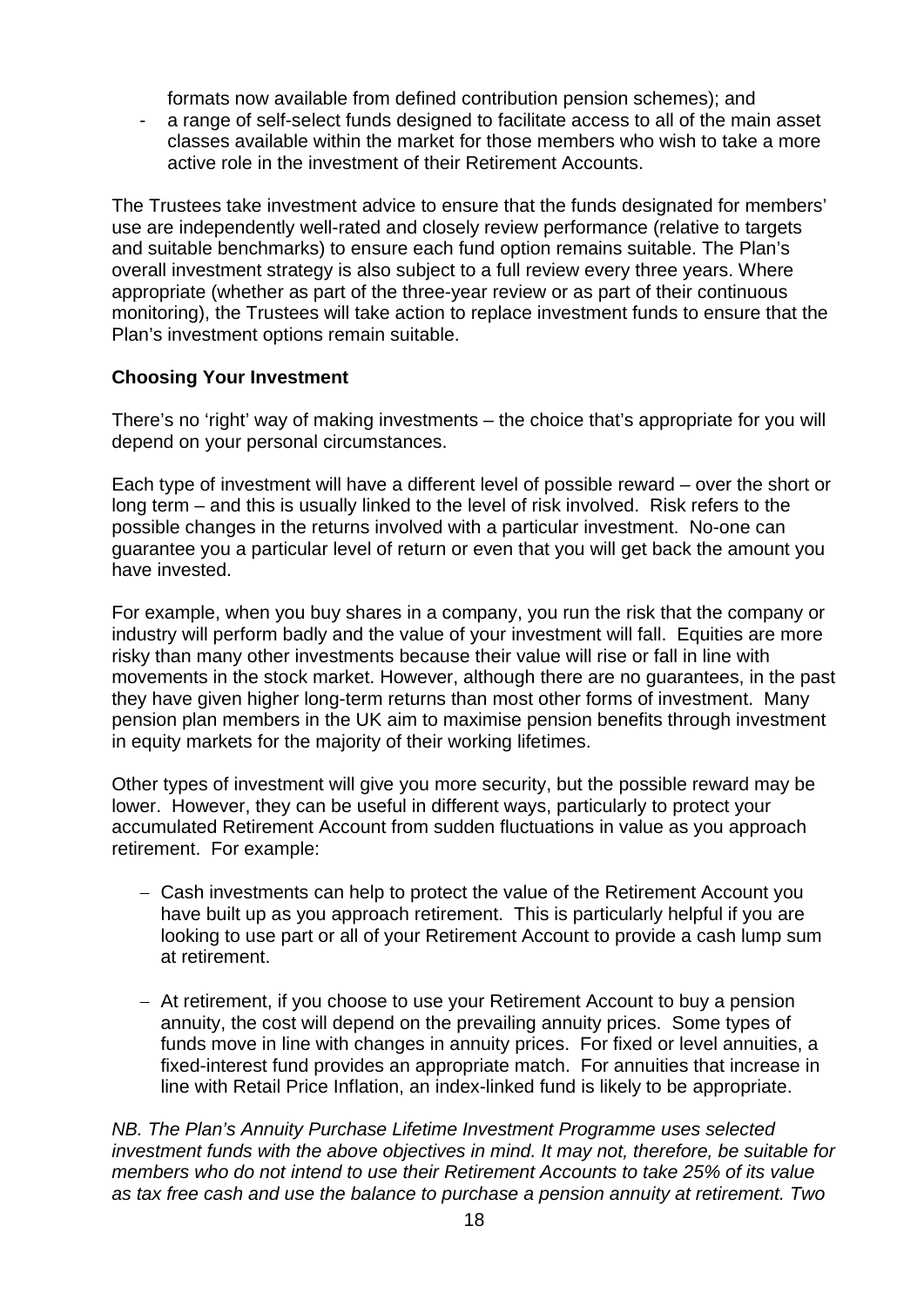*other Lifetime Investment Programmes are available, notably the Cash Lump Sum Lifetime Investment Programme (designed to be suitable for members who wish to take their Retirement Account as a single cash lump sum at retirement) or the Income Drawdown Lifetime Investment Programme (designed to be suitable for members who wish to transfer their Retirement Account out of the Plan at retirement in order to take their pension savings via income drawdown or multiple cash payments).*

The most important thing to remember is that risk is closely linked to possible investment return. The higher the risk, the greater the possible reward (or, indeed, loss). Lower-risk investments, on the other hand, will generally offer a lower rate of return (or, indeed, loss).

# **Making Your Decision**

You can invest the contributions deposited into your Retirement Account in a range of different investment funds designated by the Trustees (the range is detailed in the separate investment brochure 'Choosing your own investments' – see https://library.aviva.com/tridion/documents/view/aepen155c.pdf ). The minimum percentage to any one fund is 1% of your total contribution. You are permitted to invest in up to ten funds at any one time.

If you are automatically enrolled into the Plan, your Retirement Account will be invested in the Income Drawdown Lifetime Investment Programme (see the separate brochure 'How contributions are invested' at

https://library.aviva.com/tridion/documents/view/aepen155b.pdf for details of this default investment arrangement).

If you wish to change the way your Retirement Account is invested, you can do so via secure access to your Retirement Account through Aviva's online membersite facility (www.aviva.co.uk/membersite). Details about how you register and gain access to this online service will be sent to you by Aviva shortly after you join the Plan. Alternatively, you can call Aviva to register for this service at any time, or if you have lost your login details.

If you opt in or join the Plan, you will be able to change how your Retirement Account is invested using the same online facility. If you do not make an alternative selection on opting in or joining, your Retirement Account will be invested in the Income Drawdown Lifetime Investment Programme.

# **Changing Your Decision**

Contributions to your Retirement Account are a long-term investment, so you should review your investment selections regularly, particularly if your personal circumstances change. For example, you may want to switch your money to another fund option or change your option for future contributions.

You may make either of these changes at any time, and there is currently no administrative charge in either case (although underlying costs of buying and selling your investments will be incurred by your Retirement Account). You can switch investment funds online by logging-on to www.aviva.co.uk/membersite. You will need your member reference number as shown on your pension statement to gain online access to your Retirement Account.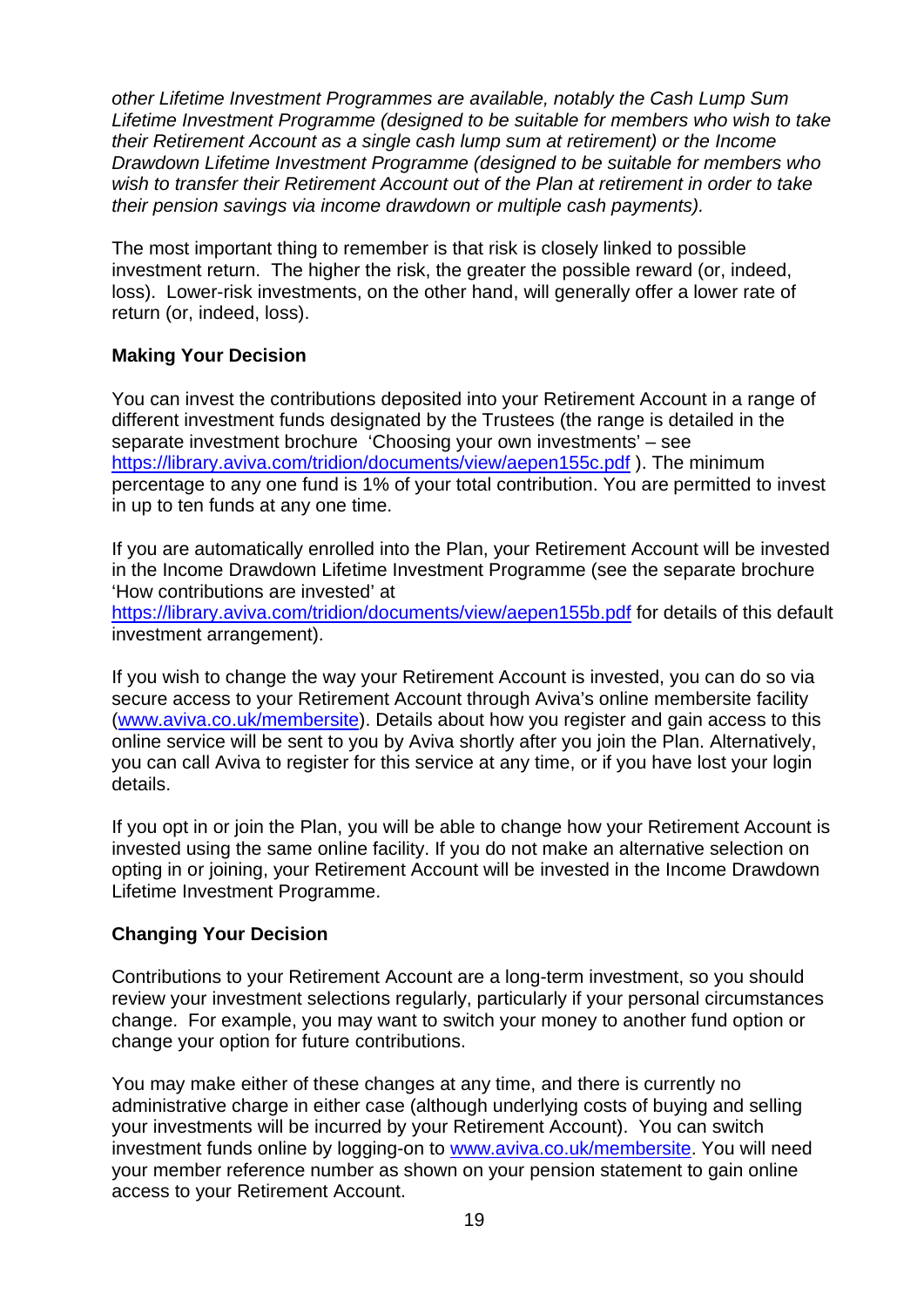# **YOUR BENEFITS AT RETIREMENT**

Normal Pension Date for the Plan is your 65th birthday.

If you are aged 55 or over and you are still a contributing member of the Plan, you may be able to take your benefits before your Normal Pension Date as long as you cease participation in the Plan at the same time (and you should contact your local HR Consultant if you are interested in this option, *before approaching Aviva to draw your benefits early*). If you are a deferred member, you may take your benefits early from age 55 (and can approach Aviva directly with any request to do so).

If you are suffering from serious ill-health, you may even be able to take your benefits before age 55, although you would need to provide medical evidence to the Trustees. You should keep in mind that the earlier you retire, the less time you will have had to build up your Retirement Account; also, if you want to buy a pension annuity when you retire, the cost of buying a pension early will be higher since, potentially, that pension will need to be paid over a longer period.

You can also retire after your Normal Pension Date. Under these circumstances, if you continue working for your Employer past your Normal Pension Date, you and your Employer may continue to pay contributions to your Retirement Account in the same way and under the same allowances until the age of 75, when contributions no longer attract tax relief. If you died in this scenario (i.e. after Normal Pension Date, whilst still working for your Employer and contributing to the Plan, and before you have taken your benefits), the death benefits payable would be the same as those applicable to the death of a contributing member under Normal Pension Date (subject to any terms and conditions imposed by the insurer in respect of any benefits payable from the separate Orange Business Services Death Benefits Plan). The tax treatment of death benefits will also depend on whether you have accessed any of your Retirement Account and if you are under the age of 75, after which appropriate tax rates will usually apply.

## **Your Benefit Options at Retirement**

When you retire from the Plan, you may use your Retirement Account to provide one of the following benefits options direct from the Plan:

- An annuity which is purchased from an insurance company (with or without a tax free cash lump sum up to the value of 25% of your Retirement Account); or
- A single cash lump sum equal to the value of your Retirement Account (25% of which would be tax free, with the remainder being taxed at marginal rates of income tax).

Alternatively, you may transfer your Retirement Account out of the Plan to a suitable individual pension arrangement, from which you could take income drawdown or multiple cash payments from your pension savings in instalments throughout your retirement as and when you choose. The ability to take income drawdown or multiple cash payments in instalments from your Retirement Account is not available direct from the Plan and you would therefore need to transfer your Account out of the Plan to an individual pension arrangement to be able to take your benefits in this form (further details of your options are given below).

All benefits taken from the Plan will be assessed against the prevailing Lifetime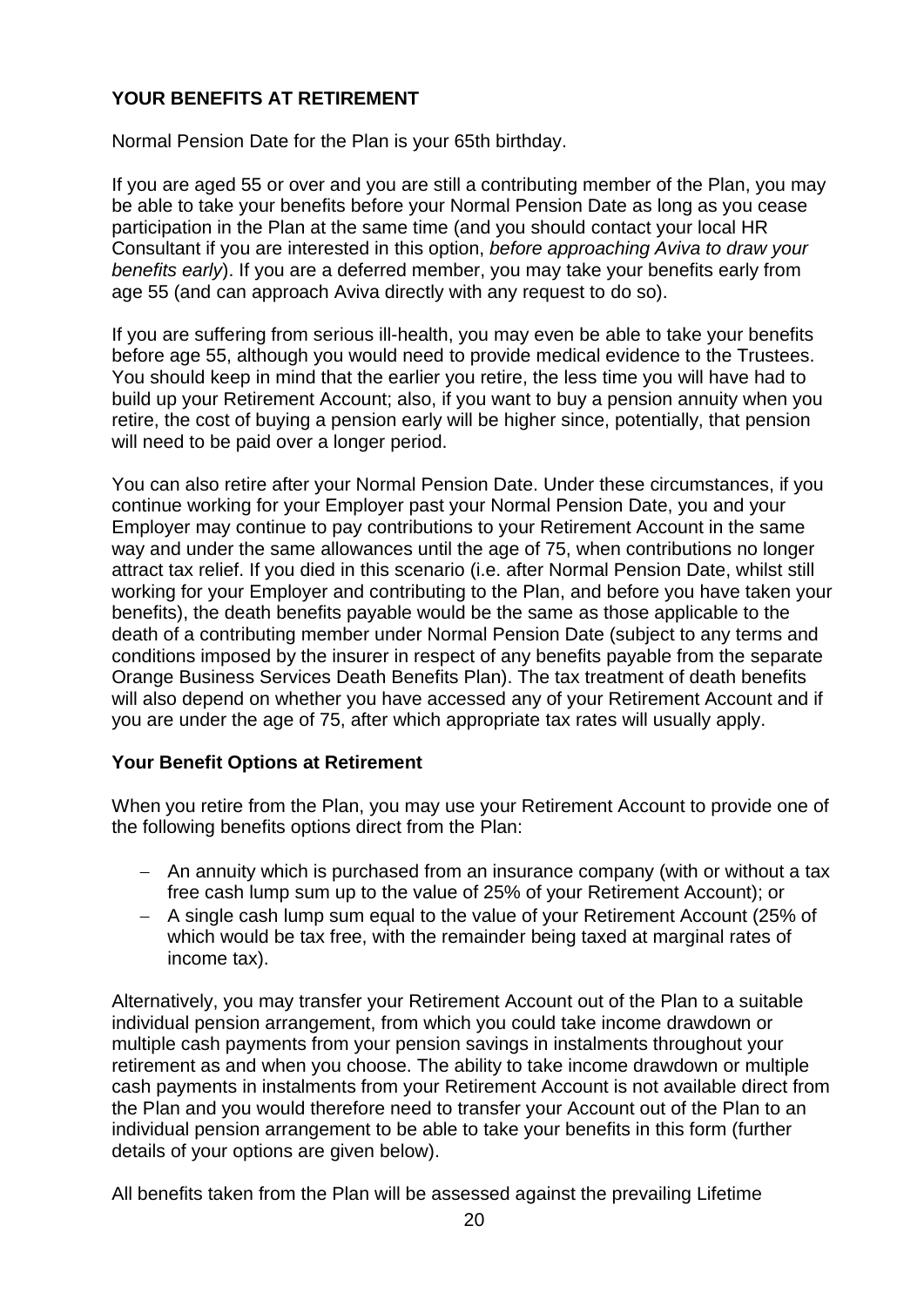Allowance at the time you draw them.

The benefit options available to you at retirement are set out in more detail below.

# *Tax-Free Cash*

When you retire from the Plan you will usually be able to take up to 25% of the value of your Retirement Account as a tax free cash lump sum. The remainder of your Retirement Account can then be used in conjunction with any of the benefit options set out below (although, if transferring your Retirement Account out of the Plan in order to gain access to income drawdown or multiple cash payments, you will need to take any tax free cash from the arrangement you transfer to, rather than from the Plan before any transfer).

Some individuals who were contributing to a pension scheme before April 2006 may have a tax free cash entitlement of more than 25% of their Retirement Account, and this enhanced entitlement has been automatically protected. You will be notified at retirement if you have a protected entitlement to a greater tax free cash sum. (NB. If you transfer your Retirement Account out of the Plan, you will lose any protected tax free cash you are entitled to.)

There is an overriding limit on the total amount of tax free cash you can take from all registered schemes; this is 25% of the prevailing Lifetime Allowance at the time of your retirement. For example, based on a Lifetime Allowance of £1,073,100 (2021-2022 tax year), tax free cash would be limited to £268,275.

## *Buying a pension (annuity)*

Under this option, you would use your entire Retirement Account (or your residual Retirement Account after taking any tax free cash) to purchase a pension with an insurance company, payable from when you retire for the rest of your life. You would be able to select the type of annuity you receive from when you retire. The options (which can be combined) include:

- An annuity payable just to you for the rest of your life, or an annuity that continues in payment to your spouse, partner, dependant or child after you die;
- An annuity that remains fixed in amount throughout your retirement, or an annuity that increases annually at a specified rate;
- An annuity with an attaching guarantee period so that, in the event of your death during the guarantee period, the annuity would continue to be paid to a dependant in full for the remainder of that period. Alternatively, you can opt for a guarantee period that would pay a lump sum to your estate in the event of your death that represents the unpaid instalments of your annuity in respect of the remaining period of the guarantee.

The amount of pension income that your annuity would pay to you depends on a number of factors, the main ones being annuity prices available in the market at the time of your retirement and the format of annuity you select from the options outlined above.

For example, if you select an annuity that includes additional elements, such as annual increases (instead of a level annuity), or an annuity with a dependant's pension (instead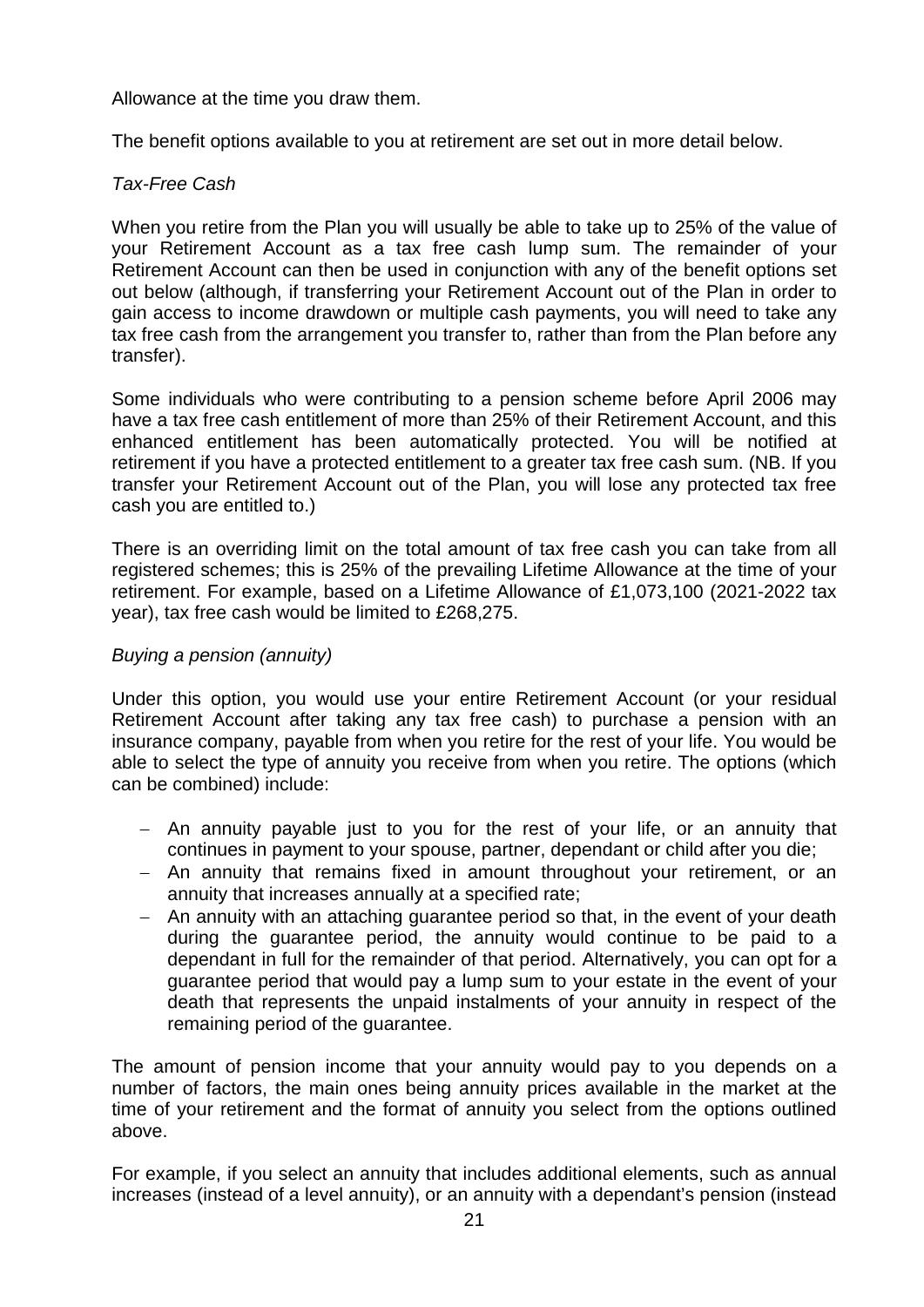of one that would cease upon your death), it is expected to be more expensive to purchase and, therefore, the amount of the pension payable would be lower.

'Level' annuities provide a higher income to start with than annuities that increase but the payments will then stay the same for life. This means that the purchasing power of the annuity income will reduce over time, due to inflation.

Annuity prices vary considerably between providers in the market at any one point in time and so it is important to take advice from a regulated financial adviser if you are considering this option. A regulated financial adviser will be able to advise you about which type of annuity would suit your personal circumstances and support you through the annuity purchase process to ensure that your final choice of annuity is purchased with an insurance company on the best terms and prices available in the market.

It is important to shop around. Remember that annuity purchases are a lifetime commitment, so you should not rush to make a final decision.

*Take your entire Retirement Account as cash*

Under this option, you can take your entire Retirement Account in one or more cash payments at retirement (these cash instalments are called 'Uncrystallised Funds Pension Lump Sums'). The first 25% of each instalment would be tax free, whilst the remaining 75% would be treated as income for tax purposes and taxed in line with marginal rates of income tax. (In practice, Aviva are likely to use the emergency rate of income tax in this context, but you will be able to reclaim back the difference between that and your marginal rate of tax from HMRC; you will need to apply to do this.)

Taking your Retirement Account as cash is distinct from the income drawdown option (described below) where your entire tax free cash entitlement can only be taken as part of the first payment you take from your retirement savings (as opposed to being part of each instalment you take throughout your retirement).

Taking cash withdrawals may have implications for people with debt or who may be entitled to means-tested benefits. If you are concerned about this aspect, you should consult a regulated financial adviser.

It is important to note that, depending on the value of your Retirement Account at retirement, you may have to pay income tax at a rate higher than the rate which would normally apply to your day-to-day earnings. For example, you may have to pay 40% or even 45% tax on some of the cash you receive from your retirement savings if the cash lump sum you receive pushes your total income for that particular tax year over the relevant earnings threshold. For this reason, it is important that you think carefully about, and take time to understand, the implications of taking cash from your pension savings.

On average, people aged 55 today are expected to live to their mid-to-late 80s, and a large number will live to an even higher age. It is important not to underestimate your own life expectancy, or forget that you might far exceed it. If you are considering this option, you should think about how to use the money to provide an income throughout your retirement.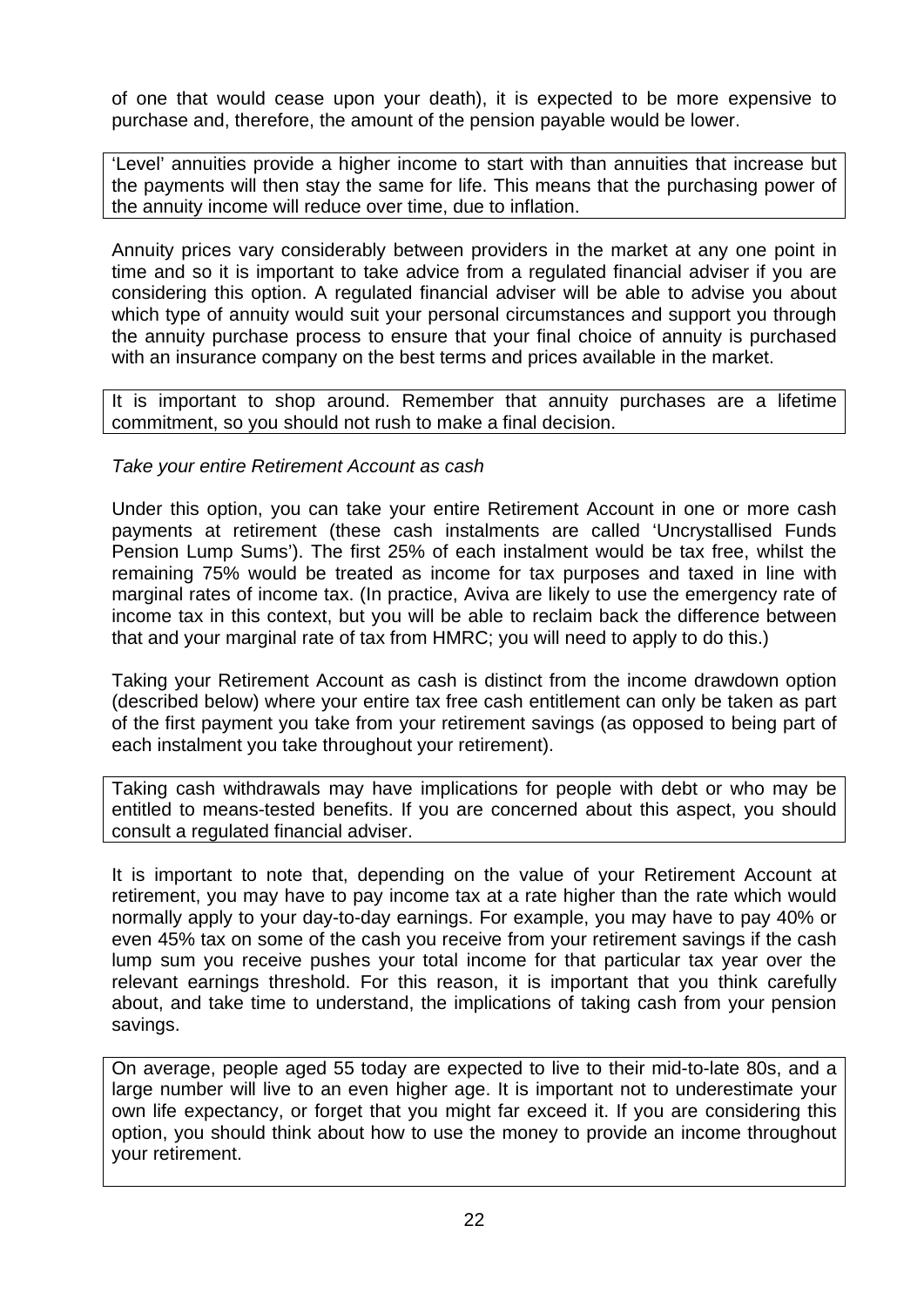If you plan to take a cash instalment to invest somewhere else, you should check what the charges are for the new arrangement before you transfer your Retirement Account out of the Plan.

Furthermore, taking your Retirement Account through this option will limit the level of your future contributions to any registered pension schemes that are eligible for tax relief to the 'Money Purchase Annual Allowance' (£4,000 for the 2021-2022 tax year). This is particularly relevant if you think that you will either re-join the Plan after leaving and transferring your benefits out or if you think you will contribute to any other registered pension schemes in the future after taking retirement from the Plan.

Within the Plan, you can currently take your Retirement Account as a single cash instalment at retirement. No charges would apply to you for taking your benefits in this form (although underlying costs may be incurred in selling your investments).

If you wanted to take your pension savings via multiple cash instalments (i.e. multiple 'Uncrystallised Pension Funds Lump Sums'), you would need to transfer your Retirement Account out of the Plan to an alternative pension arrangement from which this benefit format could be taken. You would not be charged to transfer your Retirement Account out of the Plan by the Trustees or Aviva, although set-up and ongoing charges may be levied by your new arrangement, and these will vary from provider to provider. Moreover, underlying costs may be incurred by your fund in selling and buying your investments when you transfer your Retirement Account.

This benefit option allows you to manage your tax liability in any tax year, since it permits you to determine how much taxable income you receive and when.

If you are considering transferring your Retirement Account in order to take multiple cash payments from your pension savings, you should think about how much you need to take out in each instalment and for how long your money needs to last. If too much money is taken out too quickly, the available pension savings could fall drastically or even run out, especially if stock markets fall. Furthermore, your remaining pension savings between instalments will still be invested, and may fall in value.

Charges can reduce the money received. You should check whether there are any charges or other reductions to your pension savings when a cash instalment is taken. Providers and schemes may also make ongoing charges on any remaining savings, so it is important to consider the impact of these charges.

## *Take Income Drawdown*

Under this option, you can draw a taxable cash income direct from your pension savings, as and when you choose. However, as this benefit format is not available directly from the Plan, you would be required to transfer your Retirement Account to a suitable individual arrangement from which you could take this benefit (for further information, see below).

You can still take up to 25% of your pension savings as tax free cash, but you would need to take any tax free cash as the first instalment you draw from the individual arrangement to which you transfer your Retirement Account (i.e. you currently have only one opportunity to take your tax free cash entitlement when you transfer your pension savings to an income drawdown arrangement; otherwise you would lose your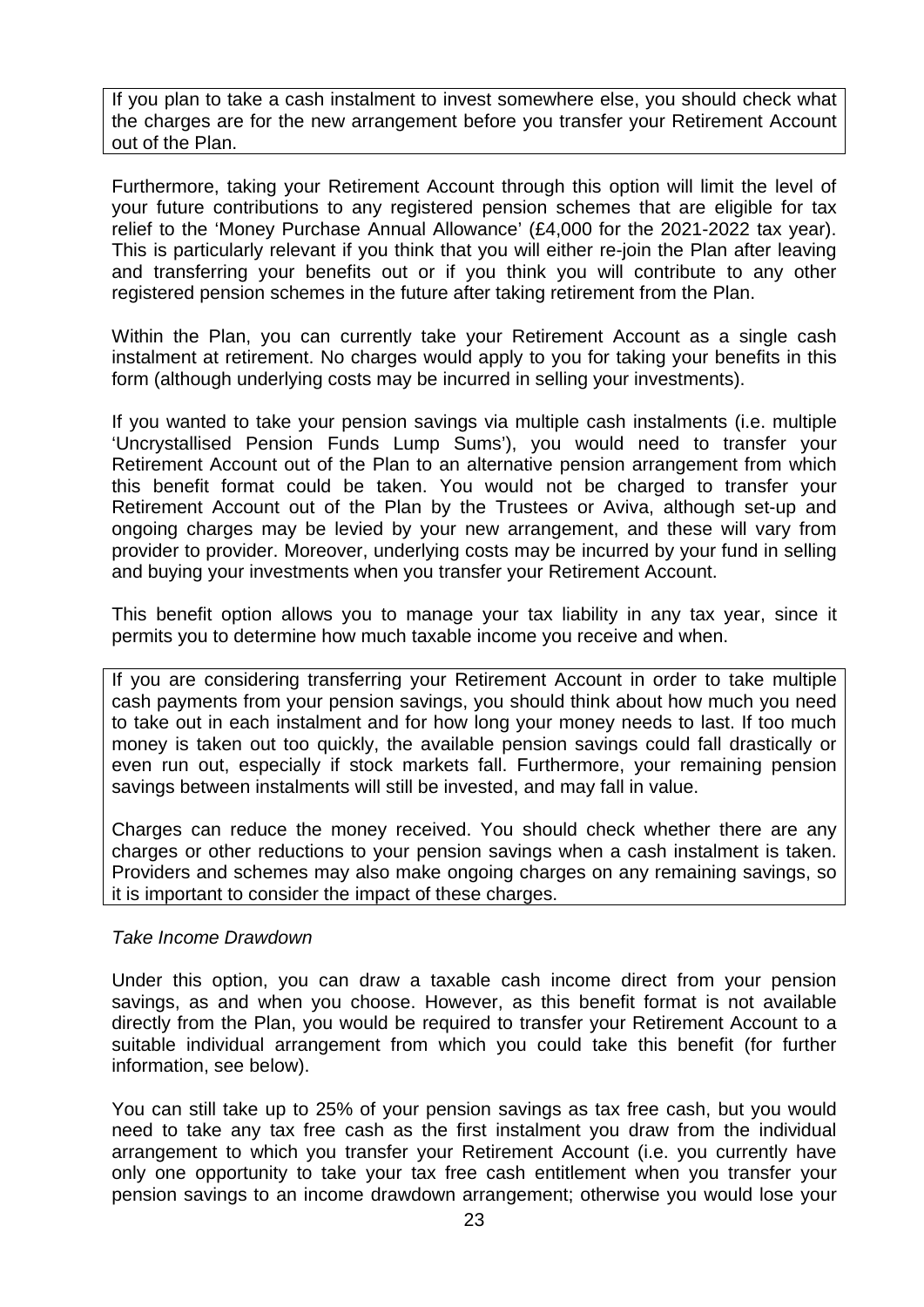tax free cash entitlement). All subsequent payments that you drawdown from your pension savings would then be treated as income for tax purposes. Such payments would be added to your income from all other sources in that tax year and taxed in line with marginal income tax rates. Hence, you may incur income tax at a rate higher than your current level.

This benefit option allows you to manage your tax liability in any tax year, since it permits you to determine how much taxable income you drawdown and when. However, while you have much more flexibility over how you may use your pension savings, your remaining (undrawn) pension savings will still be invested and may fall in value; you will also continue to be liable for fund charges on these remaining savings.

If you are considering this option, you should think about how much you need to take out every year and for how long your money needs to last. If too much money is taken out too quickly, the available pension savings could fall drastically or even run out, especially if markets fall.

You will also still be able to contribute more to your pension savings in the arrangement to which you transfer your Retirement Account. However, your future contributions which are eligible for tax relief will be limited to the 'Money Purchase Annual Allowance' (£4,000 for the 2021-2022 tax year) from the point you start to drawdown *taxable* income.

You would not be charged to transfer your Retirement Account out of the Plan by the Trustees or Aviva. However, set-up and ongoing charges may be levied by the arrangement to which you transfer to, and these costs will vary from provider to provider. Moreover, underlying costs may be incurred in selling and buying your investments when you transfer your Retirement Account (these are the same costs that you would incur if you changed your investment selection within the Plan).

Charges can reduce the money received. You should check whether there are any charges or other reductions to your pension savings when a withdrawal is made. Providers and schemes may also make ongoing charges on any undrawn money, so it is important to consider the impact of these charges.

If you wish to take your Plan benefits via income drawdown you now have an additional option through which to do so; this is called 'Out of Scheme Flexible Access Drawdown' and will be automatically included as a retirement option in the pre-retirement pack that Aviva send you in the run up to your Selected Retirement Age.

Under this option, you would still transfer your Retirement Account out of the Plan, but to an individual arrangement with Aviva (as opposed to another pension provider). You would be able to take tax free cash and choose how to invest the remainder of your retirement savings within Aviva's core range of funds (these are different from the Plan's self-select fund options). However, the base charge applicable to your ongoing investments will mirror the base Annual Management Charge ('AMC') applicable under the Plan *at that time*. The current base AMC under the Plan is 0.23% pa. As with the Plan's investments, additional expense charges may also be payable and these will reflect Aviva's pricing structure.

Although the Trustees have agreed to designate this additional option for Plan members wishing to take their retirement benefits via income drawdown, it is important to note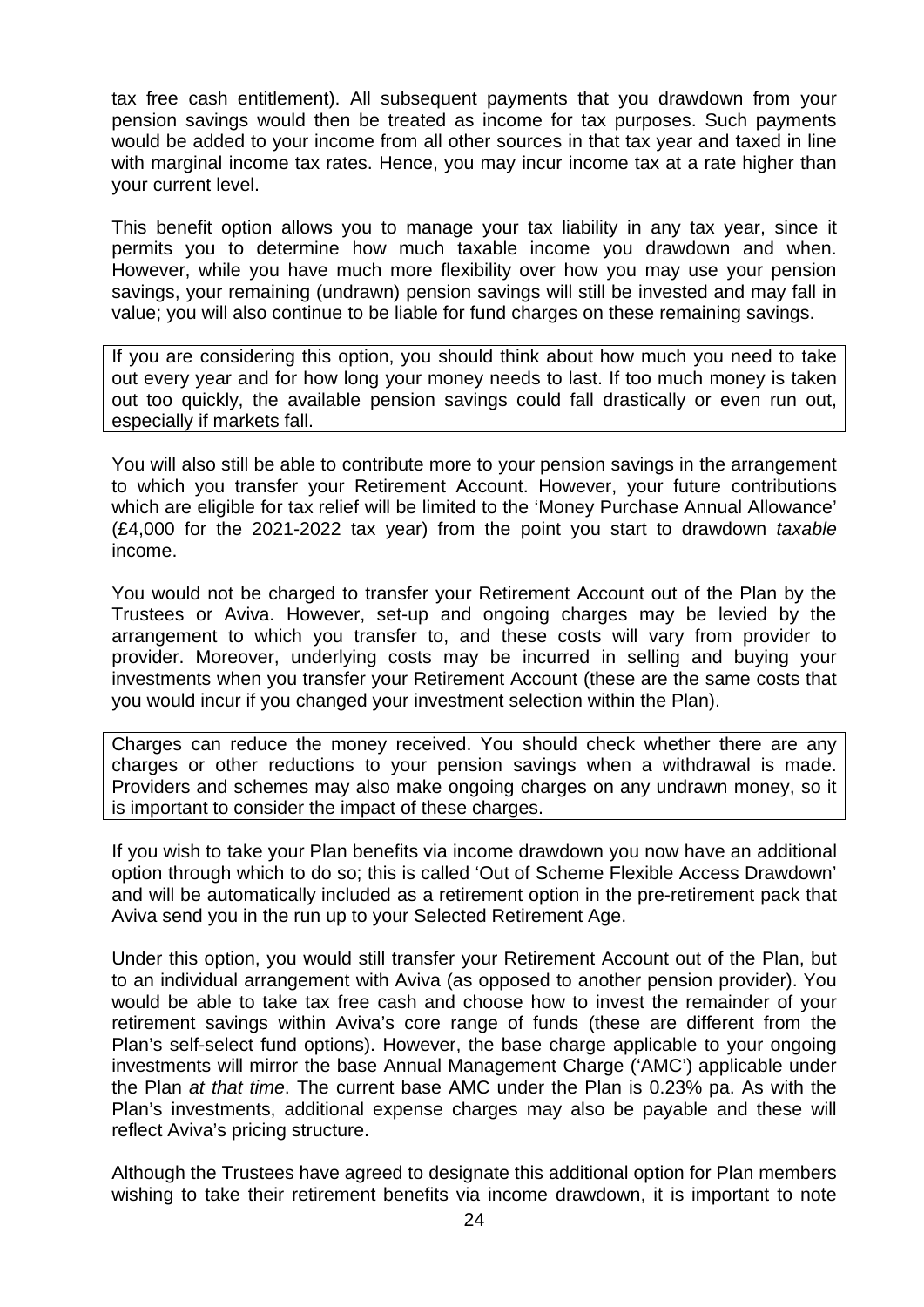that the Trustees are not endorsing this option over any other, and have only made the additional option available to widen the choice for members seeking income drawdown at retirement. Any retirement savings transferred from the Plan in this way would no longer form part of the Plan's assets and would therefore fall outside of the Trustees' fiduciary remit.

It is very important that you seek regulated financial advice before deciding to take your benefits through income drawdown.

## *Regulated Financial Advice*

As with all the retirement options available to you, it is crucial that you seek independent financial advice from a regulated financial adviser when considering which format of benefits is best for you and how you go about securing it. If you need help finding a regulated financial adviser, you can visit the Financial Conduct Authority's website at www.fca.org.uk/consumers/finding-adviser. The adviser will inform you of any charges that apply in return for their advice.

Alternatively, the Trustees make available the option to access regulated financial advice with a company called 'Aspire' through their contract with Aviva. Further details about this option can be obtained directly from Aviva by contacting them using the details provided in their pre-retirement correspondence. Information about Aspire can be obtained from their website at https://aspirefinancialadvisers.co.uk/. You are under no obligation to use Aspire and remain free to use any regulated financial adviser of your choice. When using a regulated financial adviser, always check what fees will be incurred for the advice they give you, and how these will be settled.

## *'Small Pots' commutation payments*

Under the current rules, if the value of your Retirement Account is £10,000 or less at retirement and you are age 55 or over, you will be able to take the entire value of your Retirement Account as a single lump sum cash payment. This is called a 'small pots' commutation payment and, unlike the single or multiple 'Uncrystallised Funds Pension Lump Sum' payments detailed above, will not trigger the Money Purchase Annual Allowance.

So, if you are eligible and take cash from your Retirement Account in the Plan via this option at retirement, you will still be able to make future contributions to registered pension schemes and receive tax relief on those contributions up to the standard Annual Allowance.

Under this option, 25% of the value of your Retirement Account can be taken as a tax free cash sum, whilst the residual balance of your Retirement Account would be taxed at your marginal rate of income tax.

No charges would apply if you take your benefits from the Plan via this option (although underlying charges may be incurred through the selling of your investments in the Plan).

## *'Partial transfer & partial retirement'*

Partial transfers and retirements are not directly available from the Plan. If you wish to use these options you will first have to transfer your entire Retirement Account to a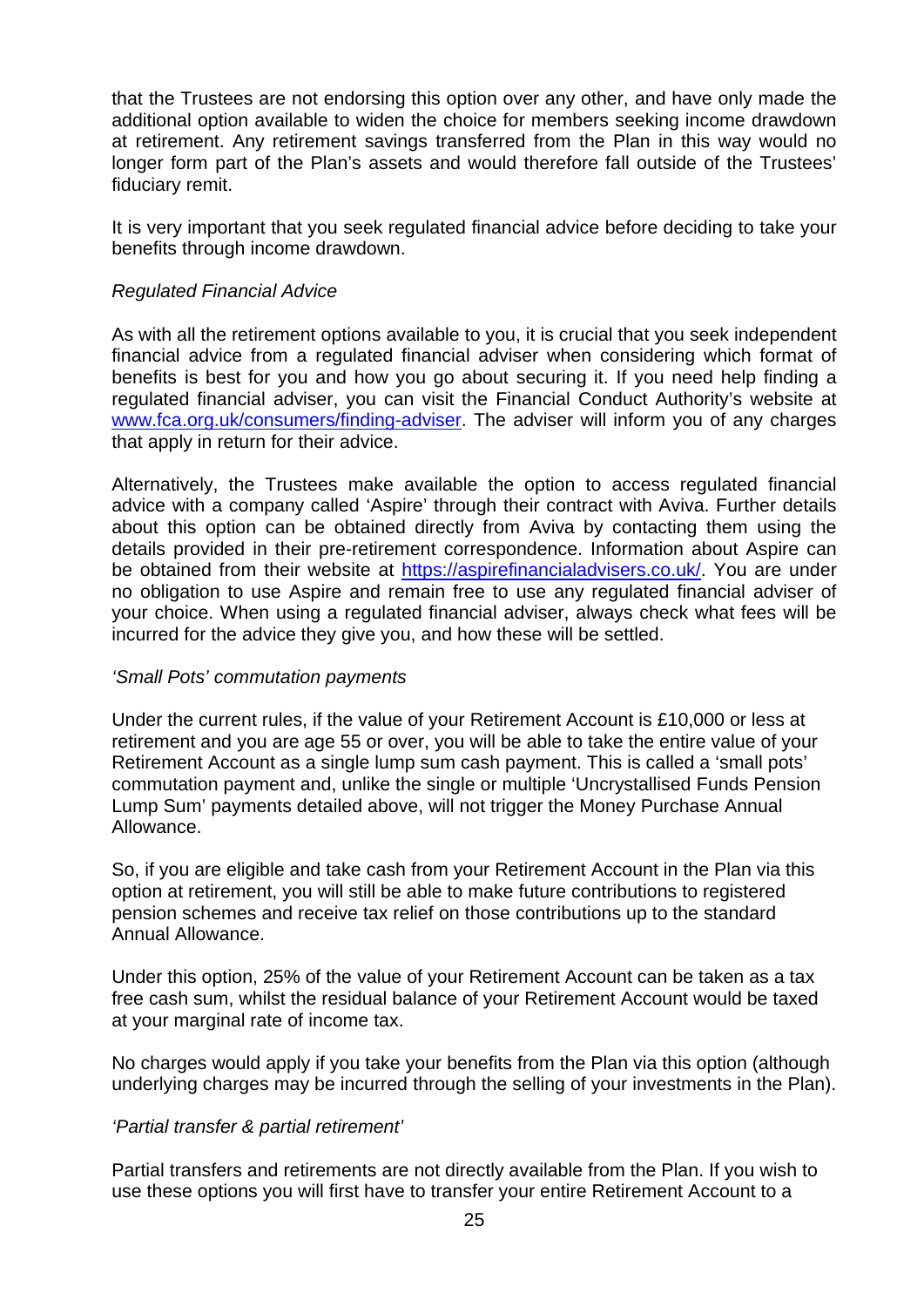provider that allows this.

# **Planning for your retirement**

There are many tools and modellers available online that can help you plan in advance for your retirement. These allow you to model various scenarios to help you determine how much you might need to pay into the Plan now and during your working life in order to achieve the level of income you desire in retirement. The Plan's administrator, Aviva, makes available a pension calculator which you may find of interest. The Aviva pension calculator also allows you to see what level of benefits you could receive from the Plan in each of the different formats now available to you, as described above (i.e. tax free cash, buying an annuity; taking your Retirement Account as cash; and/or taking your pension savings via income drawdown).

The Aviva pension calculator is available online at:

https://www.aviva.co.uk/retirement/shape-my-future/plan-my-future/

## **Pension Wise**

As an individual retiring from a defined contribution pension scheme, you will be eligible to receive free, impartial guidance about your benefit options up to one year before your retirement from the Plan through a new service set up by the Government. Further details of this new service, called 'Pension Wise' can be found at www.pensionwise.gov.uk.

Pension Wise will offer you the following services:

- $-$  Tailored guidance (online, over the telephone<sup>2</sup> or face to face) to explain what options you have and help you to think about how to make the best use of your pension savings;
- Information about the tax implications of different options and other important things you should think about; and
- Tips on getting the best deal, including how to shop around.

Choosing what to do with your pension savings is an important financial decision; you can often get more for your money by shopping around.

If you need more immediate support, you can appoint your own regulated financial adviser. If you need help finding a regulated financial adviser, you can visit the Financial Conduct Authority's website at www.fca.org.uk/consumers/finding-adviser. The adviser will inform you of any charges that apply in return for their advice.

You may be aware of the Government's efforts to combine the various financial guidance services under one umbrella. The Money and Pensions Service ('MAPS') combines the Pensions Advisory Service, Money Advice Service and Pension Wise into one organization. You can find out more information via www.moneyadviceservice.org.uk.

<sup>&</sup>lt;sup>2</sup> Call 0800 138 3944 (between 8am and 10pm, Monday to Friday) if you are phoning from within the United Kingdom, or +44 203 733 3495 if phoning from abroad.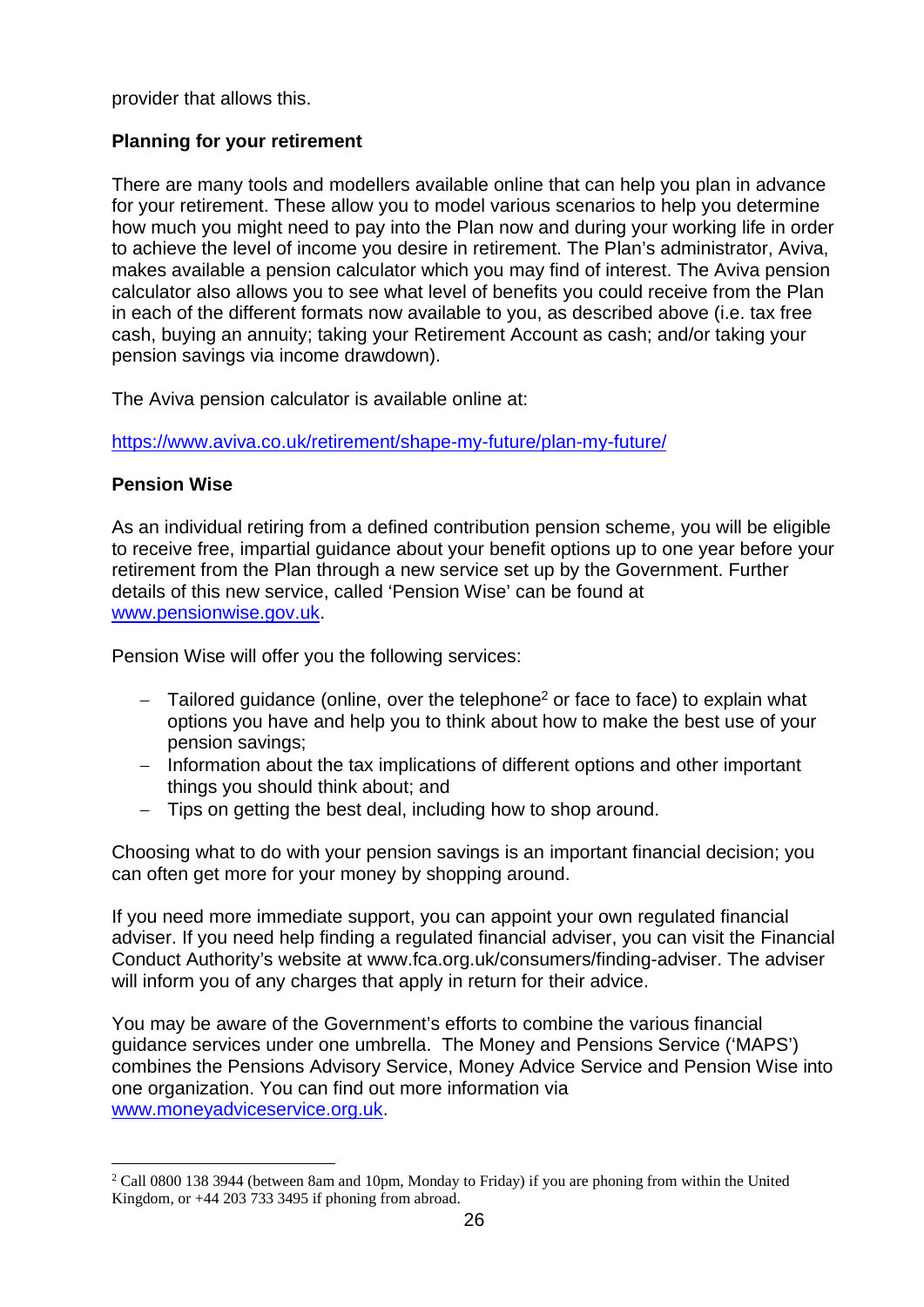# **LEAVING THE PLAN**

If you leave the Plan before you retire, your entitlement to benefits will depend on the length of your Plan Service. Transferring benefits from a previous pension arrangement will also impact upon your options. Further information regarding your options is available from Aviva.

## *Opting out within the one month opt out window*

If you were automatically enrolled or opted into the Plan (see the section 'Joining the Plan' for more details) and you opt out within one month of the date advised to you on the Enrolment Statement issued to you by Aviva, you will receive a refund of your contributions from the Company. This will put you back in the position you would have been in had you never joined the Plan. The Enrolment Notice you receive from Aviva after being automatically enrolled into the Plan will tell you how to opt out under these circumstances.

## *Withdrawing after the one month opt out window*

If you were automatically enrolled or opted into the Plan and withdraw from it after the expiry of this one month opt out widow, the value of your Retirement Account will remain in the Plan. No further contributions will be payable into your Retirement Account, but it will remain invested until you retire, die or transfer it out to another pension arrangement.

## *Leaving the Company within 30 days*

If you were automatically enrolled, opted in or voluntarily joined (i.e. as an Entitled Worker) and you then leave the Company with less than 30 days' qualifying service in the Plan (without formally opting out of the Plan) you will receive a refund from the Trustees, less 20% tax, of the member contributions deducted from your gross pay (or an equivalent ex gratia payment from the Company if Pensions Salary Sacrifice applies to you).

## *Leaving the Company after 30 days*

If you leave the Company with more than 30 days' qualifying service in the Plan and do not opt out (where this is applicable) the value of your Retirement Account will remain in the Plan. No further contributions will be payable into your Retirement Account, but it will remain invested until you retire, die or transfer it out to another pension arrangement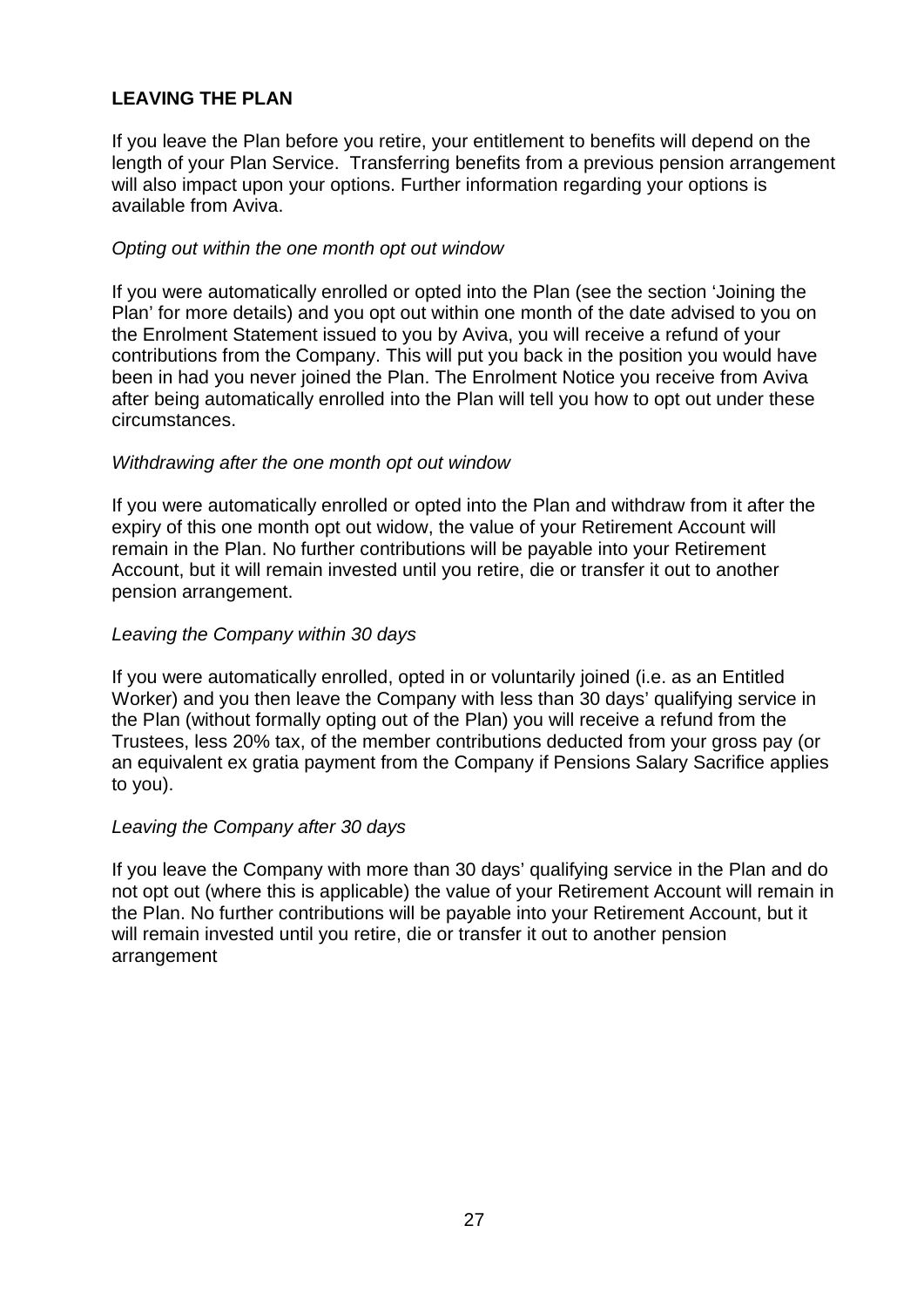# **Transferring Your Retirement Account out of the Plan**

You can ask the Trustees to transfer the cash value of your Retirement Account (including the value of any AVCs) to a suitable alternative pension arrangement, such as:

- a new employer's plan;
- a personal pension/stakeholder plan; or
- An individual arrangement for the purpose of taking your benefits via multiple cash payments or income drawdown (as described in the section 'Your Benefits at Retirement')

You will have to ensure that your new scheme is willing to accept a transfer.

You can ask for a transfer value quotation direct from Aviva at any time (you should tell Aviva if the quotation is being requested in connection with a divorce settlement, as they may need more information from you). This quote will be based on the value of your Retirement Account at the time and so cannot be guaranteed. You can also see the value of your Retirement Account at any time by accessing your account via Aviva's membersite. If you want to go ahead with the transfer, the amount transferred will be the value of your Retirement Account on the date of disinvestment. You will not be charged for transferring your Retirement Account out of the Plan (although underlying costs of buying and selling your investments would be incurred by your Retirement Account).

## **Additional Notes on transfers:**

Should you ever wish to make a transfer, you will be provided with a written quotation of the amount you have available. You will receive the quotation within three months of your request. You will also receive written details of any other terms and conditions that apply.

If you decide to accept the transfer value, it will normally be paid within three months of your request.

You should be aware that the initial written quotation applies as of the date it is calculated; the actual amount transferred may be different.

If you transfer the value of your Retirement Account, you will leave the Plan and therefore give up your entitlement to any benefits from the Plan (including any protected tax free cash entitlement you may have) in exchange for benefits in your new scheme.

The benefits available to you following the transfer will depend on the type of pension arrangement chosen and the options available under it when you retire.

Before going ahead with a transfer, it is recommended that you take regulated financial advice.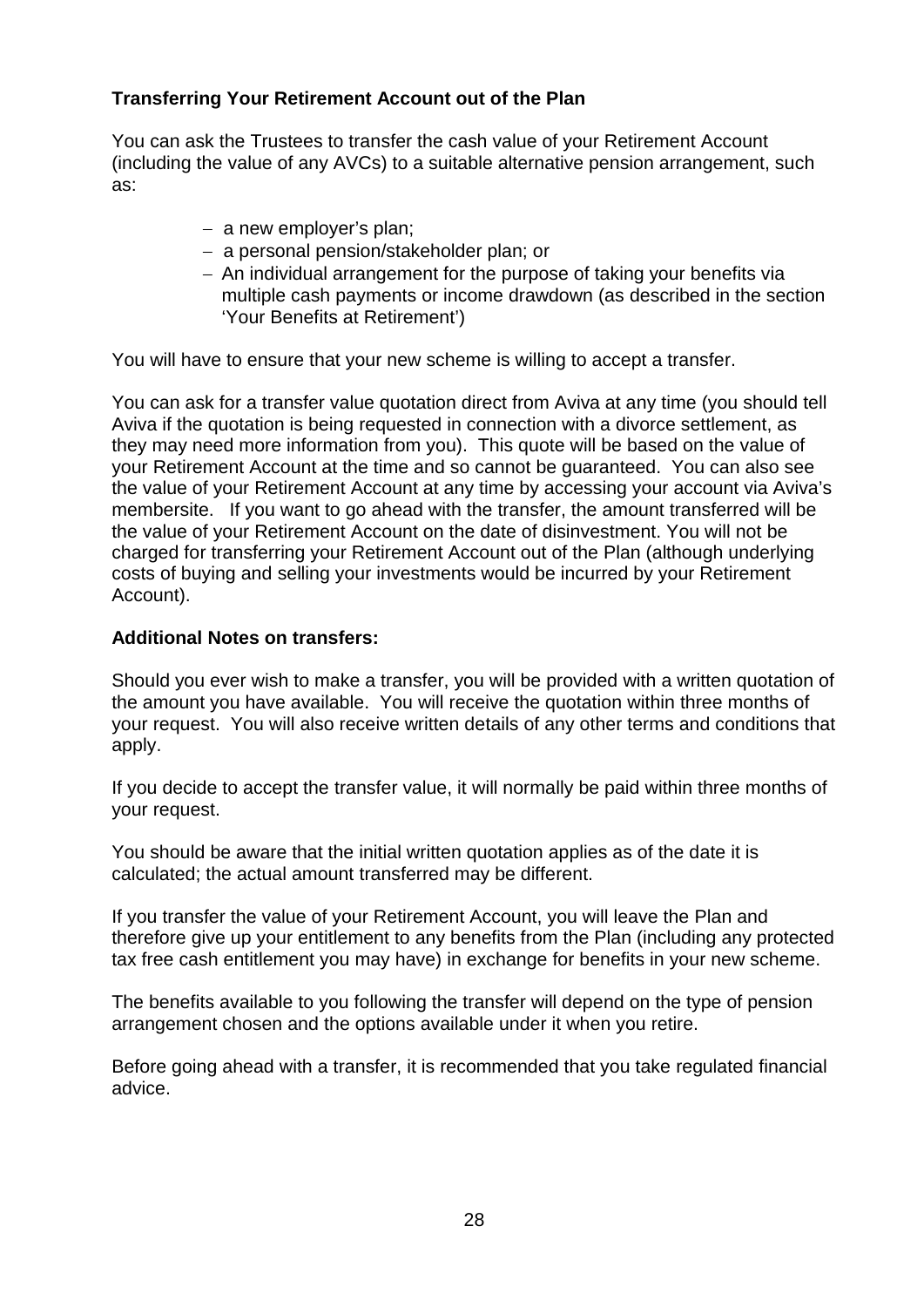# **PROTECTION FOR YOUR DEPENDANTS**

In the event of your death whilst you are an employee of the Employer, you receive valuable protection for your family/dependant(s) through membership of the Plan and the Orange Business Services Death Benefits Plan. The following benefits are generally payable in the event of your death in employment prior to your retirement from the Plan:

## *Return of the value of your Retirement Account (including any AVCs)*

As an active (or deferred) member of the Orange Business Services DC Pension Plan, the value of your Retirement Account will be paid to your nominated beneficiaries at the discretion of the Plan's Trustees. This sum will be paid as a lump sum as far as possible within your Lifetime Allowance. Any part that exceeds your Lifetime Allowance may be used to provide pension benefits for your dependants.

## *Additional salary-related lump sum payment*

As an employee, you will receive funding through the Company's benefits programme (World of Benefits) for a core lump sum death in service benefit entitlement of three times your Basic Earnings. This benefit would be payable from the Orange Business Services Death Benefits Plan in the event of your death in service.

As an active member of the Orange Business Services DC Pension Plan, you will continue to be eligible for funding through World of Benefits for the core lump sum death in service benefit of three times your Basic Earnings payable from the Orange Business Services Death Benefits Plan (although your entitlement will be based on three times your Reference Salary if you participate in the Pensions Salary Sacrifice arrangement). You will also have the option to select a higher benefit although this option is not conditional on you being an active Plan member; if you do select this higher benefit entitlement, it will need to be funded by you via World of Benefits, and would be unaffected by any subsequent decision you make to opt-out or withdraw from the Plan (provided you remain in employment with your Employer).

## *Who would receive any death benefits payable on your death?*

To protect your position on inheritance tax, the Trustees of both Plans will decide who should receive the lump sum death benefit payable from their respective arrangements. However, you can tell them of your wishes by filling in and returning the Plans' Nomination Form (sometimes known as an Expression of Wish Form) (see Appendix A). (Additional copies of this form are available from - the World of Benefits site.) The form assumes that you wish the same nominees to receive all or a share of any benefits payable from both Plans; however, if you would like to nominate different beneficiaries for all or a share of each Plan's benefit, you can request such by writing to the Trustees of each Plan separately.

This Nomination Form is the appropriate form to complete and keep updated whilst you remain an employee of your Employer. If you leave employment and become a deferred member of the Plan, you should nominate updated beneficiaries direct to Aviva at that time by completing Aviva's form; as a deferred member of the Plan you should keep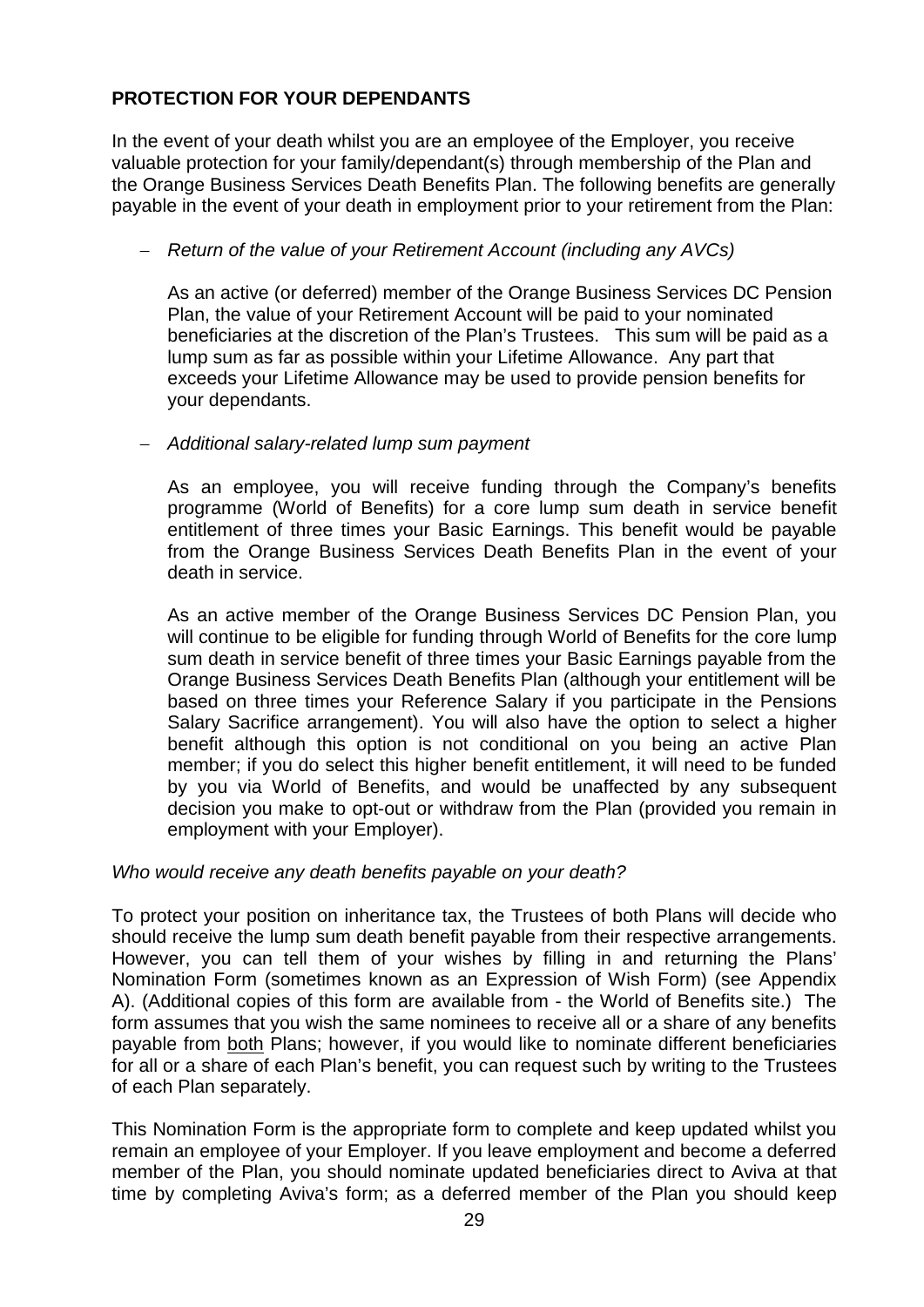your nominated beneficiary details under review periodically, to make sure they continue to reflect your personal circumstances. If you leave the Employer, any completed Nomination Form you submitted to HR will be disposed of after five years in line with the Employer's data protection policy.

In the event of your death, benefits can be paid to a wide range of recipients, such as relatives, dependants, anyone named in your will, your estate, a charity, etc.

## *Benefits payable on death after you opt out or withdraw from the Plan*

Where you opt out of or withdraw from the Orange Business Services DC Pension Plan but remain in employment, you will continue as an employee to be eligible for the relevant level of lump sum death in service benefits payable from the Orange Business Services Death Benefits Plan. Any lump sum paid in this context would include a return of the value of your Retirement Account built up whilst you were a member (assuming you had not transferred this out prior to your death).

## *Benefits payable on death after you cease employment with the Employer*

If you cease to be employed by your Employer then your entitlement to the additional salary-related lump sum payment from the Orange Business Services Death Benefits Plan will cease altogether (although, whilst you remain a deferred member of the Plan, the return of the value of your Retirement Account would continue to be payable on your death before retirement). As noted above, if you leave the employment of your Employer you should, whilst you remain a deferred member of the Plan, submit updated nominated beneficiary details direct to Aviva and keep these updated to reflect your personal circumstances.

In the event that your lump sum death benefits exceed the Lifetime Allowance, the excess may be used to provide pension benefits for your dependants.

Any benefits payable in the event of your death will be subject to any specific terms, conditions or restrictions imposed by the insurer with whom the benefits are insured.

The Employer pays for the costs of insuring the additional salary related lump sum payment described above.

## *Benefits payable if you die in retirement*

The benefits payable in the event of your death after you have settled your benefits from the Plan will depend on the format in which you have drawn them. If you have purchased an annuity, the insurance company with which your pension was secured will pay any dependants' pensions you bought with your Retirement Account when you retired.

If you bought a pension with an attaching guarantee (see the section entitled 'Your Benefits at Retirement'), the insurance company will continue to pay your pension to a dependant for the remainder of the guarantee period. If you opted for the payment of an annuity protection lump sum, the insurance company will pay it (subject to tax) to your estate.

If you took your entire Retirement Account as a single cash lump sum at retirement,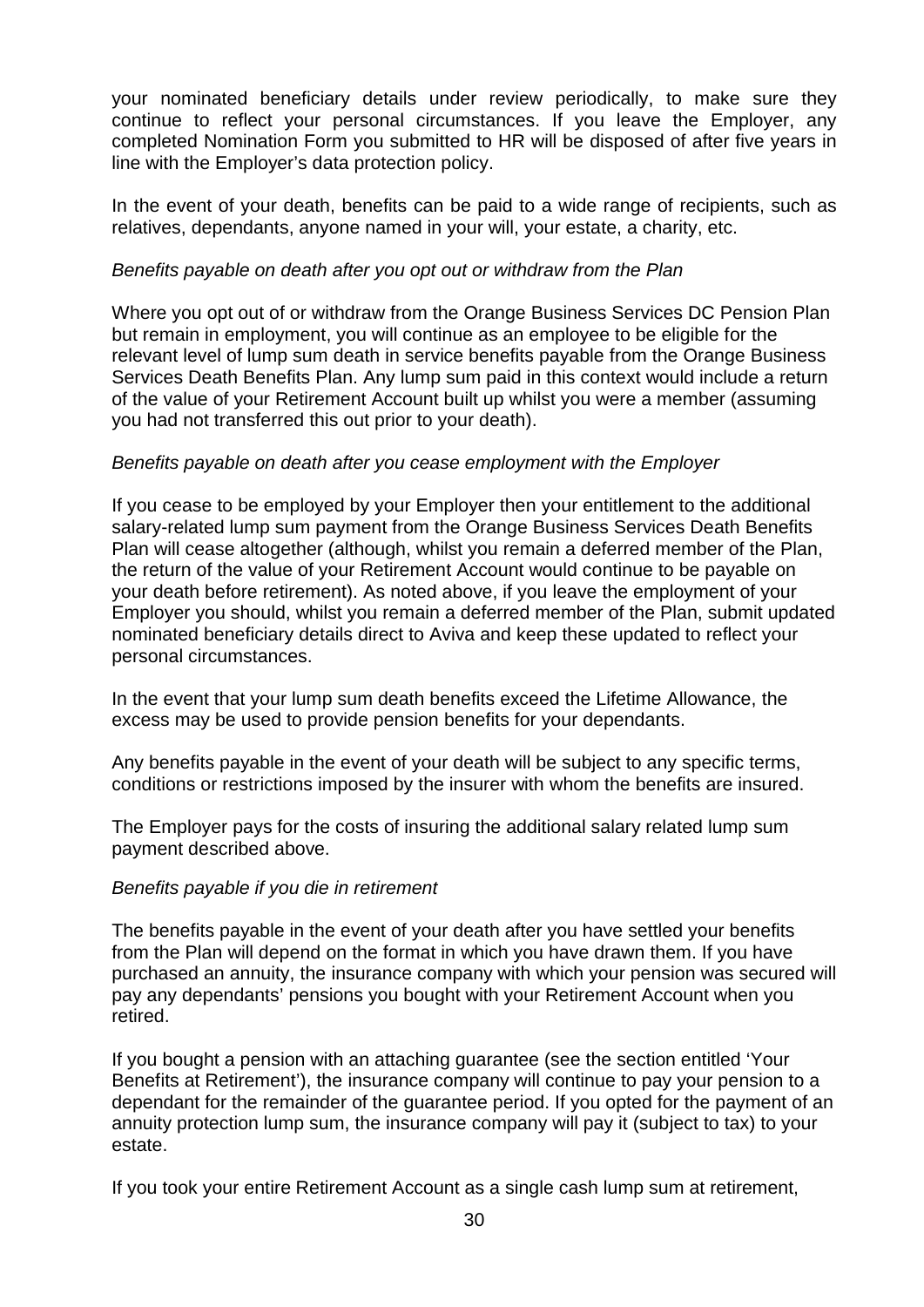then no further benefits will be payable from the Plan. The same applies if you transferred your Retirement Account out of the Plan in order to take multiple cash payments or income drawdown from your pension savings (although any remaining investments in the individual arrangement to which you transferred your Retirement Account may be payable as a death benefit to your beneficiaries; you would need to verify this with the provider of the arrangement you transferred to).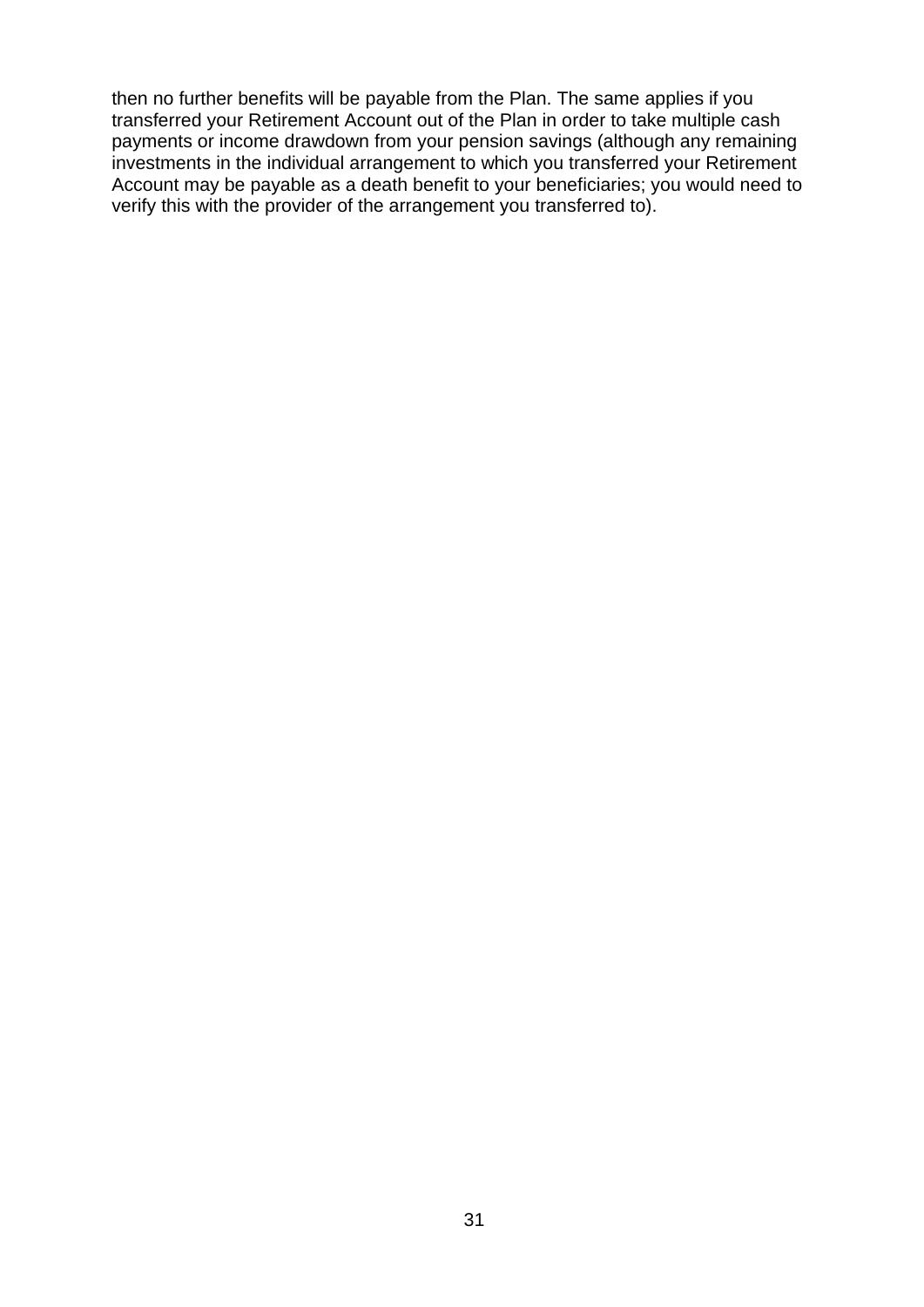# **PAYMENT OF BENEFITS**

## **Payment of annuities**

If you select to purchase an annuity at retirement, this would be paid direct from the insurance company with whom it is secured (any tax free cash you elect would, however, be paid direct from the Plan by Aviva). Annuities can take a little while to finalise so, if you select this option at retirement, you are encouraged to return all paperwork required as quickly as possible, to avoid any unnecessary delays. Income from an annuity is treated for tax purposes as earned income. This means that your annuity will be taxed in a similar way to your pay during your working life.

Any dependant's pension will normally start on the day following your death.

#### *Pension Increases*

You can select a fixed/level pension that will start off higher but will not increase with the rise in prices in the future, or alternatively an increasing pension that will start off considerably lower but will go up in the future. You should think carefully about which option will best suit your personal circumstances in the future.

## **Settlement of your Retirement Account as a single cash payment**

If you select to have your entire Retirement Account paid as a single cash payment when you retire, this payment will be made direct from the Plan by Aviva. The first 25% of the value of your Retirement Account would be tax free, whilst the remaining 75% would be taxable at marginal rates of income tax. It is possible that Aviva would apply the emergency rate of income tax to the taxable element of this payment, but you would be able to claim back the difference between this and your marginal rate of income tax from HMRC. You would need to apply to HMRC to do this.

## **Payment of income drawdown or multiple cash payments**

If you select to take your Retirement Account through income drawdown or multiple cash payments at retirement, you will need to transfer your Account out of the Plan to a suitable individual arrangement from which these benefit formats can be taken. If you do not take the 'out of scheme flexible access drawdown' option, you will need to provide Aviva with the details of the external arrangement you want to transfer your Retirement Account to for this purpose. You should seek guidance from a regulated financial adviser for this purpose, to ensure that the arrangement you transfer your Retirement Account to is suitable and that the set-up and ongoing costs are competitive. The payment of your multiple cash payments or income drawdown instalments will then be made from this arrangement.

If you are taking income drawdown, you should note that any tax free cash you wish to take will need to be taken as part of your first income drawdown instalment.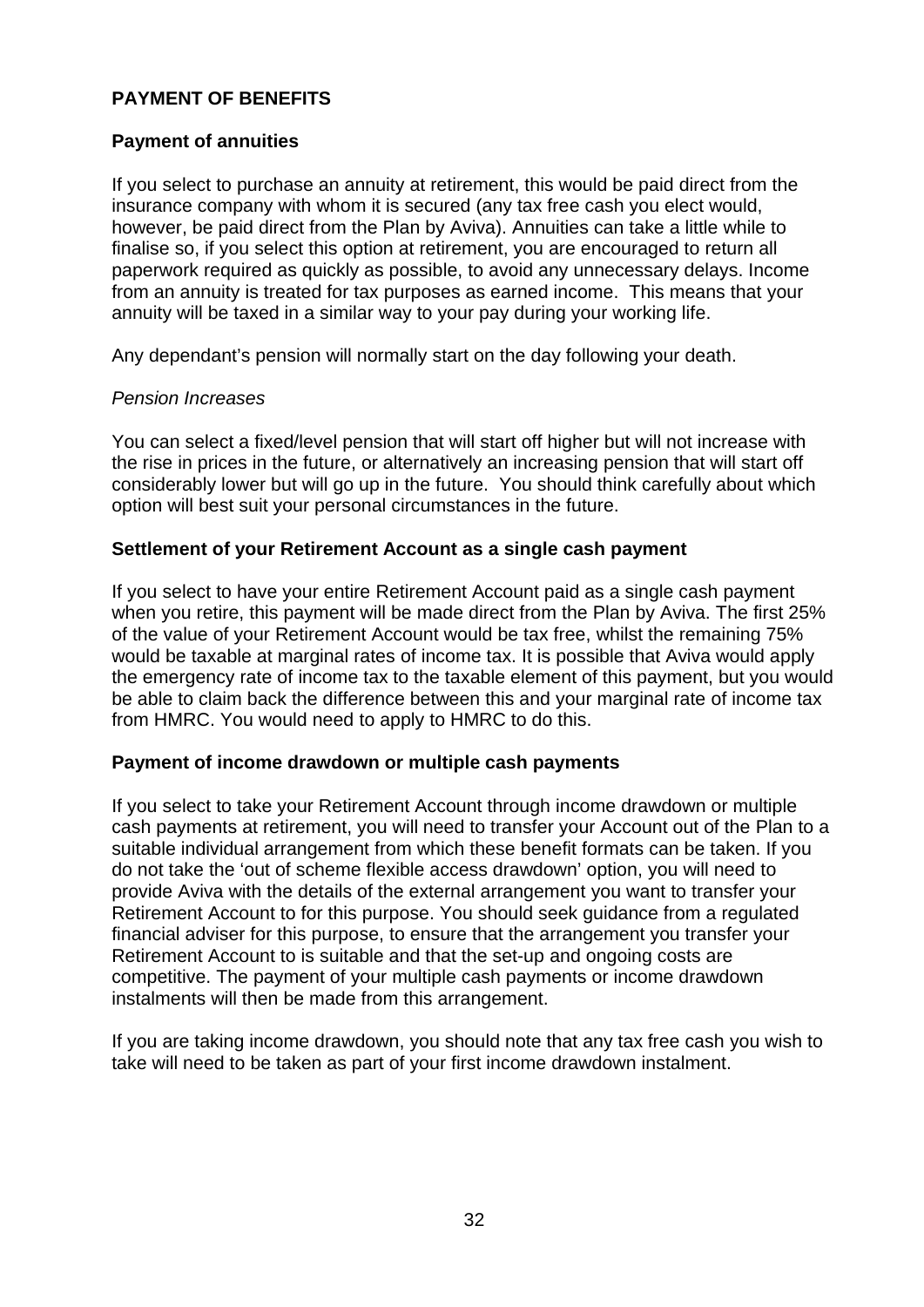## **OTHER IMPORTANT INFORMATION**

## **Keeping up to date with your Retirement Account**

You will receive a benefit statement from Aviva on an annual basis, showing the current value of your Retirement Account.

You don't have to wait for your regular benefit statement to keep in touch with your Retirement Account. You can obtain up-to-date fund values, investment performance results and switch investment funds over the internet by logging-on to your Retirement Account via Aviva's membersite, via www.aviva.co.uk/membersite. The site also includes some useful modeling tools that allow you to see the potential impact of paying contributions at varying levels into your Retirement Account.

You will need to register for this site with Aviva by going to the above website and clicking 'register' from the box on the right hand side of the screen. You will then need to input your personal details and set up a username and password. Aviva will check the personal details you have provided against their records and will send you an 'activation code' that you can use to complete your registration. You will then be able to gain access to your Retirement Account by clicking 'log in' from the box on the right hand side of your screen.

Further information can be obtained from Aviva via their website or helpline; please mention the name of the Plan ('The Orange Business Services Defined Contribution Pension Plan') and quote the Plan reference (F56993):

www.aviva.com Tel: 0800 068 1431 Email: NGPcustomerservices@aviva.com

You can ask Aviva for details of your Retirement Account at any time, and this could include an estimate of the transfer value that would be available if you left Plan Service.

## **Documents Available on Request**

A number of documents connected with the Plan are available upon request. These include:

- the Trustees' Annual Report and Accounts. These are prepared following the end of each Plan Year (31 December) and contain general information about the Plan, mainly of a financial nature.
- the Plan's Trust Deed & Rules. The Plan is governed by a Trust Deed and will be administered by the Trustees in accordance with its Rules.
- the Payment Schedule showing the contributions your Employer has agreed to pay to the Trustees.

You will not be charged to view of any of these documents. However, the Trustees reserve the right to make a charge to cover any costs they incur, where a copy of a document is provided for personal use.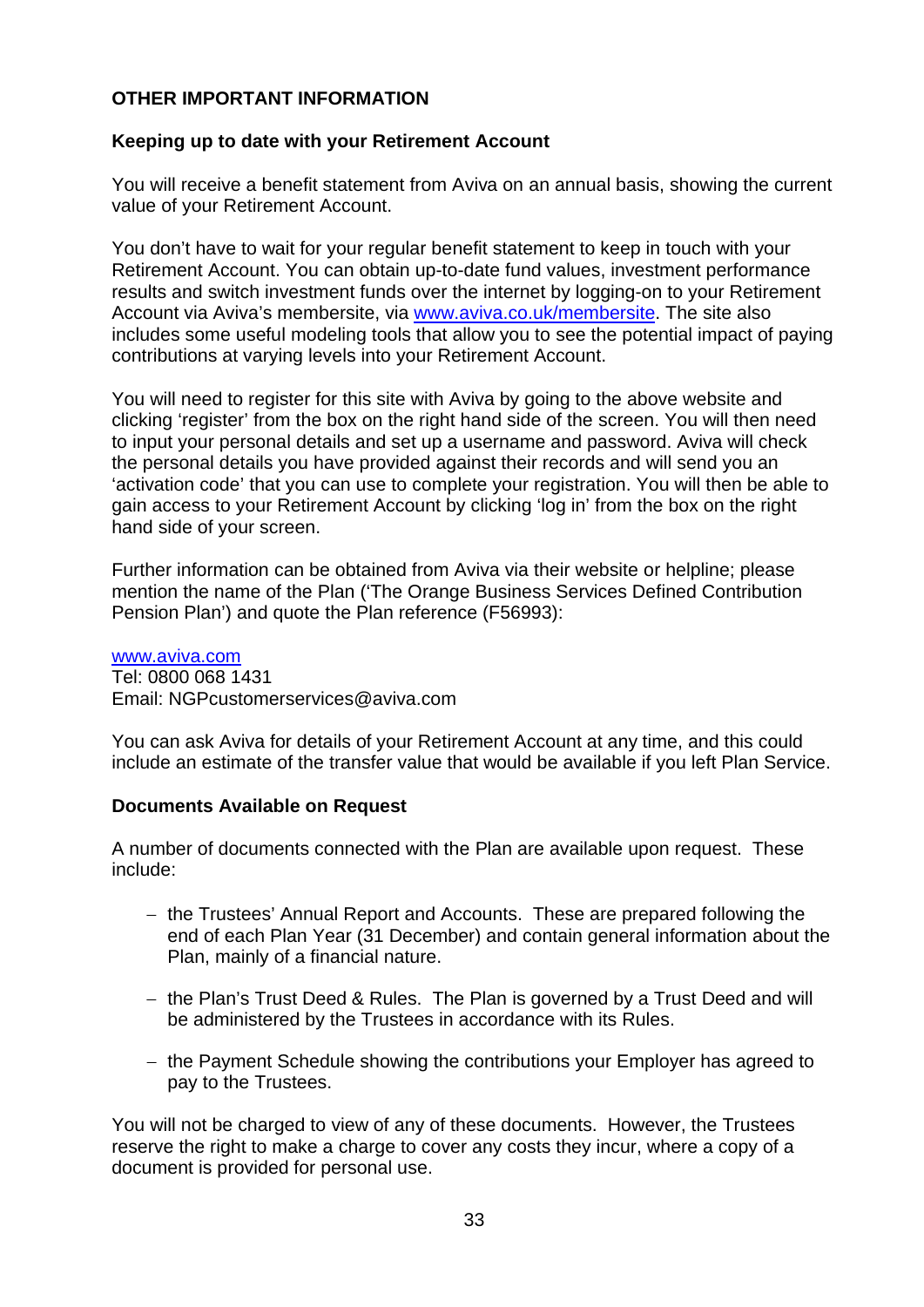# **Temporary Absence**

If you are temporarily absent from work, in circumstances other than those set out below, you and your Employer will continue to contribute to the Plan whilst you are in receipt of a salary or benefit through the insured income protection policy. You will normally continue to be covered for the death-in-service benefits during your period of temporary absence (generally up to age 70 if your absence is due to illness or injury, or for up to 3 years for any other reason), based on the salary you are in receipt of at your date of death.

On your return to work, after a period of unpaid absence, you may make up any missed contributions subject to the Company's consent.

If you participate in the Plan through Pensions Salary Sacrifice, the Employer will continue to pay an additional Employer contribution (in lieu of your Member contribution) whilst you are in receipt of salary. Save as set out below, where you are no longer eligible to receive your salary during a period of absence, the additional Employer contribution paid through Pensions Salary Sacrifice will cease to be paid.

During any period of employment where you are in receipt of employee benefits payable to you pursuant to an Income Replacement Insurance benefit or Permanent Health Insurance ('PHI') benefit or similar, from time to time in force, your eligibility to receive, and the amount of any pension contributions made by you or on your behalf by the Employer, will be wholly governed by the terms and conditions of such scheme.

## **Maternity Leave**

During any paid maternity leave, you will pay contributions at the standard rate of contributions applicable to your age, based on the pay you receive. Your Employer will continue to pay its standard contribution based on your Basic Earnings before you commenced maternity leave and will make up the difference between your actual contributions and those you would have paid based on your Basic Earnings before the start of maternity leave.

Neither you nor your Employer will be required to pay contributions during any unpaid maternity leave.

On your return to work, you may make up contributions missed during any unpaid maternity leave and, if you do so, your Employer will pay its contributions at the corresponding standard rate.

You will continue to be covered for death-in-service benefits throughout the whole period of your maternity leave.

For members who participate in Pensions Salary Sacrifice, your Employer will continue to pay both its standard Employer contribution and the additional Employer contribution (in lieu of your Member contribution) into your Retirement Account during the maternity pay period only. Both will be based on your Reference Salary. These Employer contributions will be made during the amount of maternity leave taken by you within the maternity pay period (of up to 39 weeks). The remaining 13 weeks of statutory maternity leave is unpaid and during this unpaid period, no Employer contributions will be made.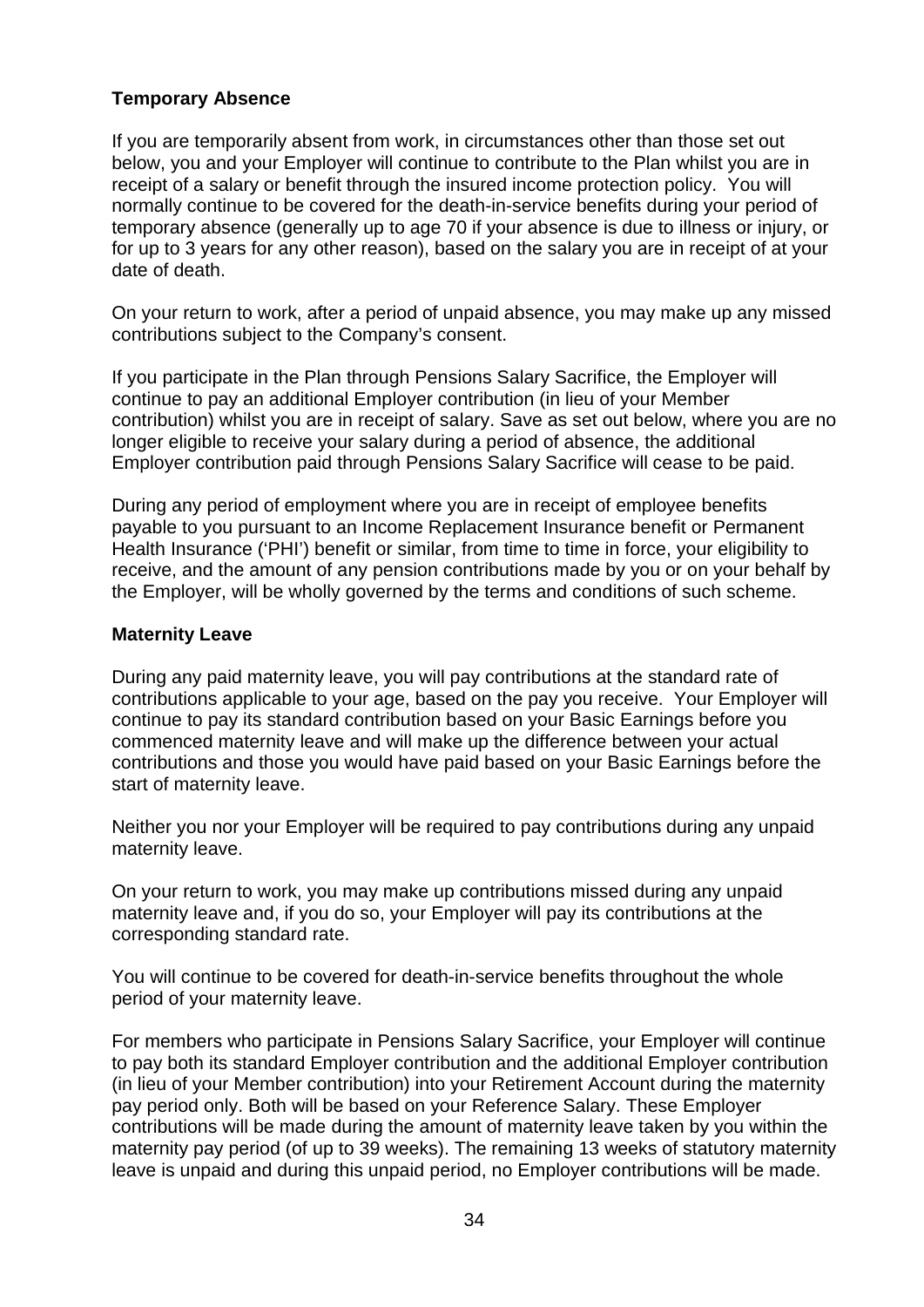At its discretion, the Employer may offer any employee returning from maternity leave the ability to pay AVCs through Pensions Salary Sacrifice in order to top-up the missed additional Employer contributions for the unpaid period of maternity leave. If this option is taken, the Employer would then also top-up the missed standard Employer contributions relating to the same period.

If you decide to share your maternity leave with your partner, then you should contact your local HR Consultant for further details.

# **Paternity & Adoption Leave**

If you are absent on paid paternity or adoption leave, your membership of the Plan will continue for pension purposes and death-in-service benefits will continue to apply as if you were working normally. You will be required to contribute to the Plan during paid paternity or adoption leave, but your contributions will be based on the pay you actually receive. Your Employer will continue to pay its standard contributions based on your Basic Earnings before you commenced paternity leave and will make up the difference between your actual contributions and those you would have paid based on your Basic Earnings before the start of paternity or adoption leave.

Neither you nor your Employer will be required to pay contributions during any unpaid paternity or adoption leave.

On your return to work, you may make up contributions missed during unpaid paternity or adoption leave and, if you do so, your Employer will pay its contributions at the corresponding standard rate.

Similar provisions to those detailed under maternity leave apply if you are on adoption leave.

For members who participate in Pensions Salary Sacrifice, the same principles described under Maternity Leave (above) will apply.

## **HMRC Approval and Limitations**

The Plan is registered with HMRC under Chapter 2 of Part 4 of the Finance Act 2004. The Plan has been established under a trust arrangement which is managed by the Trustees and ensures that the Plan's assets and investments are kept totally separate from those of the Employer.

Registration brings a number of valuable tax advantages; for example, the tax relief you obtain on your contributions. Also, some benefits can be paid tax-free.

## **Title to Benefits**

Your benefits under the Plan are personal. You cannot promise them to anybody else, or offer them as security for a loan.

## **State Pension Benefits**

The Plan provides benefits in addition to State benefits.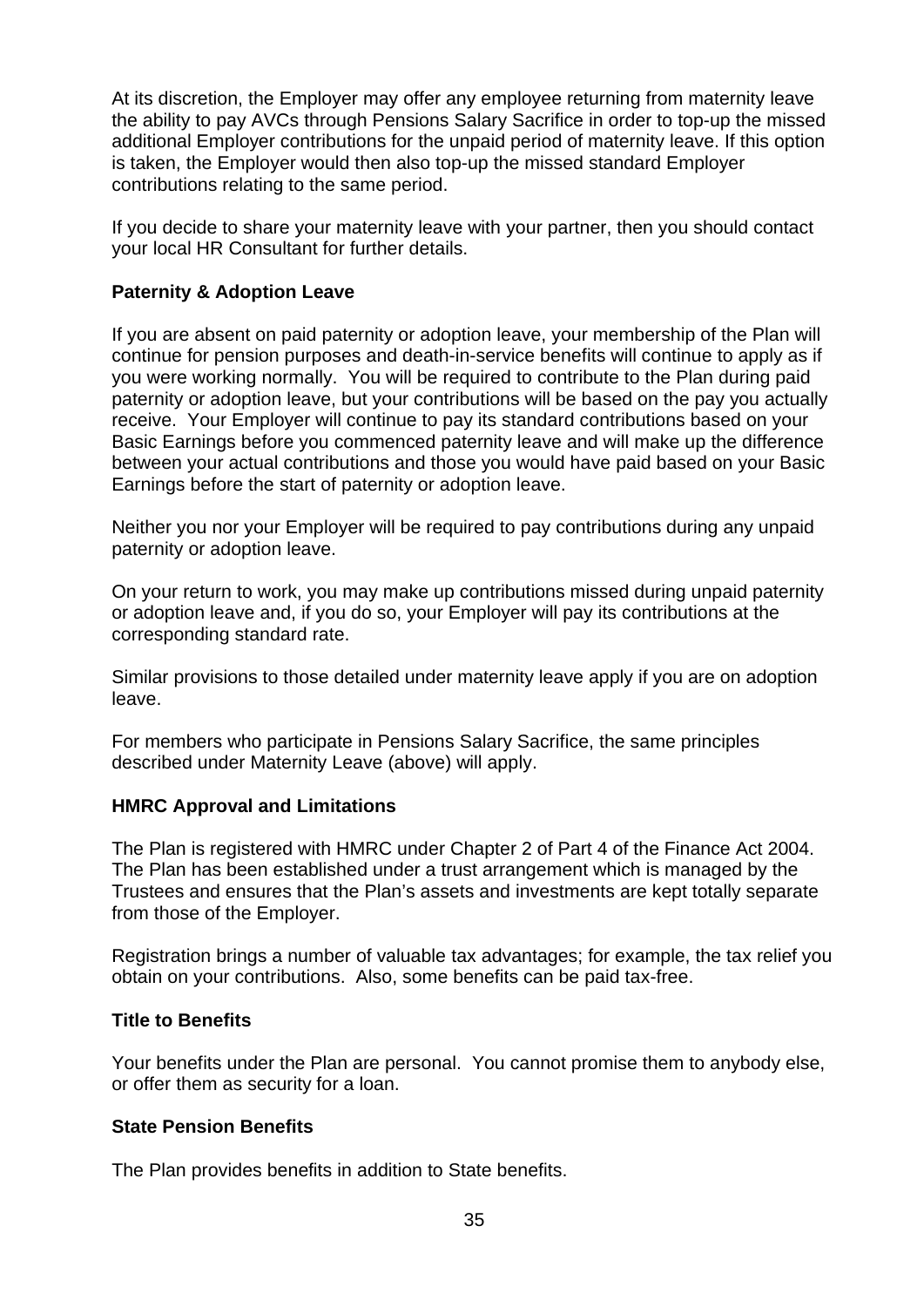A forecast of your State pension can be requested online from The Pensions Service at www.direct.gov.uk/en/Pensionsandretirementplanning/StatePension/index.htm.

## **Changes To or Termination of the Plan**

The Trustees and the Company can make changes to the Plan at any time. You will be notified in writing of any changes that affect you.

The Company intends to continue the Plan indefinitely. However, it does reserve the right to terminate contributions at any time in accordance with the provisions set out in the Trust Deed and Rules.

If the Plan is terminated, your Retirement Account will remain invested until it is used to provide benefits for you or your dependants.

## **A commitment from us**

If you are under 75, work or usually work in the UK, and earn over £6,240 a year (2020- 2021):

- we must by law continue to maintain your membership of a scheme that meets certain government standards; and
- if your membership of such a scheme ends (and it is not because of something you do or fail to do), we must by law put you into another scheme that meets government standards straightaway.

## **Change of Address**

You must ensure that the Trustees are made aware of any change to your home address by keeping your PIMS record up to date and advising Aviva of any changes. This is particularly important if you leave the Plan before retirement, and also at retirement when benefits are due to be paid. If the Trustees do not know your correct address, we will not be able to pay your benefits.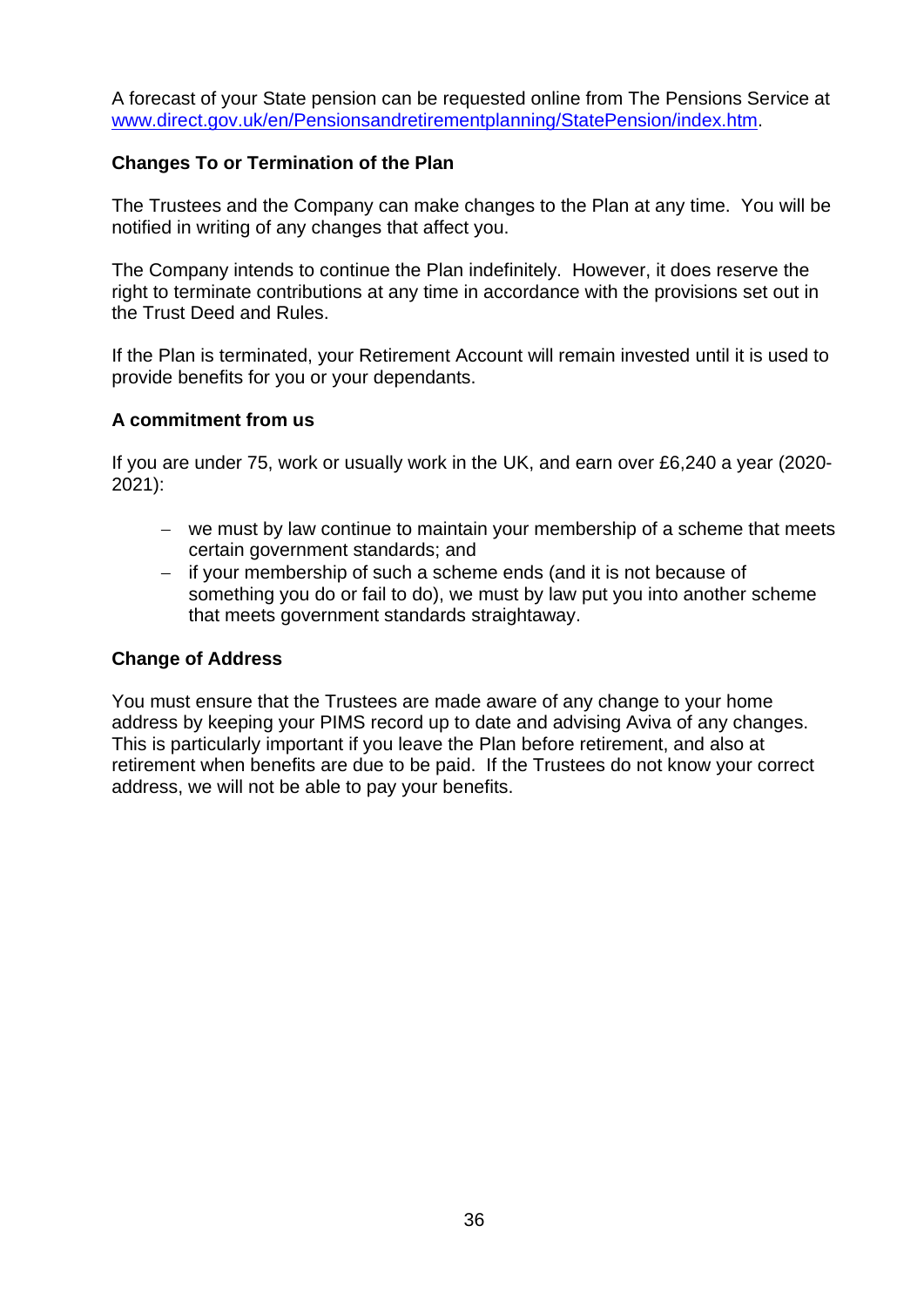# **Pensions on Divorce**

Couples can share their pension rights as part of any overall divorce settlement.

'Pension sharing', as it is known, will take place if a court decides it is appropriate and issues a court order to the Trustees of the Plan. The Trustees must comply with the order, and will therefore have to allocate part of your pension rights to your ex-spouse. Your benefits will then be reduced accordingly. Pension sharing will not necessarily result in a 50/50 split of your Plan benefits and there are some benefits that are exempt from a pension sharing order.

The order can be implemented in a number of ways and the Trustees may incur costs in doing this. These costs will normally need to be met by you prior to the implementation of any pension sharing order. A "Schedule of Charges" showing the amount of the costs will be provided once notification of divorce proceedings has been given to the Trustees.

If you think your Plan pension may be shared as part of a divorce settlement and you need more information, please contact a member of the UK Human Resources team. All enquiries will be treated confidentially.

## **Data Protection Legislation**

All information you provide will be held by the Trustees of the Plan, or by the Plan's administrators who act on behalf of the Plan to arrange and administer your entitlements. All the information requested is necessary and, without it, you would not be able to participate in the Plan. Information may also be passed to insurance companies to arrange particular entitlements, to actuaries to advise about your entitlements, to your Employer and to any future employer. The Plan may also be required to pass information to government or regulatory authorities. Details of how the Trustees manage your personal data in accordance with the legislation are set out in the Privacy Statement that was issued to you when you joined the Plan.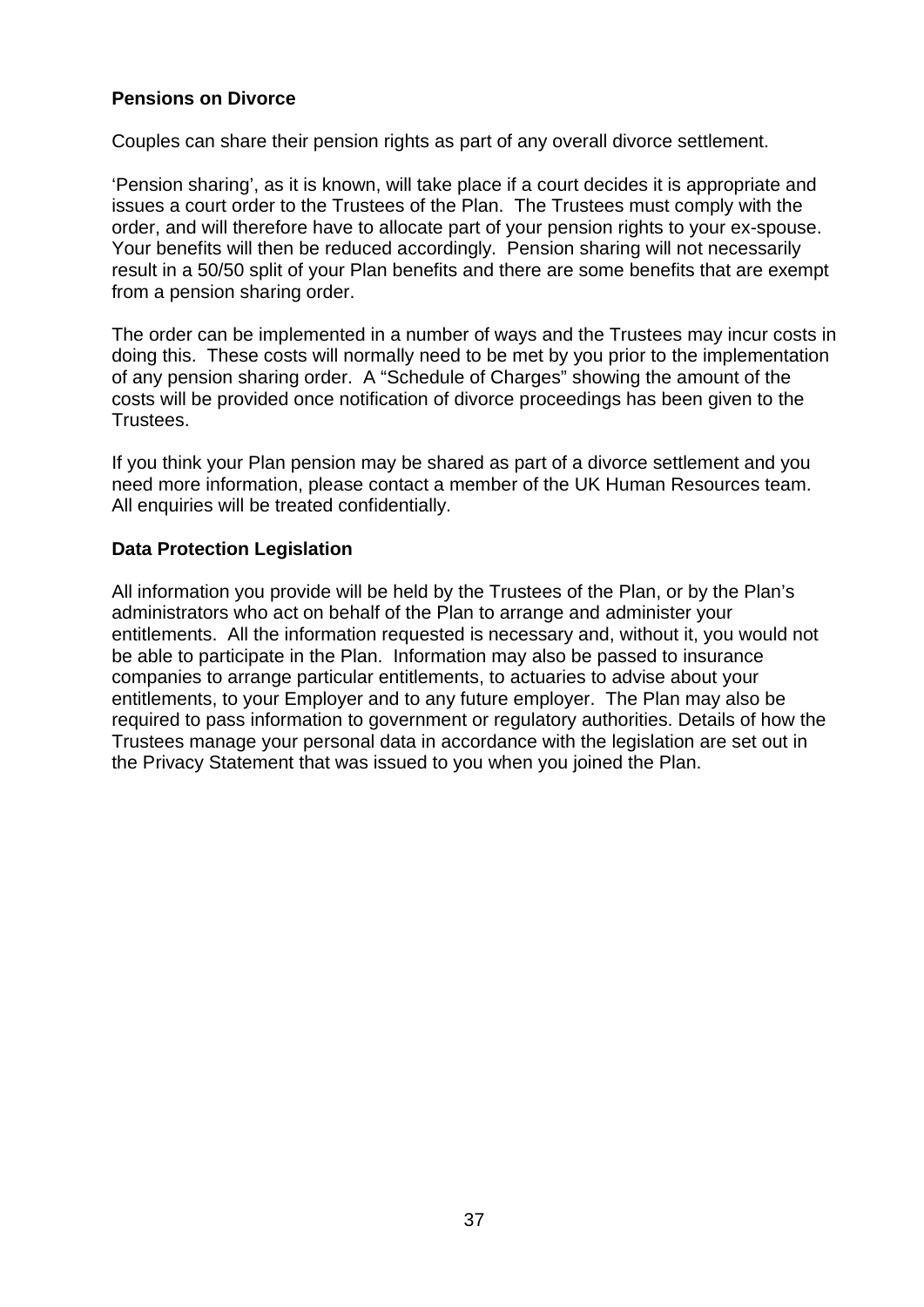# **FURTHER HELP**

If you have any questions about the Plan, or you would like further information about your entitlement to benefits under the Plan, please contact your local HR Consultant.

#### **Internal Dispute Resolution Procedure**

As required by the Pensions Act 1995, the Plan has a formal internal procedure for resolving any disputes which may arise. In the first instance you must address your complaint to the Head of Human Resources (UK), 4th Floor, The Porter Building, 1 Brunel Way, Slough, SL1 1FQ. In normal circumstances, you will receive a full response within two months.

If you are dissatisfied with this response, you will be entitled to refer the matter to the Plan's Trustees provided you do so within six months of receiving the first response. The Trustees will normally reply directly to you within two months.

Hopefully, any disputes will be cleared up quickly. However, if this is not the case, you may take your complaint to the Pensions Ombudsman.

## **The Pensions Regulator ('TPR')**

This body was set up under the Pensions Act 2004 to regulate occupational pension schemes. Its role is to protect the interests of members and other beneficiaries, and to intervene in the running of schemes, where trustees, employers or professional advisers have failed in their legal duties under the Act.

Anyone will be able to take concerns about a scheme such as this to TPR. The Plan's auditor also has to alert TPR if it thinks something is wrong. The address of TPR is:

Napier House Trafalgar Place **Brighton** East Sussex BN1 4DW

Tel: 0345 600 1011 www.thepensionsregulator.gov.uk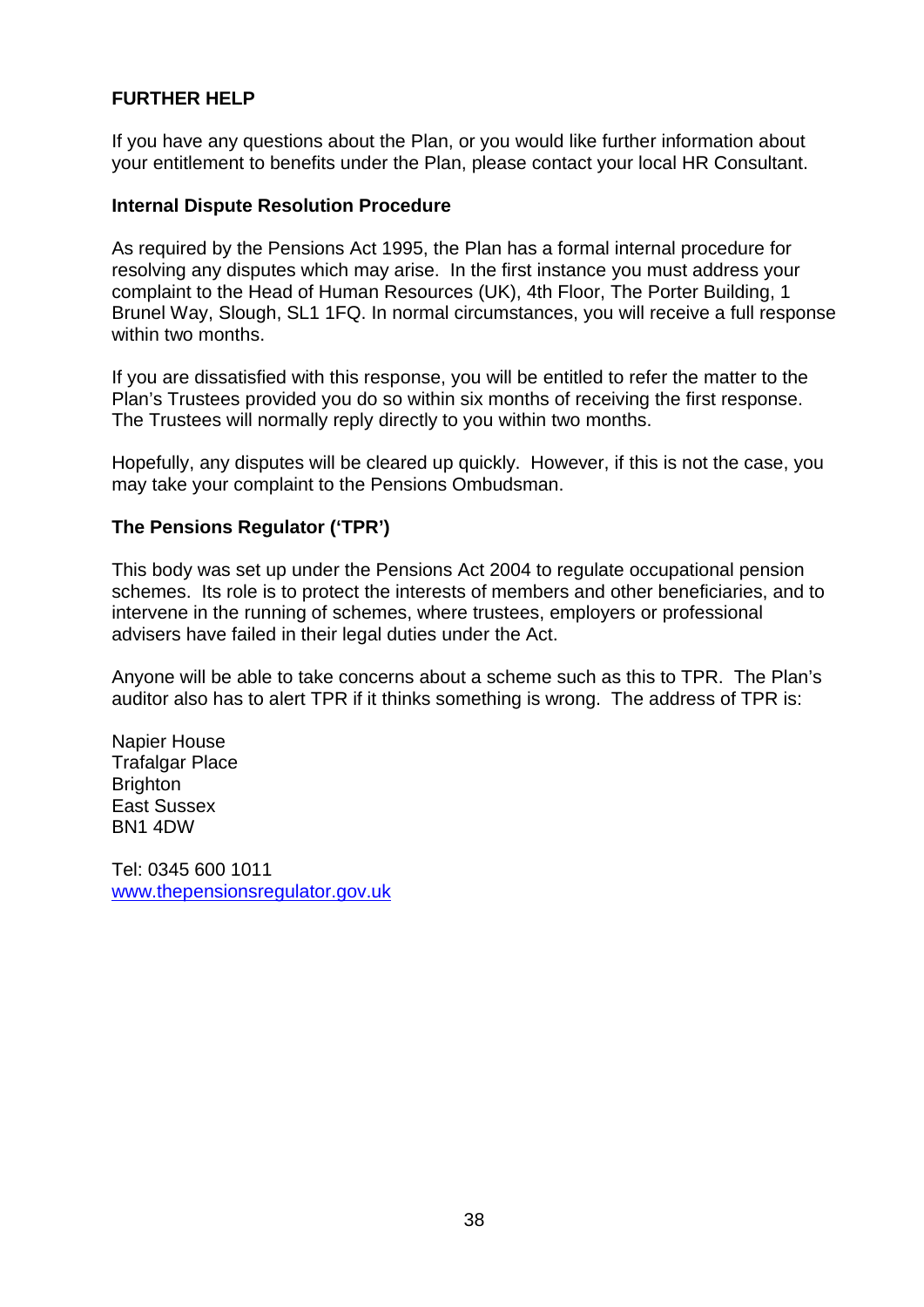# **The Pensions Advisory Service ('TPAS')**

Now part of MAPS, TPAS provides a free and confidential service to assist members and beneficiaries. It is usual to contact TPAS through your local Citizens' Advice Bureau, but they may be contacted direct at:

The Pensions Advisory Service 11 Belgrave Road London SW1V 1RB

Tel: 0800 011 3797 www.pensionsadvisoryservice.org.uk

## **Pensions Ombudsman**

The Pensions Ombudsman can support members, investigate and determine any complaint or dispute of fact or law in relation to a scheme made or referred to him. The Pensions Ombudsman may be contacted at:

The Pensions Ombudsman 10 South Colonnade Canary Wharf E14 4PU Tel: 0800 917 4487 www.pensions-ombudsman.org.uk

## **Pensions Tracing Service**

The Pensions Tracing Service (which is managed by The DWP) contains certain information from schemes with up-to-date records so that people can keep track of benefits they have in previous schemes. The Plan has been registered for this purpose, and has supplied information including the address at which the Trustees can be contacted.

You can contact the Pension Tracing Service at:

The Pensions Service 9 Mail Handling Site A Wolverhampton WV98 1LU

Tel: 0800 731 0193 https://www.gov.uk/find-pension-contact-details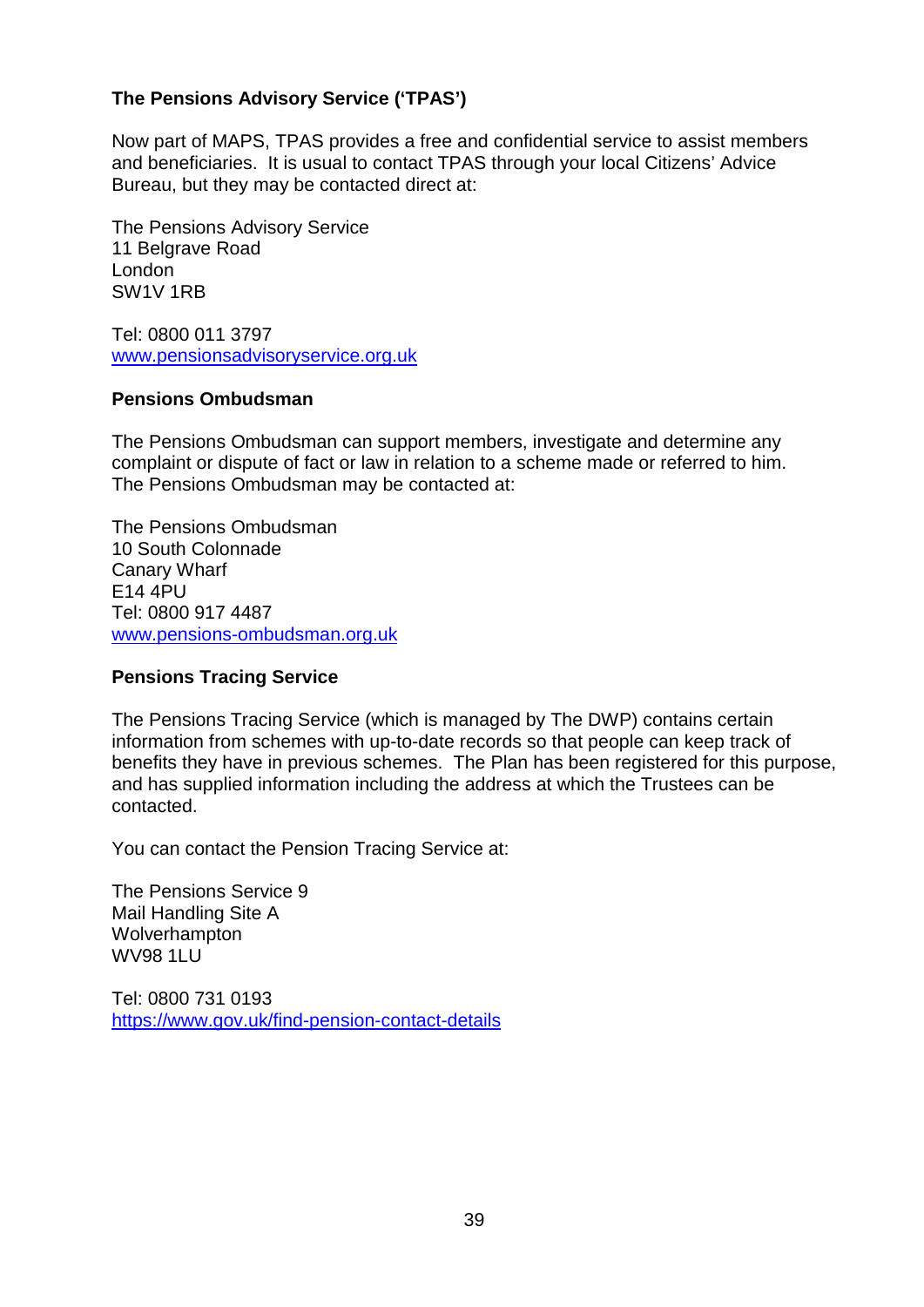## **The Orange Business Services Defined Contribution Pension Plan & The Orange Business Services Death Benefits Plan Appendix A: Nomination Form**

Completed forms should be returned in a sealed envelope to the UK Human Resources Team for retention on behalf of the Plans' Trustees. The sealed envelope will only be opened in the event of your death. You are advised to keep your own copy of the completed Nomination Form before submission.

Completed forms will only be retained by the UK Human Resources Team whilst you are an employee of your Employer. If you leave the employment of your Employer, your entitlement to benefits within the Orange Business Services Death Benefits Plan will cease and, therefore, any Nomination Form held will be securely disposed of in line with the Company's data protection policy. However, if you retained a deferred benefit within the Orange Business Service Defined Contribution Pension Plan after you cease employment, you should submit updated nominated beneficiary details direct to Aviva, as your entitlement to a death benefit from this Plan will continue until you retire or transfer-out.

The form assumes that you wish the same nominees to receive all or a share of the combined benefit payable from both Plans; however, if you would like to nominate different beneficiaries for all or a share of each Plan's benefit, you can request such by writing to the Trustees of each Plan separately.

If you would like an acknowledgement of receipt for this form, please complete the separate slip attached and return to the UK Human Resources Team with your sealed envelope.

|  |  | <b>Section One: Personal Details</b> |  |
|--|--|--------------------------------------|--|
|--|--|--------------------------------------|--|

| <b>Full Name</b>          |               |  |
|---------------------------|---------------|--|
| <b>Home Address</b>       |               |  |
|                           |               |  |
| <b>Employing</b>          |               |  |
| Company                   |               |  |
| <b>National Insurance</b> | Date of Birth |  |
| <b>Number</b>             |               |  |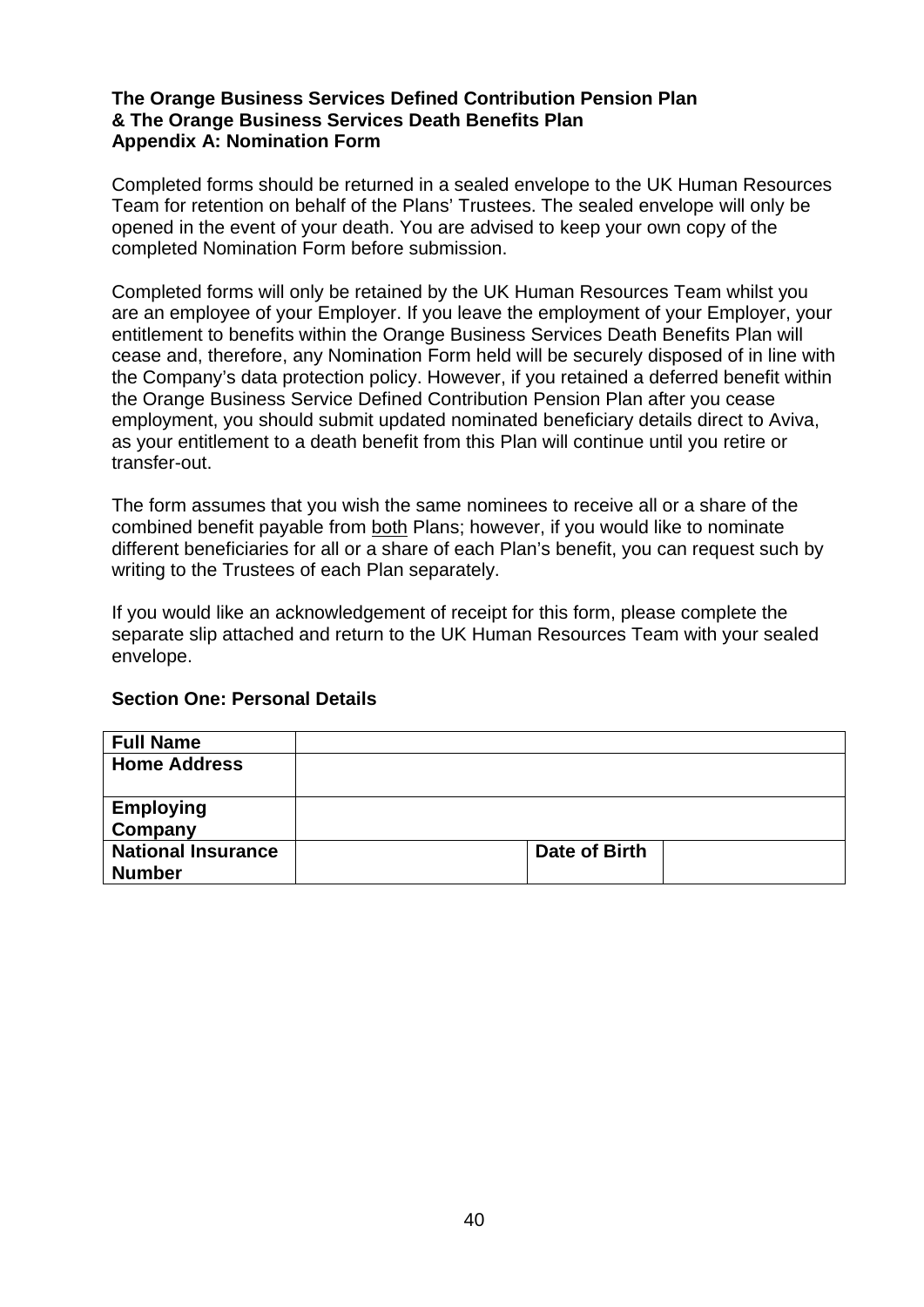# **Section Two: Nominated Beneficiaries for Death in Service Benefits**

## **To: The Trustees of The Orange Business Services Defined Contribution Pension Plan & The Orange Business Services Death Benefits Plan**

In the event of my death I would like the Trustees to exercise their discretion, in accordance with the relevant Plan Rules, to consider paying the death in service benefits to the person(s) shown below. I understand that this request is not binding on the Trustees.

| <b>Beneficiary's Full</b><br><b>Name</b> | <b>Home Address</b> | Relationship<br>to You | <b>Proportion of</b><br><b>Benefit Payable</b><br>(%) |
|------------------------------------------|---------------------|------------------------|-------------------------------------------------------|
|                                          |                     |                        |                                                       |
|                                          |                     |                        |                                                       |
|                                          |                     |                        |                                                       |
| <b>TOTAL</b>                             |                     |                        | 100%                                                  |

Although this form allows space for only three nominations for the death-in-service benefit, there is no restriction on the number of people you can nominate for this benefit. Please write a letter addressed to the Trustees (care of the UK Human Resources Team) if you wish to nominate more than three beneficiaries for this benefit. Please ensure that the proportions for this benefit add up to 100%.

I understand that payment of the benefits to which I am entitled will be made in the form of a tax free cash lump sum, as far as HMRC regulations permit.

I understand that this Nomination Form is not binding on the Trustees and may be revoked by me at any time by completion and submission of a new form. I note that the Trustees may arrange for any payment made by them to any child under age 18 to be held on trust until their 18<sup>th</sup> birthday.

I authorise the Trustees to hold and, in the event of my death, use this information in accordance with the requirements of the Data Protection Act 1998.

| $\mathbf{\sim}$<br><b><i>Channel Allen</i></b><br>.<br>$\overline{ }$<br>. | <i>J</i> uw |
|----------------------------------------------------------------------------|-------------|
|                                                                            |             |